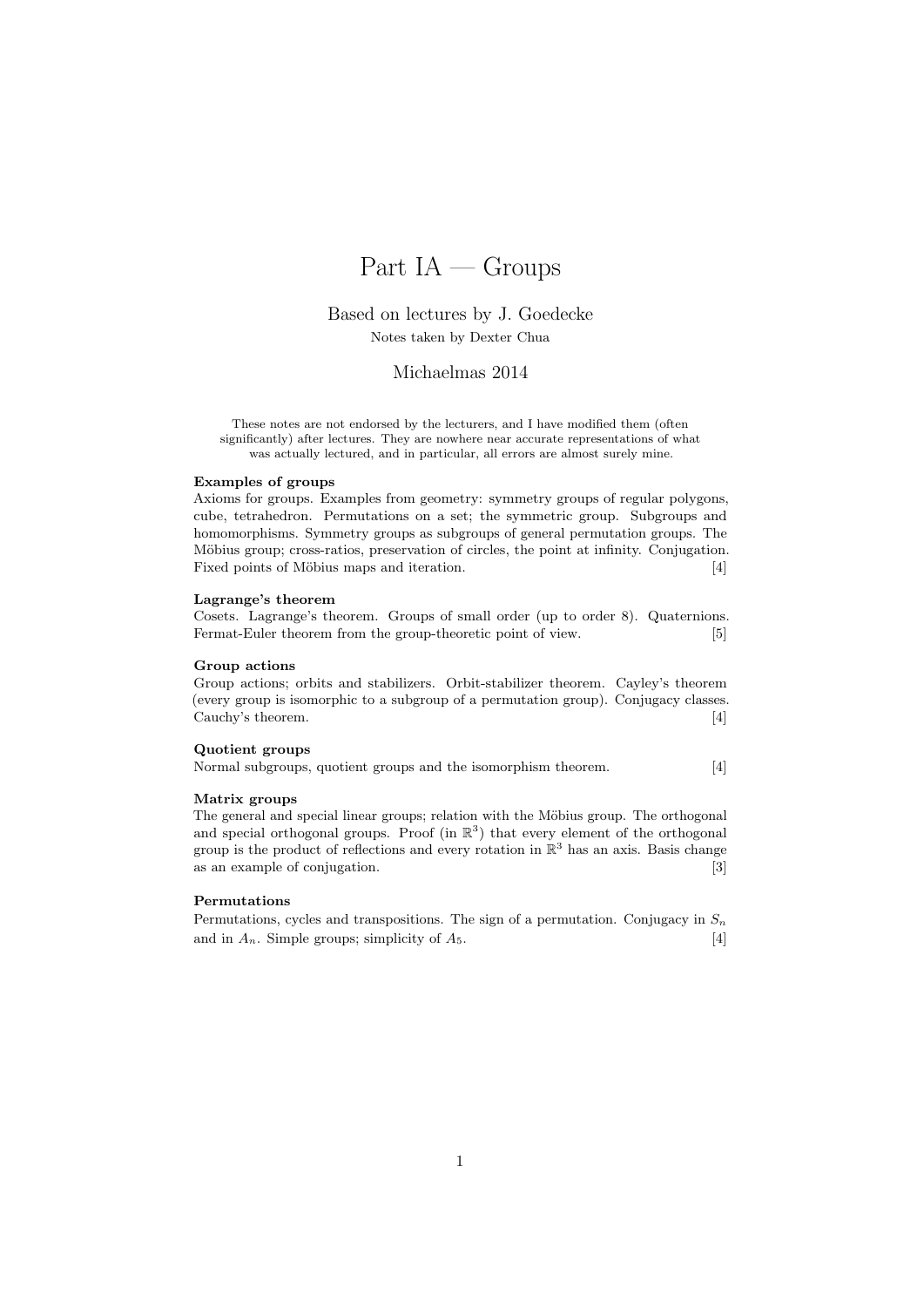# Contents

| 0        | Introduction                                                                          | 4      |  |  |  |  |  |  |  |
|----------|---------------------------------------------------------------------------------------|--------|--|--|--|--|--|--|--|
| 1        | Groups and homomorphisms<br>1.1                                                       | 6<br>6 |  |  |  |  |  |  |  |
|          | 1.2                                                                                   | 9      |  |  |  |  |  |  |  |
|          | 1.3                                                                                   | 13     |  |  |  |  |  |  |  |
|          | 1.4                                                                                   | 14     |  |  |  |  |  |  |  |
|          | 1.5<br>Direct products of groups $\dots \dots \dots \dots \dots \dots \dots \dots$    | 14     |  |  |  |  |  |  |  |
| $\bf{2}$ | Symmetric group I                                                                     | 16     |  |  |  |  |  |  |  |
|          | 2.1<br>Symmetric groups                                                               | 16     |  |  |  |  |  |  |  |
|          | 2.2<br>Sign of permutations $\ldots \ldots \ldots \ldots \ldots \ldots \ldots \ldots$ | 18     |  |  |  |  |  |  |  |
| 3        | Lagrange's Theorem                                                                    | 21     |  |  |  |  |  |  |  |
|          | 3.1                                                                                   | 24     |  |  |  |  |  |  |  |
|          | 3.2                                                                                   | 25     |  |  |  |  |  |  |  |
| 4        | Quotient groups                                                                       | 26     |  |  |  |  |  |  |  |
|          | 4.1                                                                                   | 26     |  |  |  |  |  |  |  |
|          | 4.2                                                                                   | 27     |  |  |  |  |  |  |  |
|          | 4.3                                                                                   | 28     |  |  |  |  |  |  |  |
| 5        | Group actions                                                                         | 30     |  |  |  |  |  |  |  |
|          | 5.1                                                                                   | 30     |  |  |  |  |  |  |  |
|          | 5.2<br>Orbits and Stabilizers                                                         | 31     |  |  |  |  |  |  |  |
|          | 5.3                                                                                   | 32     |  |  |  |  |  |  |  |
|          | 5.4                                                                                   | 35     |  |  |  |  |  |  |  |
| 6        | 37<br>Symmetric groups II                                                             |        |  |  |  |  |  |  |  |
|          | 6.1                                                                                   | 37     |  |  |  |  |  |  |  |
|          | 6.2                                                                                   | 38     |  |  |  |  |  |  |  |
| 7        | Quaternions                                                                           | 40     |  |  |  |  |  |  |  |
| 8        | Matrix groups                                                                         | 42     |  |  |  |  |  |  |  |
|          | 8.1                                                                                   | 42     |  |  |  |  |  |  |  |
|          | 8.2                                                                                   | 42     |  |  |  |  |  |  |  |
|          | 8.3                                                                                   | 43     |  |  |  |  |  |  |  |
|          | Rotations and reflections in $\mathbb{R}^2$ and $\mathbb{R}^3$<br>8.4                 | 45     |  |  |  |  |  |  |  |
|          | 8.5                                                                                   | 46     |  |  |  |  |  |  |  |
| 9        | More on regular polyhedra                                                             | 48     |  |  |  |  |  |  |  |
|          | 9.1                                                                                   | 48     |  |  |  |  |  |  |  |
|          | Symmetries of the tetrahedron $\dots \dots \dots \dots \dots \dots \dots$<br>9.2      | 49     |  |  |  |  |  |  |  |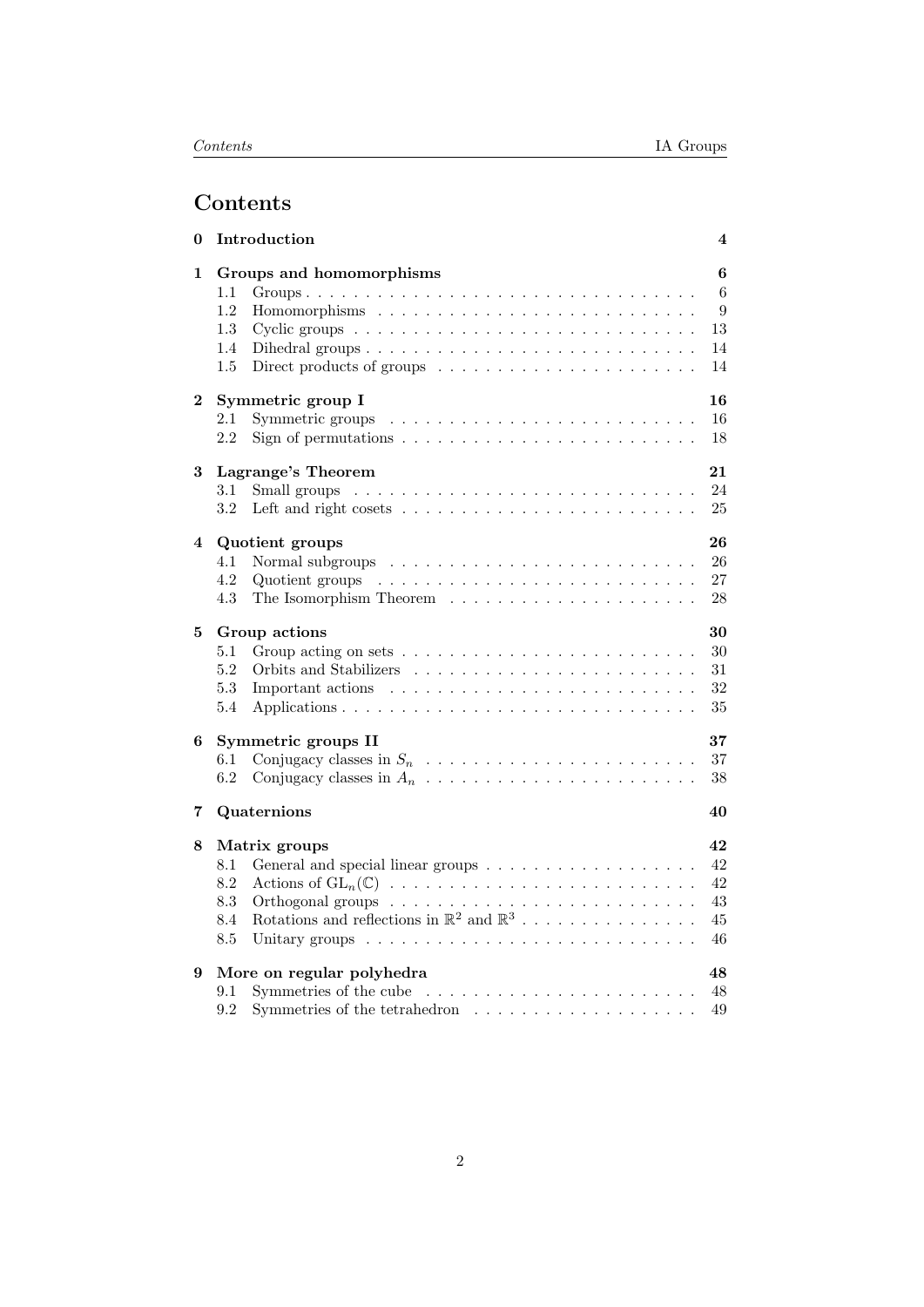| 10 Möbius group                               |  |  |  |  |  |  |  |
|-----------------------------------------------|--|--|--|--|--|--|--|
|                                               |  |  |  |  |  |  |  |
|                                               |  |  |  |  |  |  |  |
| 10.3 Permutation properties of Möbius maps 53 |  |  |  |  |  |  |  |
|                                               |  |  |  |  |  |  |  |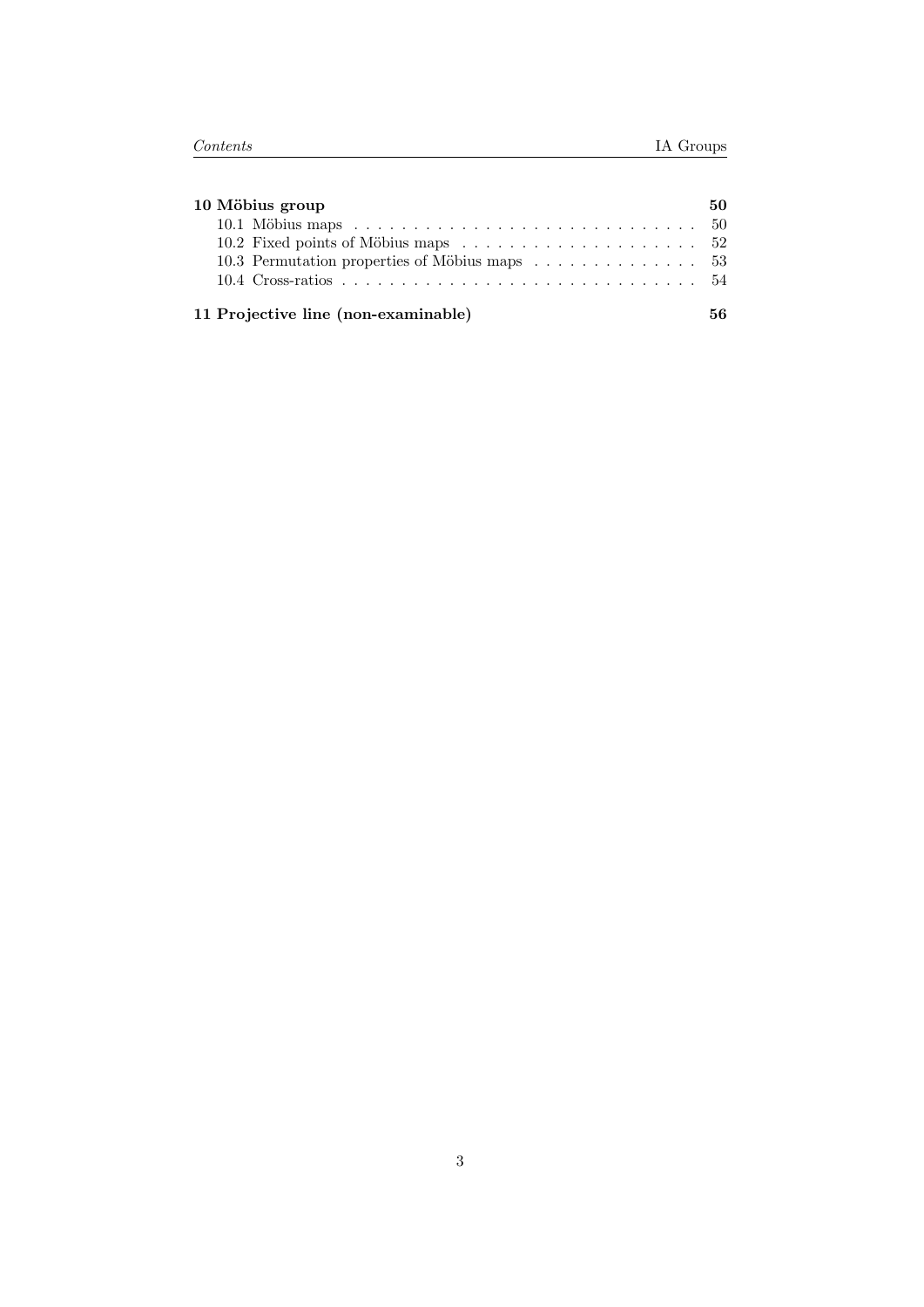# <span id="page-3-0"></span>0 Introduction

Group theory is an example of *algebra*. In pure mathematics, algebra (usually) does not refer to the boring mindless manipulation of symbols. Instead, in algebra, we have some set of objects with some operations on them. For example, we can take the integers with addition as the operation. However, in algebra, we allow any set and any operations, not just numbers.

Of course, such a definition is too broad to be helpful. We categorize algebraic structures into different types. In this course, we will study a particular kind of structures, groups. In the IB Groups, Rings and Modules course, we will study rings and modules as well.

These different kinds of structures are defined by certain axioms. The group axioms will say that the operation must follow certain rules, and any set and operation that satisfies these rules will be considered to form a group. We will then have a different set of axioms for rings, modules etc.

As mentioned above, the most familiar kinds of algebraic structures are number systems such as integers and rational numbers. The focus of group theory, however, is not on things that resemble "numbers". Instead, it is the study of symmetries.

First of all, what is a symmetry? We are all familiar with, say, the symmetries of an (equilateral) triangle (we will always assume the triangle is equilateral). We rotate a triangle by 120°, and we get the original triangle. We say that rotating by 120◦ is a symmetry of a triangle. In general, a symmetry is something we do to an object that leaves the object intact.

Of course, we don't require that the symmetry leaves everything intact. Otherwise, we would only be allowed to do nothing. Instead, we require certain important things to be intact. For example, when considering the symmetries of a triangle, we only care about how the resultant object looks, but don't care about where the individual vertices went.

In the case of the triangle, we have six symmetries: three rotations (rotation by  $0^\circ$ , 120 $^\circ$  and 240 $^\circ$ ), and three reflections along the axes below:



These six together form the underlying set of the group of symmetries. A more sophisticated example is the symmetries of  $\mathbb{R}^3$ . We define these as operations on  $\mathbb{R}^3$  that leave distances between points unchanged. These include translations, rotations, reflections, and combinations of these.

So what is the operation? This operation combines two symmetries to give a new symmetry. The natural thing to do is to do the symmetry one after another. For example, if we combine the two 120<sup>°</sup> rotations, we get a 240<sup>°</sup> rotation.

Now we are studying algebra, not geometry. So to define the group, we abstract away the triangle. Instead, we define the group to be six objects, say  ${e, r, r^2, s, rs, r^2s}$ , with rules defining how we combine two elements to get a third. Officially, we do not mention the triangle at all when defining the group.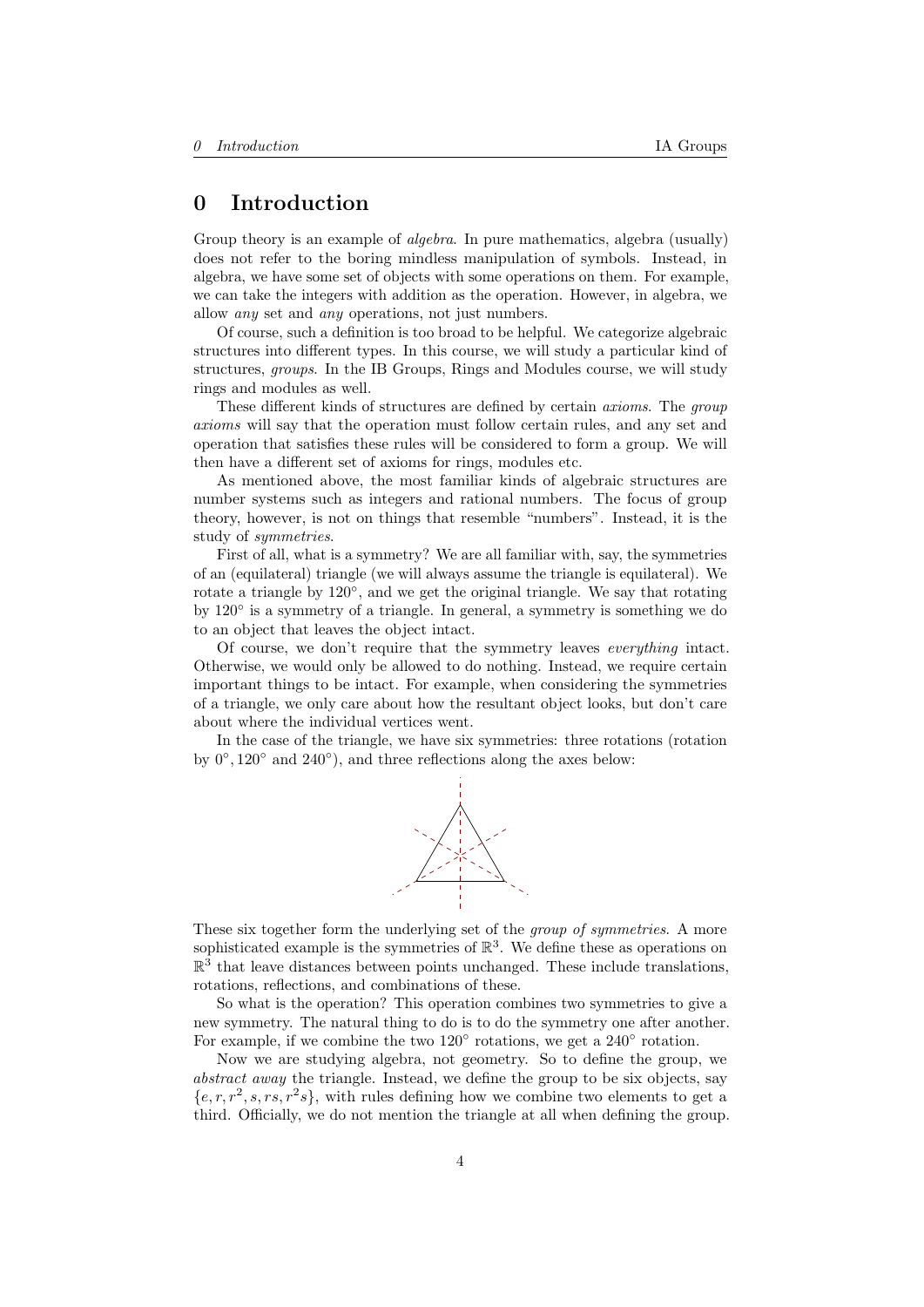We can now come up with the group axioms. What rules should the set of symmetries obey? First of all, we must have a "do nothing" symmetry. We call this the identity element. When we compose the identity with another symmetry, the other symmetry is unchanged.

Secondly, given a symmetry, we can do the reverse symmetry. So for any element, there is an inverse element that, when combined with the original, gives the identity.

Finally, given three symmetries, we can combine them, one after another. If we denote the operation of the group as ∗, then if we have three symmetries,  $x, y, z$ , we should be able to form  $x * y * z$ . If we want to define it in terms of the binary operation  $*$ , we can define it as  $(x * y) * z$ , where we first combine the first two symmetries, then combine the result with the third. Alternatively, we can also define it as  $x * (y * z)$ . Intuitively, these two should give the same result, since both are applying x after y after z. Hence we have the third rule  $x * (y * z) = (x * y) * z.$ 

Now a group is any set with an operation that satisfies the three rules above. In group theory, the objective is to study the properties of groups just assuming these three axioms. It turns out that there is a lot we can talk about.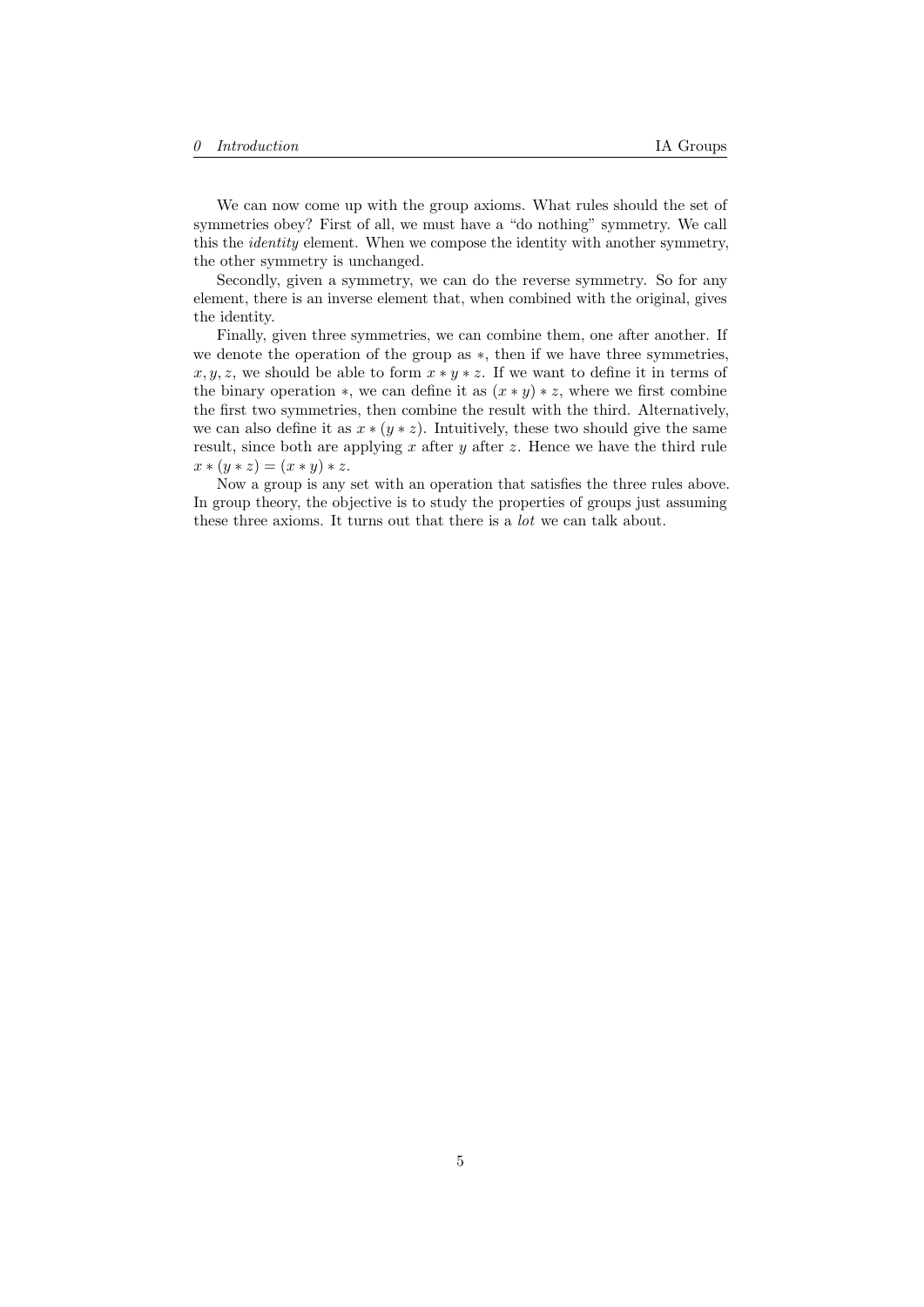# <span id="page-5-0"></span>1 Groups and homomorphisms

# <span id="page-5-1"></span>1.1 Groups

Definition (Binary operation). A (binary) operation is a way of combining two elements to get a new element. Formally, it is a map  $*: A \times A \rightarrow A$ .

**Definition** (Group). A *group* is a set G with a binary operation  $*$  satisfying the following axioms:

1. There is some  $e \in G$  such that for all a, we have

$$
a * e = e * a = a.
$$
 (identity)

2. For all  $a \in G$ , there is some  $a^{-1} \in G$  such that

$$
a * a^{-1} = a^{-1} * a = e.
$$
 (inverse)

3. For all  $a, b, c \in G$ , we have

$$
(a * b) * c = a * (b * c).
$$
 (associativity)

**Definition** (Order of group). The *order* of the group, denoted by  $|G|$ , is the number of elements in  $G$ . A group is a finite group if the order is finite.

Note that technically, the inverse axiom makes no sense, since we have not specified what  $e$  is. Even if we take it to be the  $e$  given by the identity axiom, the identity axiom only states there is some e that satisfies that property, but there could be many! We don't know which one  $a * a^{-1}$  is supposed to be equal to! So we should technically take that to mean there is some  $a^{-1}$  such that  $a * a^{-1}$  and  $a^{-1} * a$  satisfy the identity axiom. Of course, we will soon show that identities are indeed unique, and we will happily talk about "the" identity.

Some people put a zeroth axiom called "closure":

$$
0. For all  $a, b \in G$ , we have  $a * b \in G$ . (closure)
$$

Technically speaking, this axiom also makes no sense — when we say ∗ is a binary operation, by definition,  $a * b$  must be a member of G. However, in practice, we often have to check that this axiom actually holds. For example, if we let G be the set of all matrices of the form

$$
\begin{pmatrix} 1 & x & y \\ 0 & 1 & z \\ 0 & 0 & 1 \end{pmatrix}
$$

under matrix multiplication, we will have to check that the product of two such matrices is indeed a matrix of this form. Officially, we are checking that the binary operation is a well-defined operation on G.

It is important to know that it is generally *not* true that  $a * b = b * a$ . There is no a priori reason why this should be true. For example, if we are considering the symmetries of a triangle, rotating and then reflecting is different from reflecting and then rotating.

However, for some groups, this happens to be true. We call such groups abelian groups.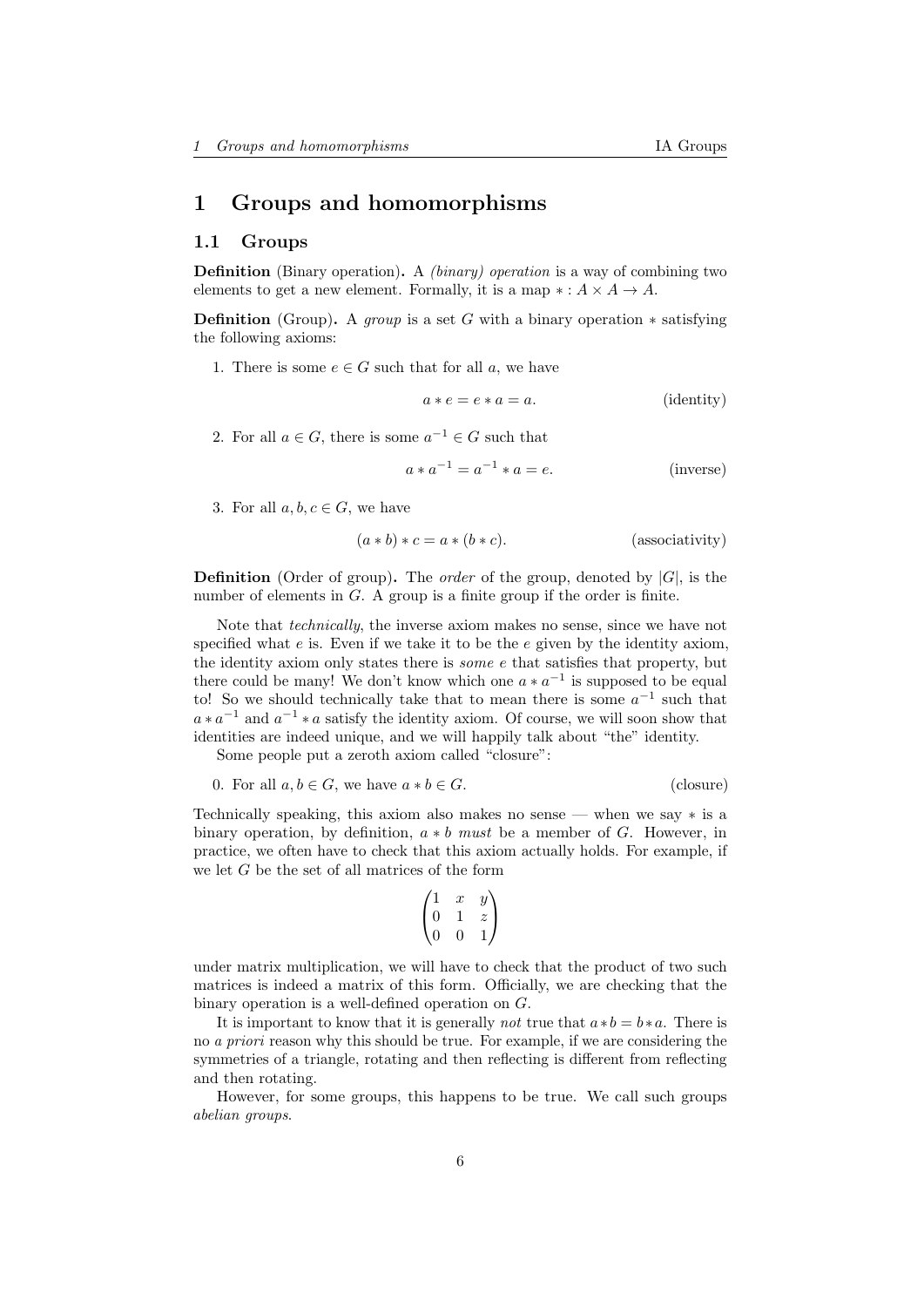Definition (Abelian group). A group is *abelian* if it satisfies

4. 
$$
(\forall a, b \in G) a * b = b * a.
$$

 $(commutativity)$ 

If it is clear from context, we are lazy and leave out the operation ∗, and write  $a * b$  as ab. We also write  $a^2 = aa, a^n = aaa \cdots a$  $\overline{n}$  copies  $a^0 = e, a^{-n} = (a^{-1})^n$ 

etc.

Example. The following are abelian groups:

- (i)  $\mathbb Z$  with  $+$
- (ii)  $\mathbb Q$  with  $+$
- (iii)  $\mathbb{Z}_n$  (integers mod n) with  $+_n$
- (iv)  $\mathbb{Q}^*$  with  $\times$
- (v)  $\{-1, 1\}$  with  $\times$

The following are non-abelian groups:

- (vi) Symmetries of an equilateral triangle (or any n-gon) with composition.  $(D_{2n})$
- (vii)  $2 \times 2$  invertible matrices with matrix multiplication  $(GL_2(\mathbb{R}))$
- (viii) Symmetry groups of 3D objects

Recall that the first group axiom requires that there exists an identity element, which we shall call  $e$ . Then the second requires that for each  $a$ , there is an inverse  $a^{-1}$  such that  $a^{-1}a = e$ . This only makes sense if there is only one identity e, or else which identity should  $a^{-1}a$  be equal to?

We shall now show that there can only be one identity. It turns out that the inverses are also unique. So we will talk about the identity and the inverse.

**Proposition.** Let  $(G, *)$  be a group. Then

- (i) The identity is unique.
- (ii) Inverses are unique.

Proof.

- (i) Suppose e and e' are identities. Then we have  $ee' = e'$ , treating e as an inverse, and  $ee' = e$ , treating  $e'$  as an inverse. Thus  $e = e'$ .
- (ii) Suppose  $a^{-1}$  and b both satisfy the inverse axiom for some  $a \in G$ . Then  $b = be = b(aa^{-1}) = (ba)a^{-1} = ea^{-1} = a^{-1}$ . Thus  $b = a^{-1}$ . □

**Proposition.** Let  $(G, *)$  be a group and  $a, b \in G$ . Then

- (i)  $(a^{-1})^{-1} = a$
- (ii)  $(ab)^{-1} = b^{-1}a^{-1}$

Proof.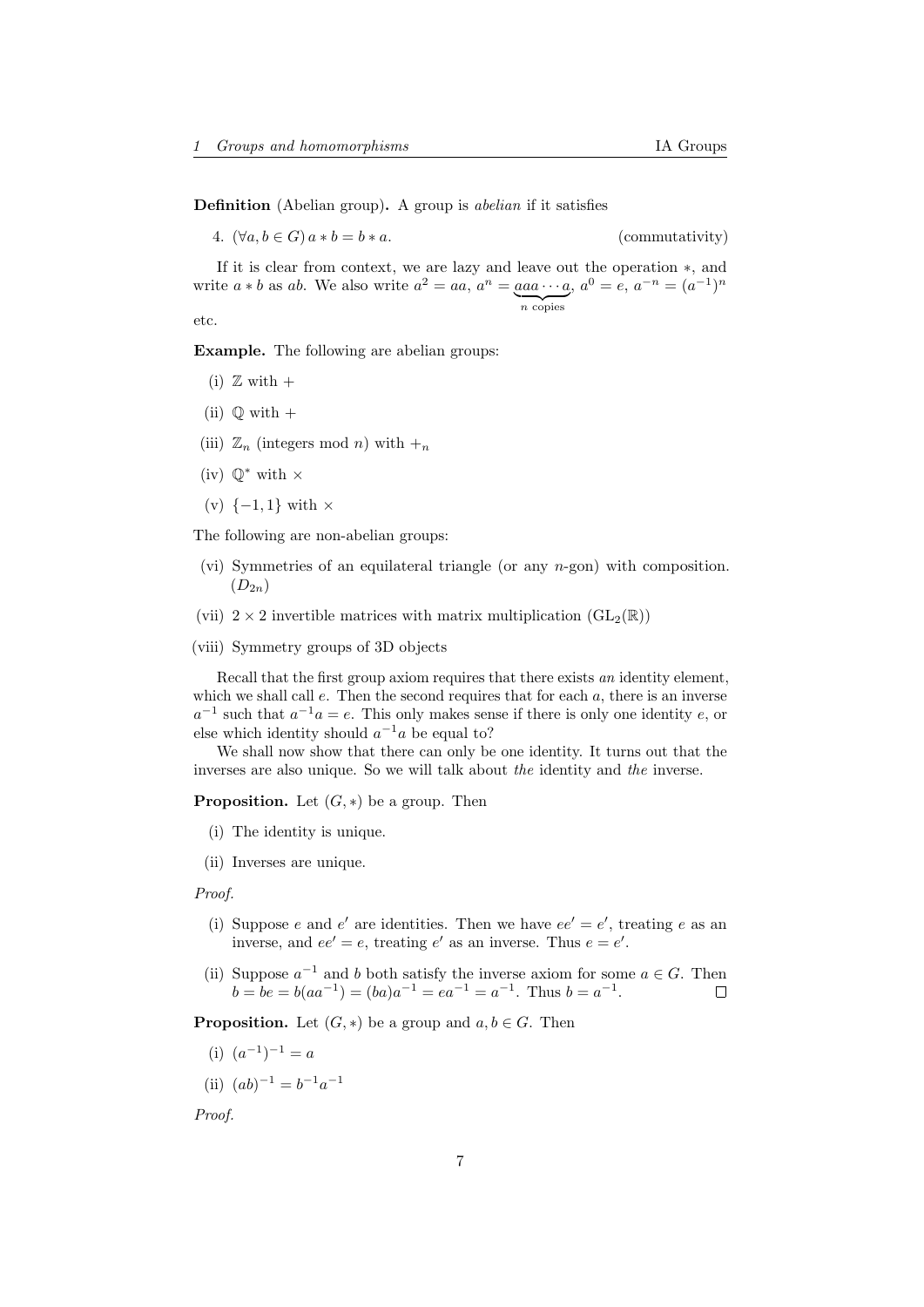(i) Given  $a^{-1}$ , both a and  $(a^{-1})^{-1}$  satisfy

$$
xa^{-1} = a^{-1}x = e.
$$

By uniqueness of inverses,  $(a^{-1})^{-1} = a$ .

(ii) We have

$$
(ab)(b^{-1}a^{-1}) = a(bb^{-1})a^{-1}
$$

$$
= aea^{-1}
$$

$$
= aa^{-1}
$$

$$
= e
$$

Similarly,  $(b^{-1}a^{-1})ab = e$ . So  $b^{-1}a^{-1}$  is an inverse of ab. By the uniqueness of inverses,  $(ab)^{-1} = b^{-1}a^{-1}$ .

Sometimes if we have a group  $G$ , we might want to discard some of the elements. For example if  $G$  is the group of all symmetries of a triangle, we might one day decide that we hate reflections because they reverse orientation. So we only pick the rotations in  $G$  and form a new, smaller group. We call this a subgroup of G.

**Definition** (Subgroup). A H is a subgroup of G, written  $H \leq G$ , if  $H \subseteq G$  and H with the restricted operation  $*$  from G is also a group.

### Example.

 $(\mathbb{Z}, +) \leq (\mathbb{Q}, +) \leq (\mathbb{R}, +) \leq (\mathbb{C}, +)$ – (e, ∗) ≤ (G, ∗) (trivial subgroup) – G ≤ G  $({\{\pm 1\}}, \times) \leq (\mathbb{Q}^*, \times)$ 

According to the definition, to prove that  $H$  is a subgroup of  $G$ , we need to make sure  $H$  satisfies all group axioms. However, this is often tedious. Instead, there are some simplified criteria to decide whether  $H$  is a subgroup.

**Lemma** (Subgroup criteria I). Let  $(G, *)$  be a group and  $H \subseteq G$ .  $H \leq G$  iff

- (i)  $e \in H$
- (ii)  $(\forall a, b \in H) ab \in H$
- (iii)  $(\forall a \in H) a^{-1} \in H$

Proof. The group axioms are satisfied as follows:

- 0. Closure: (ii)
- 1. Identity: (i). Note that  $H$  and  $G$  must have the same identity. Suppose that  $e_H$  and  $e_G$  are the identities of H and G respectively. Then  $e_He_H = e_H$ . Now  $e_H$  has an inverse in G. Thus we have  $e_H e_H e_H^{-1} = e_H e_H^{-1}$ . So  $e_He_G = e_G$ . Thus  $e_H = e_G$ .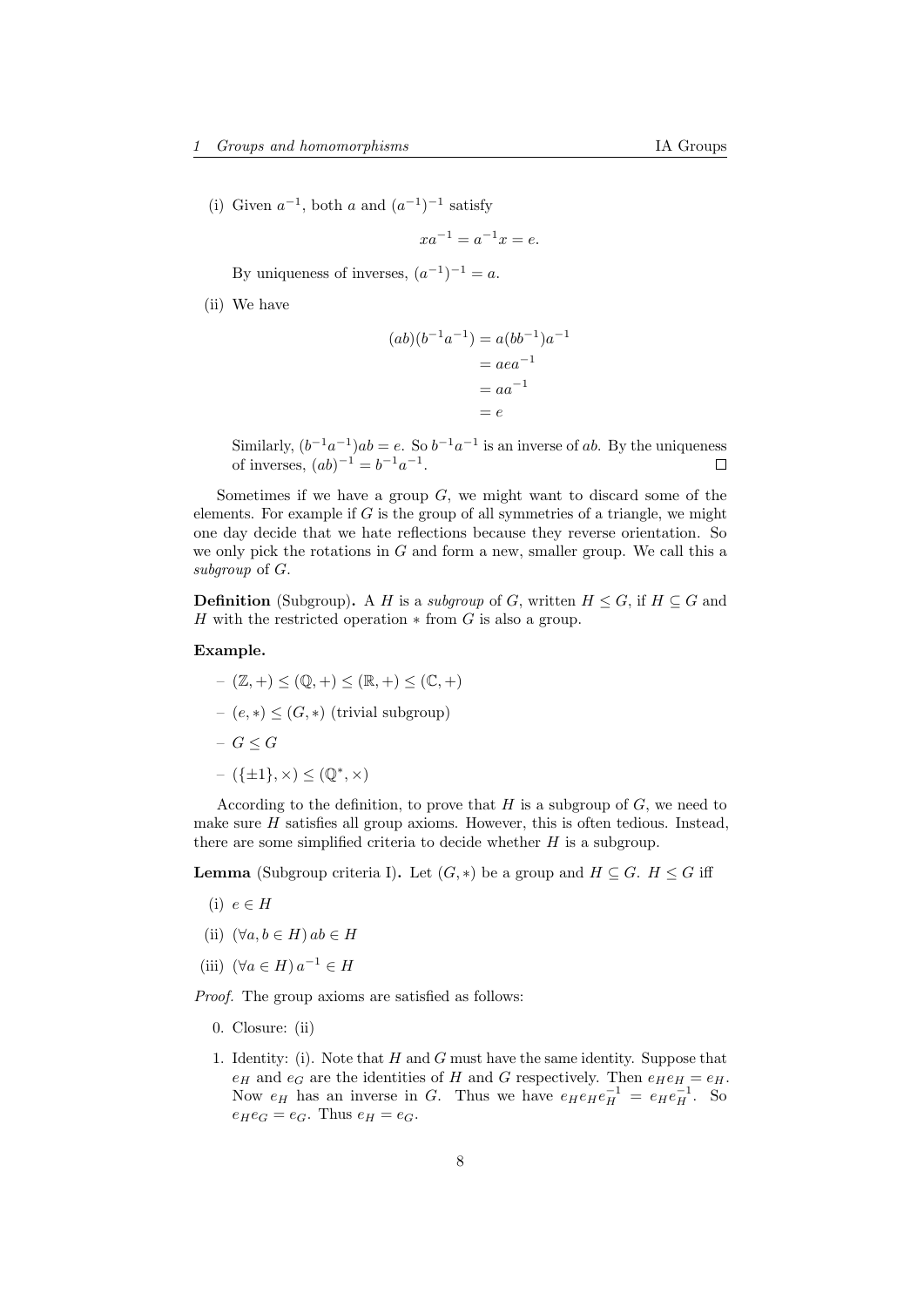$\Box$ 

- 2. Inverse: (iii)
- 3. Associativity: inherited from G.

Humans are lazy, and the test above is still too complicated. We thus come up with an even simpler test:

**Lemma** (Subgroup criteria II). A subset  $H \subseteq G$  is a subgroup of G iff:

- (I)  $H$  is non-empty
- (II)  $(\forall a, b \in H) ab^{-1} \in H$
- Proof. (I) and (II) follow trivially from (i), (ii) and (iii). To prove that  $(I)$  and  $(II)$  imply  $(i)$ ,  $(ii)$  and  $(iii)$ , we have
	- (i) H must contain at least one element a. Then  $aa^{-1} = e \in H$ .
- (iii)  $ea^{-1} = a^{-1} \in H$ .
- (ii)  $a(b^{-1})^{-1} = ab \in H$ .

$$
\Box
$$

**Proposition.** The subgroups of  $(\mathbb{Z}, +)$  are exactly  $n\mathbb{Z}$ , for  $n \in \mathbb{N}$  ( $n\mathbb{Z}$  is the integer multiples of  $n$ ).

*Proof.* Firstly, it is trivial to show that for any  $n \in \mathbb{N}$ ,  $n\mathbb{Z}$  is a subgroup. Now show that any subgroup must be in the form  $n\mathbb{Z}$ .

Let  $H \leq \mathbb{Z}$ . We know  $0 \in H$ . If there are no other elements in H, then  $H = 0\mathbb{Z}$ . Otherwise, pick the smallest positive integer n in H. Then  $H = n\mathbb{Z}$ .

Otherwise, suppose  $(\exists a \in H) n \nmid a$ . Let  $a = pn + q$ , where  $0 < q < n$ . Since  $a-pn \in H$ ,  $q \in H$ . Yet  $q < n$  but n is the smallest member of H. Contradiction. So every  $a \in H$  is divisible by n. Also, by closure, all multiples of n must be in H. So  $H = n\mathbb{Z}$ .  $\Box$ 

### <span id="page-8-0"></span>1.2 Homomorphisms

It is often helpful to study functions between different groups. First, we need to define what a function is. These definitions should be familiar from IA Numbers and Sets.

**Definition** (Function). Given two sets X, Y, a function  $f: X \to Y$  sends each  $x \in X$  to a particular  $f(x) \in Y$ . X is called the domain and Y is the co-domain.

### Example.

- Identity function: for any set  $X, 1_X : X \to X$  with  $1_X(x) = x$  is a function. This is also written as  $\mathrm{id}_X$ .
- Inclusion map:  $\iota : \mathbb{Z} \to \mathbb{Q}$ :  $\iota(n) = n$ . Note that this differs from the identity function as the domain and codomain are different in the inclusion map.
- $-f_1 : \mathbb{Z} \to \mathbb{Z}: f_1(x) = x + 1.$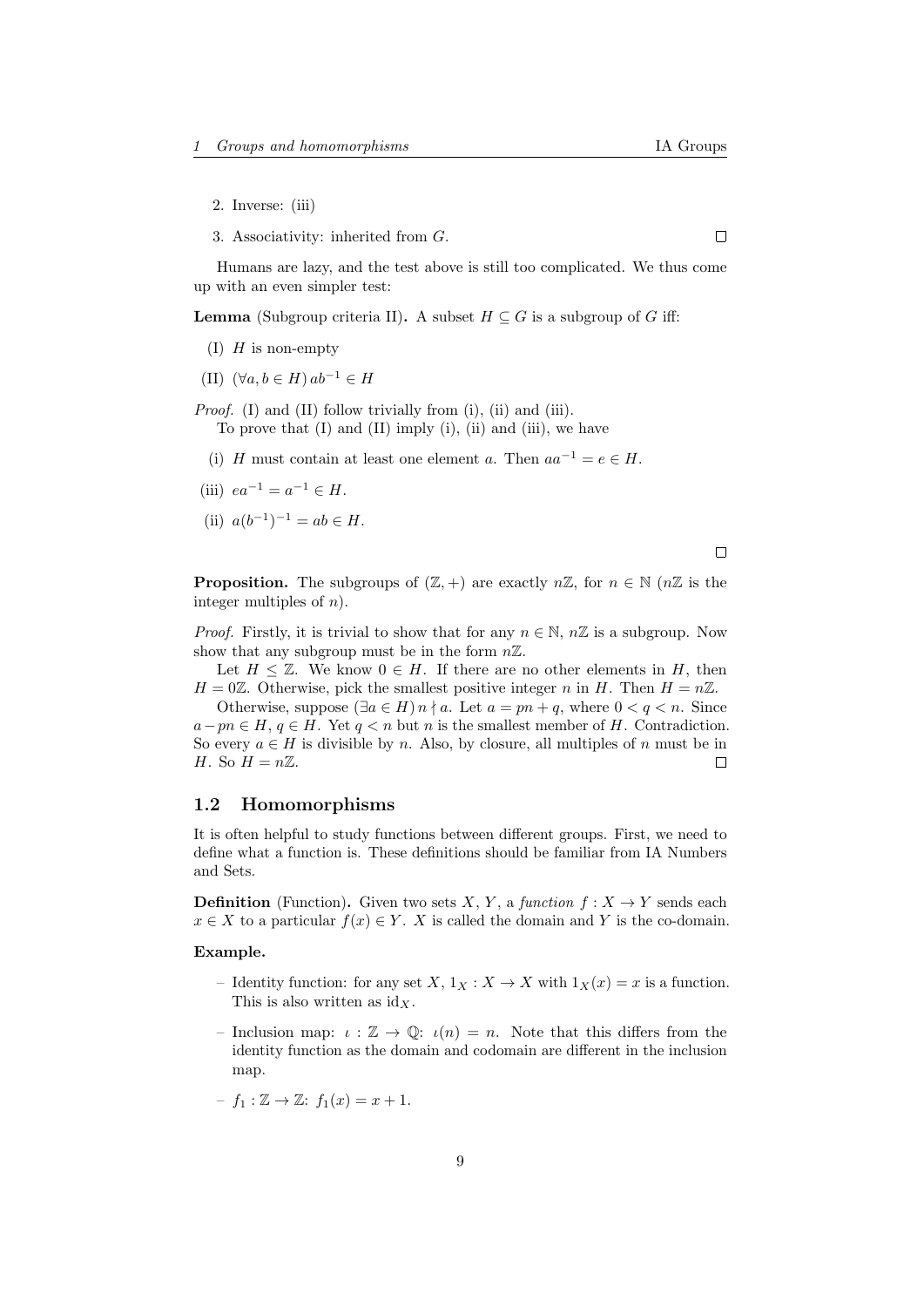$- f_2 : \mathbb{Z} \to \mathbb{Z}$ :  $f_2(x) = 2x$ .  $-f_3: \mathbb{Z} \to \mathbb{Z}: f_3(x) = x^2.$ – For  $q: \{0, 1, 2, 3, 4\} \rightarrow \{0, 1, 2, 3, 4\}$ , we have:  $\circ$   $q_1(x) = x + 1$  if  $x < 4$ ;  $q_1(4) = 4$ .  $q_2(x) = x + 1$  if  $x < 4$ ;  $q_1(4) = 0$ .

Definition (Composition of functions). The composition of two functions is a function you get by applying one after another. In particular, if  $f: X \to Y$  and  $G: Y \to Z$ , then  $g \circ f: X \to Z$  with  $g \circ f(x) = g(f(x))$ .

**Example.**  $f_2 \circ f_1(x) = 2x + 2$ .  $f_1 \circ f_2(x) = 2x + 1$ . Note that function composition is not commutative.

**Definition** (Injective functions). A function  $f$  is *injective* if it hits everything at most once, i.e.

$$
(\forall x, y \in X) f(x) = f(y) \Rightarrow x = y.
$$

Definition (Surjective functions). A function is surjective if it hits everything at least once, i.e.

$$
(\forall y \in Y)(\exists x \in X) f(x) = y.
$$

Definition (Bijective functions). A function is bijective if it is both injective and surjective. i.e. it hits everything exactly once. Note that a function has an inverse iff it is bijective.

**Example.** *i* and  $f_2$  are injective but not subjective.  $f_3$  and  $g_1$  are neither.  $1_X$ ,  $f_1$  and  $g_2$  are bijective.

Lemma. The composition of two bijective functions is bijective

When considering sets, functions are allowed to do all sorts of crazy things, and can send any element to any element without any restrictions. However, we are currently studying groups, and groups have additional structure on top of the set of elements. Hence we are not interested in arbitrary functions. Instead, we are interested in functions that "respect" the group structure. We call these homomorphisms.

**Definition** (Group homomorphism). Let  $(G, *)$  and  $(H, x)$  be groups. A function  $f: G \to H$  is a group homomorphism iff

$$
(\forall g_1, g_2 \in G) f(g_1) \times f(g_2) = f(g_1 * g_2),
$$

Definition (Group isomorphism). Isomorphisms are bijective homomorphisms. Two groups are isomorphic if there exists an isomorphism between them. We write  $G \cong H$ .

We will consider two isomorphic groups to be "the same". For example, when we say that there is only one group of order 2, it means that any two groups of order 2 must be isomorphic.

### Example.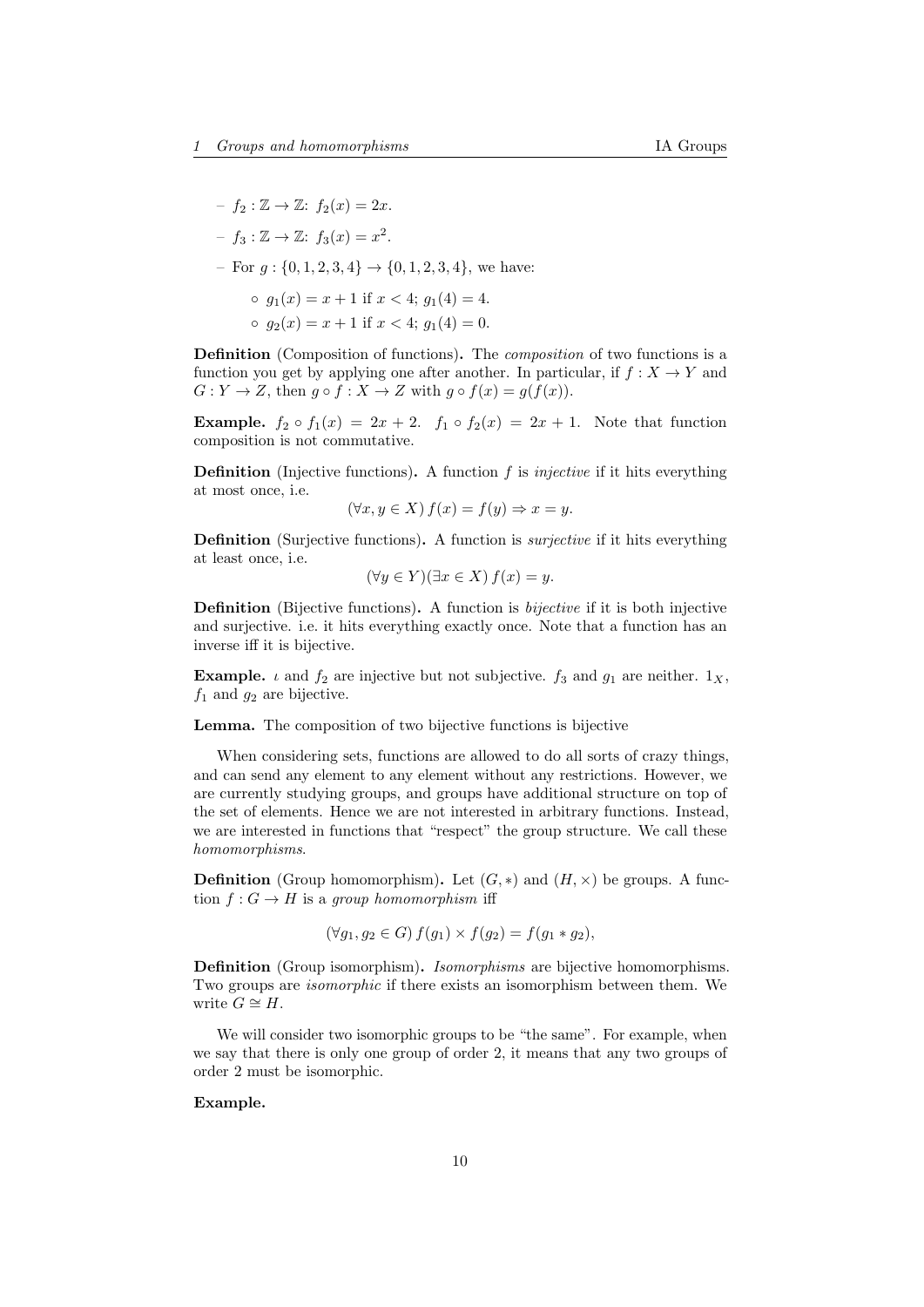- $-f: G \to H$  defined by  $f(g) = e$ , where e is the identity of H, is a homomorphism.
- $-1_G: G \to G$  and  $f_2: \mathbb{Z} \to 2\mathbb{Z}$  are isomorphisms.  $\iota: \mathbb{Z} \to \mathbb{Q}$  and  $f_2: \mathbb{Z} \to \mathbb{Z}$ are homomorphisms.
- $\exp : (\mathbb{R}, +) \to (\mathbb{R}^+, \times)$  with  $\exp(x) = e^x$  is an isomorphism.
- Take  $(\mathbb{Z}_4, +)$  and  $H : (\{e^{ik\pi/2} : k = 0, 1, 2, 3\}, \times)$ . Then  $f : \mathbb{Z}_4 \to H$  by  $f(a) = e^{i\pi a/2}$  is an isomorphism.
- $-f: GL_2(\mathbb{R}) \to \mathbb{R}^*$  with  $f(A) = det(A)$  is a homomorphism, where  $GL_2(\mathbb{R})$ is the set of  $2 \times 2$  invertible matrices.

**Proposition.** Suppose that  $f : G \to H$  is a homomorphism. Then

(i) Homomorphisms send the identity to the identity, i.e.

$$
f(e_G) = e_H
$$

(ii) Homomorphisms send inverses to inverses, i.e.

$$
f(a^{-1}) = f(a)^{-1}
$$

- (iii) The composite of 2 group homomorphisms is a group homomorphism.
- (iv) The inverse of an isomorphism is an isomorphism.

Proof.

(i)

$$
f(e_G) = f(e_G^2) = f(e_G)^2
$$

$$
f(e_G)^{-1}f(e_G) = f(e_G)^{-1}f(e_G)^2
$$

$$
f(e_G) = e_H
$$

(ii)

$$
e_H = f(e_G)
$$
  
=  $f(aa^{-1})$   
=  $f(a)f(a^{-1})$ 

Since inverses are unique,  $f(a^{-1}) = f(a)^{-1}$ .

- (iii) Let  $f: G_1 \rightarrow G_2$  and  $g: G_2 \rightarrow G_3$ . Then  $g(f(ab)) = g(f(a)f(b)) = g(f(a))$  $g(f(a))g(f(b)).$
- (iv) Let  $f: G \to H$  be an isomorphism. Then

$$
f^{-1}(ab) = f^{-1}\left\{f[f^{-1}(a)]f[f^{-1}(b)]\right\}
$$

$$
= f^{-1}\left\{f[f^{-1}(a)f^{-1}(b)]\right\}
$$

$$
= f^{-1}(a)f^{-1}(b)
$$

So  $f^{-1}$  is a homomorphism. Since it is bijective,  $f^{-1}$  is an isomorphism.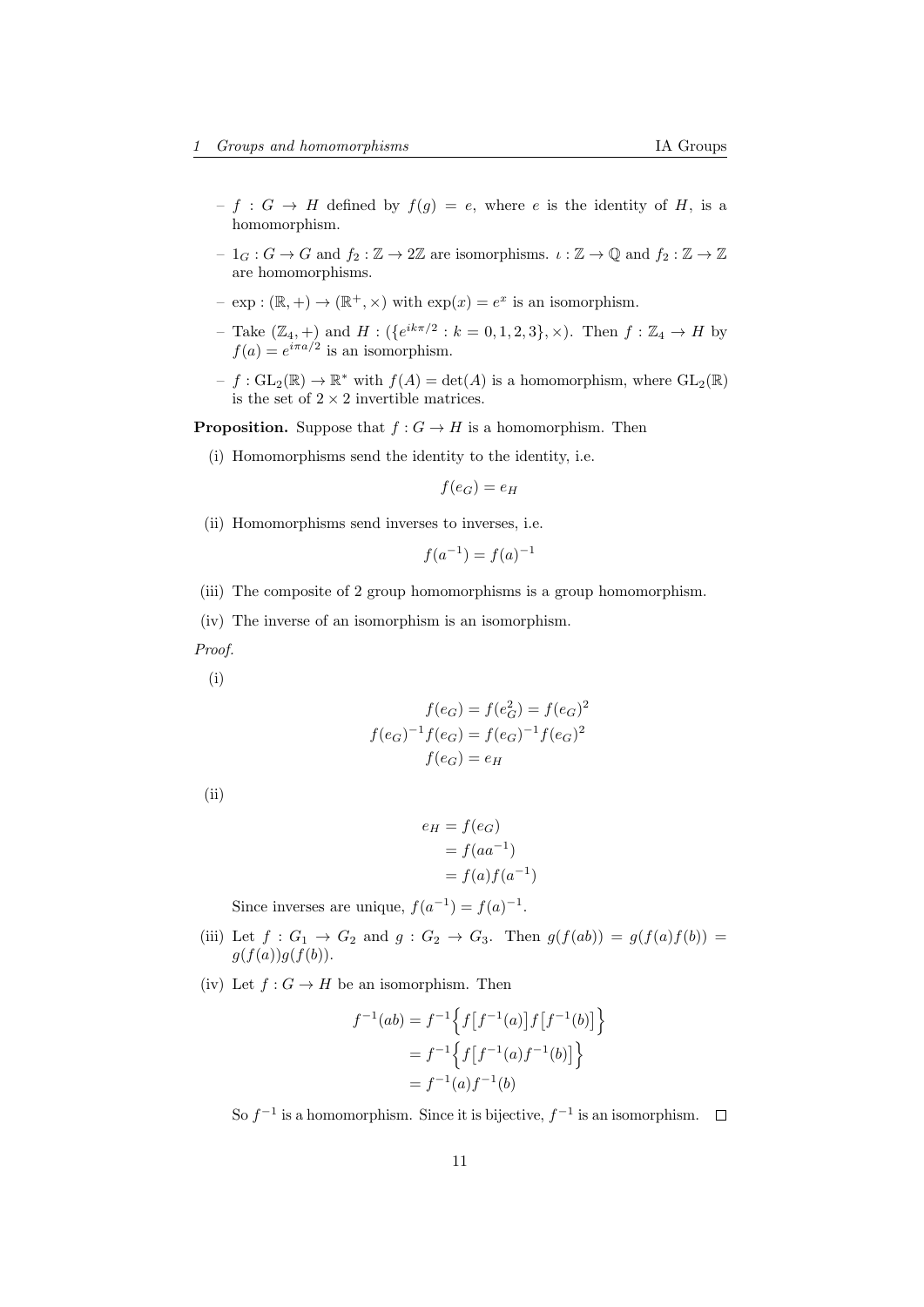**Definition** (Image of homomorphism). If  $f : G \to H$  is a homomorphism, then the image of f is

$$
\text{im } f = f(G) = \{ f(g) : g \in G \}.
$$

Definition (Kernel of homomorphism). The kernel of f, written as

 $\ker f = f^{-1}(\{e_H\}) = \{g \in G : f(g) = e_H\}.$ 

Proposition. Both the image and the kernel are subgroups of the respective groups, i.e. im  $f \leq H$  and ker  $f \leq G$ .

*Proof.* Since  $e_H \in \text{im } f$  and  $e_G \in \text{ker } f$ , im f and ker f are non-empty. Moreover, suppose  $b_1, b_2 \in \text{im } f$ . Now  $\exists a_1, a_2 \in G$  such that  $f(a_i) = b_i$ . Then  $b_1b_2^{-1} =$  $f(a_1)f(a_2^{-1}) = f(a_1a_2^{-1}) \in \text{im } f.$ 

Then consider  $b_1, b_2 \in \ker f$ . We have  $f(b_1b_2^{-1}) = f(b_1)f(b_2)^{-1} = e^2 = e$ . So  $b_1 b_2^{-1} \in \ker f.$ 

**Proposition.** Given any homomorphism  $f : G \to H$  and any  $a \in G$ , for all  $k \in \text{ker } f, aka^{-1} \in \text{ker } f.$ 

This proposition seems rather pointless. However, it is not. All subgroups that satisfy this property are known as *normal subgroups*, and normal subgroups have very important properties. We will postpone the discussion of normal subgroups to later lectures.

*Proof.* 
$$
f(aka^{-1}) = f(a)f(k)f(a)^{-1} = f(a)ef(a)^{-1} = e
$$
. So  $aka^{-1} \in \text{ker } f$ .  $\square$ 

Example. Images and kernels for previously defined functions:

- (i) For the function that sends everything to e, im  $f = \{e\}$  and ker  $f = G$ .
- (ii) For the identity function,  $\text{im } 1_G = G$  and  $\text{ker } 1_G = \{e\}.$
- (iii) For the inclusion map  $\iota : \mathbb{Z} \to \mathbb{Q}$ , we have im  $\iota = \mathbb{Z}$  and ker  $\iota = \{0\}$
- (iv) For  $f_2 : \mathbb{Z} \to \mathbb{Z}$  and  $f_2(x) = 2x$ , we have  $\text{im } f_2 = 2\mathbb{Z}$  and  $\text{ker } f_2 = \{0\}.$
- (v) For det :  $GL_2(\mathbb{R}) \to \mathbb{R}^*$ , we have im det =  $\mathbb{R}^*$  and ker det = {A : det A =  $1$ } =  $SL_2(\mathbb{R})$

**Proposition.** For all homomorphisms  $f : G \to H$ , f is

- (i) surjective iff im  $f = H$
- (ii) injective iff ker  $f = \{e\}$

Proof.

- (i) By definition.
- (ii) We know that  $f(e) = e$ . So if f is injective, then by definition ker  $f =$  ${e}$ . If ker  $f = {e}$ , then given a,b such that  $f(a) = f(b)$ ,  $f(ab^{-1}) =$  $f(a)f(b)^{-1} = e$ . Thus  $ab^{-1} \in \text{ker } f = \{e\}$ . Then  $ab^{-1} = e$  and  $a = b$ .

So far, the definitions of images and kernels seem to be just convenient terminology to refer to things. However, we will later prove an important theorem, the first isomorphism theorem, that relates these two objects and provides deep insights (hopefully).

Before we get to that, we will first study some interesting classes of groups and develop some necessary theory.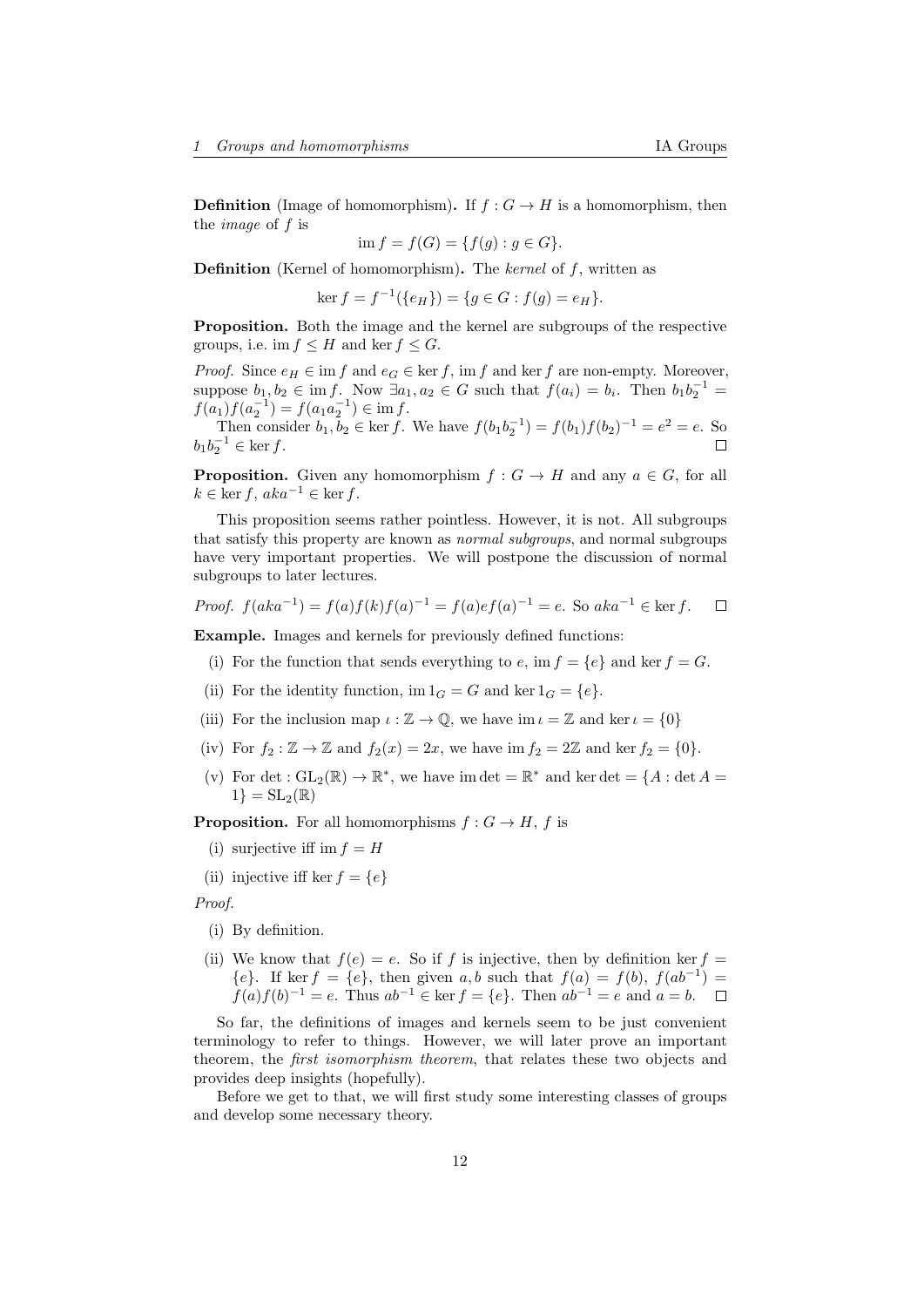# <span id="page-12-0"></span>1.3 Cyclic groups

The simplest class of groups is cyclic groups. A cyclic group is a group of the form  $\{e, a, a^2, a^2, \cdots, a^{n-1}\}$ , where  $a^n = e$ . For example, if we consider the group of all rotations of a triangle, and write  $r =$  rotation by 120 $\degree$ , the elements will be  $\{e, r, r^2\}$  with  $r^3 = e$ .

Officially, we define a cyclic group as follows:

**Definition** (Cyclic group  $C_n$ ). A group G is cyclic if

 $(\exists a)(\forall b)(\exists n \in \mathbb{Z})$   $b = a^n$ ,

i.e. every element is some power of a. Such an a is called a generator of G. We write  $C_n$  for the cyclic group of order n.

### Example.

- (i)  $\mathbb Z$  is cyclic with generator 1 or  $-1$ . It is the infinite cyclic group.
- (ii)  $({+1}, -1)$ ,  $\times$ ) is cyclic with generator  $-1$ .
- (iii)  $(\mathbb{Z}_n, +)$  is cyclic with all numbers coprime with n as generators.

**Notation.** Given a group G and  $a \in G$ , we write  $\langle a \rangle$  for the cyclic group generated by  $a$ , i.e. the subgroup of all powers of  $a$ . It is the smallest subgroup containing a.

**Definition** (Order of element). The *order* of an element  $a$  is the smallest integer *n* such that  $a^n = e$ . If *n* doesn't exist, *a* has infinite order. Write ord(*a*) for the order of a.

We have given two different meanings to the word "order". One is the order of a group and the other is the order of an element. Since mathematicians are usually (but not always) sensible, the name wouldn't be used twice if they weren't related. In fact, we have

**Lemma.** For a in g, ord $(a) = |\langle a \rangle|$ .

*Proof.* If ord $(a) = \infty$ ,  $a^n \neq a^m$  for all  $n \neq m$ . Otherwise  $a^{m-n} = e$ . Thus  $|\langle a \rangle| = \infty = \text{ord}(a).$ 

Otherwise, suppose ord $(a) = k$ . Thus  $a^k = e$ . We now claim that  $\langle a \rangle =$  $\{e, a^1, a^2, \cdots a^{k-1}\}.$  Note that  $\langle a \rangle$  does not contain higher powers of a as  $a^k = e$ and higher powers will loop back to existing elements. There are also no repeating elements in the list provided since  $a^m = a^n \Rightarrow a^{m-n} = e$ . So done. П

It is trivial to show that

Proposition. Cyclic groups are abelian.

**Definition** (Exponent of group). The *exponent* of a group  $G$  is the smallest integer *n* such that  $a^n = e$  for all  $a \in G$ .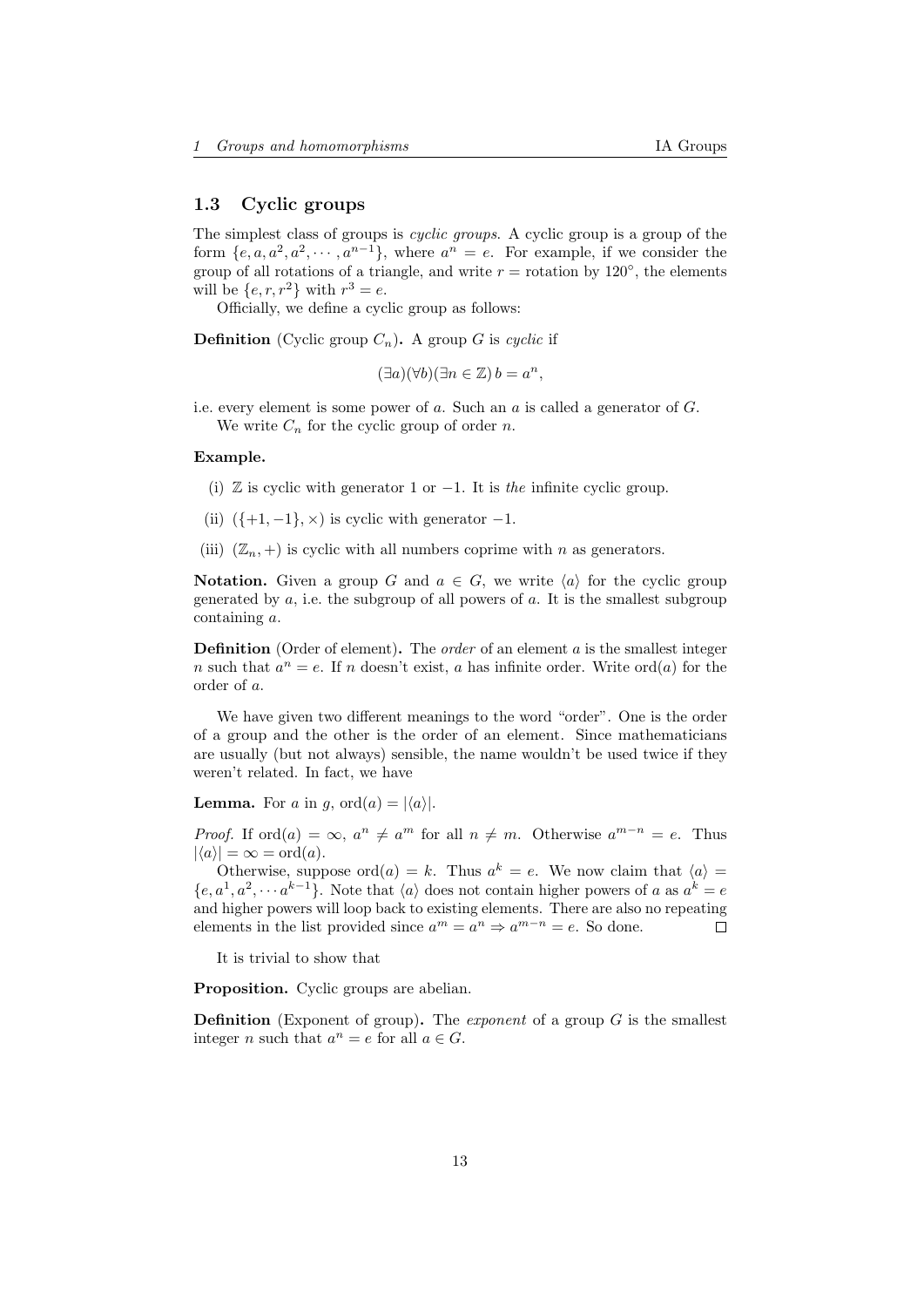# <span id="page-13-0"></span>1.4 Dihedral groups

**Definition** (Dihedral groups  $D_{2n}$ ). Dihedral groups are the symmetries of a regular  $n$ -gon. It contains  $n$  rotations (including the identity symmetry, i.e. rotation by  $0^{\circ}$ ) and *n* reflections.

We write the group as  $D_{2n}$ . Note that the subscript refers to the order of the group, not the number of sides of the polygon.

The dihedral group is not hard to define. However, we need to come up with a presentation of  $D_{2n}$  that is easy to work with.

We first look at the rotations. The set of all rotations is generated by  $r = \frac{360^{\circ}}{n}$ . This r has order n.

How about the reflections? We know that each reflection has order 2. Let s be our favorite reflection. Then using some geometric arguments, we can show that any reflection can be written as a product of  $r^m$  and s for some m. We also have  $srs = r^{-1}$ .

Hence we can define  $D_{2n}$  as follows:  $D_{2n}$  is a group generated by r and s, and every element can be written as a product of r's and s's. Whenever we see  $r^n$  and  $s^2$ , we replace it by e. When we see srs, we replace it by  $r^{-1}$ .

It then follows that every element can be written in the form  $r^m s$ . Formally, we can write  $D_{2n}$  as follows:

$$
D_{2n} = \langle r, s \mid r^n = s^2 = e, srs^{-1} = r^{-1} \rangle
$$
  
=  $\{e, r, r^2, \dots r^{n-1}, s, rs, r^2s, \dots r^{n-1}s\}$ 

This is a notation we will commonly use to represent groups. For example, a cyclic group of order  $n$  can be written as

$$
C_n = \langle a \mid a^n = e \rangle.
$$

### <span id="page-13-1"></span>1.5 Direct products of groups

Recall that if we have to sets X, Y, then we can obtain the product  $X \times Y =$  $\{(x, y) : x \in X, y \in Y\}$ . We can do the same if X and Y are groups.

**Definition** (Direct product of groups). Given two groups  $(G, \circ)$  and  $(H, \bullet)$ , we can define a set  $G \times H = \{(q, h) : q \in G, h \in H\}$  and an operation  $(a_1, a_2) * (b_1, b_2) = (a_1 \circ b_1, a_2 \bullet b_2)$ . This forms a group.

Why would we want to take the product of two groups? Suppose we have two independent triangles. Then the symmetries of this system include, say rotating the first triangle, rotating the second, or rotating both. The symmetry group of this combined system would then be  $D_6 \times D_6$ .

Example.

$$
C_2 \times C_2 = \{ (0, 0), (0, 1), (1, 0), (1, 1) \}
$$
  
=  $\{e, x, y, xy\}$  with everything order 2  
=  $\langle x, y | x^2 = y^2 = e, xy = yx \rangle$ 

**Proposition.**  $C_n \times C_m \cong C_{nm}$  iff hcf $(m, n) = 1$ .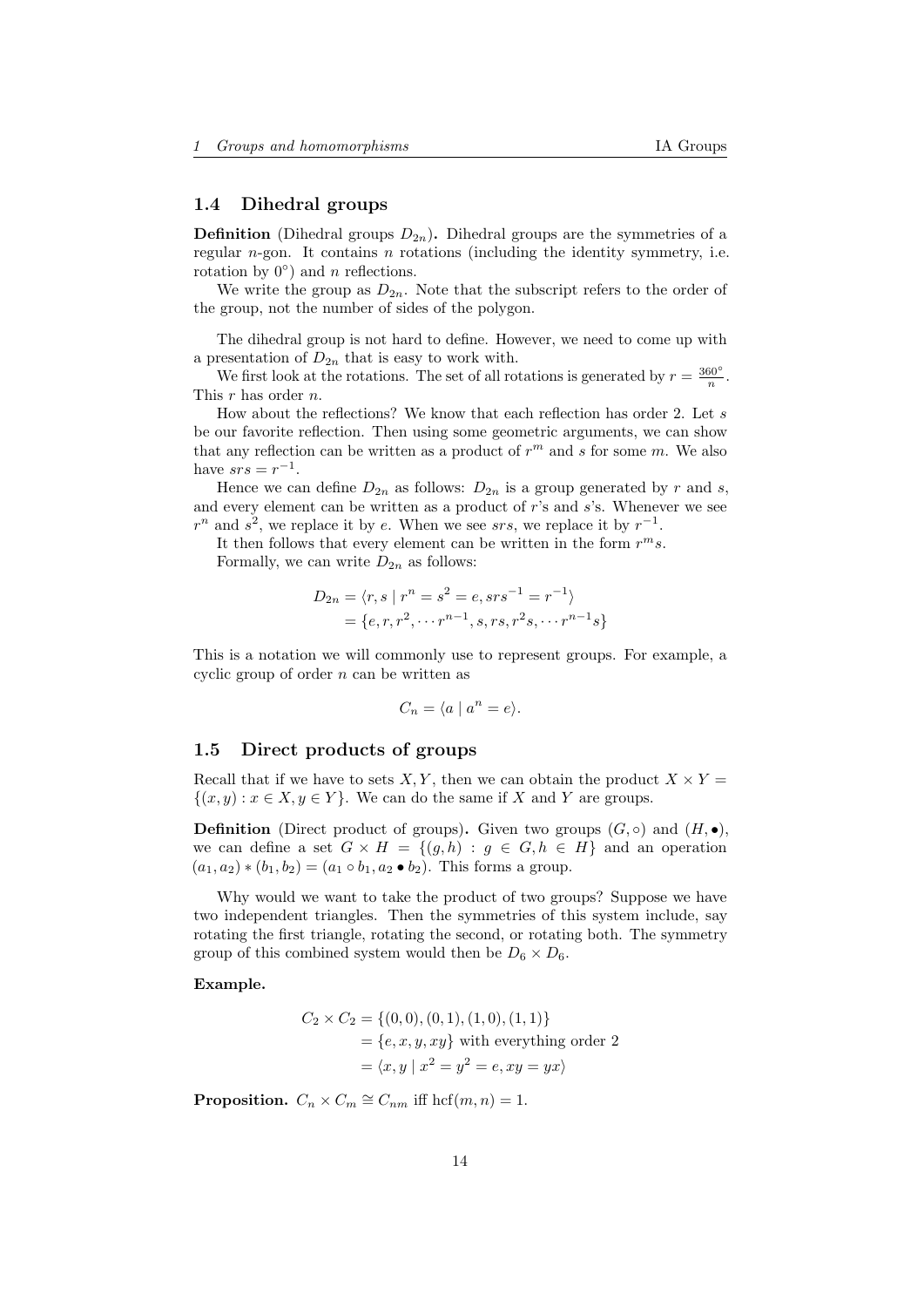*Proof.* Suppose that  $\text{hcf}(m, n) = 1$ . Let  $C_n = \langle a \rangle$  and  $C_m = \langle b \rangle$ . Let k be the order of  $(a, b)$ . Then  $(a, b)^k = (a^k, b^k) = e$ . This is possible only if  $n \mid k$  and  $m \mid k$ , i.e. k is a common multiple n and m. Since the order is the minimum value of k that satisfies the above equation,  $k = \text{lcm}(n, m) = \frac{nm}{\text{hcf}(n,m)} = nm$ .

Now consider  $\langle (a, b) \rangle \leq C_n \times C_m$ . Since  $(a, b)$  has order  $nm$ ,  $\langle (a, b) \rangle$  has  $nm$ elements. Since  $C_n \times C_m$  also has nm elements,  $\langle (a, b) \rangle$  must be the whole of  $C_n \times C_m$ . And we know that  $\langle (a, b) \rangle \cong C_{nm}$ . So  $C_n \times C_m \cong C_{nm}$ .

On the other hand, suppose hcf $(m, n) \neq 1$ . Then  $k = \text{lcm}(m, n) \neq mn$ . Then for any  $(a, b) \in C_n \times C_m$ , we have  $(a, b)^k = (a^k, b^k) = e$ . So the order of any  $(a, b)$ is at most  $k < mn$ . So there is no element of order mn. So  $C_n \times C_m$  is not a cyclic group of order nm.  $\Box$ 

Given a complicated group  $G$ , it is sometimes helpful to write it as a product  $H \times K$ , which could make things a bit simpler. We can do so by the following theorem:

**Proposition** (Direct product theorem). Let  $H_1, H_2 \leq G$ . Suppose the following are true:

- (i)  $H_1 \cap H_2 = \{e\}.$
- (ii)  $(\forall a_i \in H_i) a_1 a_2 = a_2 a_1$ .
- (iii)  $(\forall a \in G)(\exists a_i \in H_i)$  a = a<sub>1</sub>a<sub>2</sub>. We also write this as  $G = H_1 H_2$ .

Then  $G \cong H_1 \times H_2$ .

*Proof.* Define  $f : H_1 \times H_2 \to G$  by  $f(a_1, a_2) = a_1 a_2$ . Then it is a homomorphism since

$$
f((a_1, a_2) * (b_1, b_2)) = f(a_1b_1, a_2b_2)
$$
  
=  $a_1b_1a_2b_2$   
=  $a_1a_2b_1b_2$   
=  $f(a_1, a_2)f(b_1, b_2)$ .

Surjectivity follows from (iii). We'll show injectivity by showing that the kernel is {e}. If  $f(a_1, a_2) = e$ , then we know that  $a_1 a_2 = e$ . Then  $a_1 = a_2^{-1}$ . Since  $a_1 \in H_1$  and  $a_2^{-1} \in H_2$ , we have  $a_1 = a_2^{-1} \in H_1 \cap H_2 = \{e\}$ . Thus  $a_1 = a_2 = e$ and ker  $f = \{e\}.$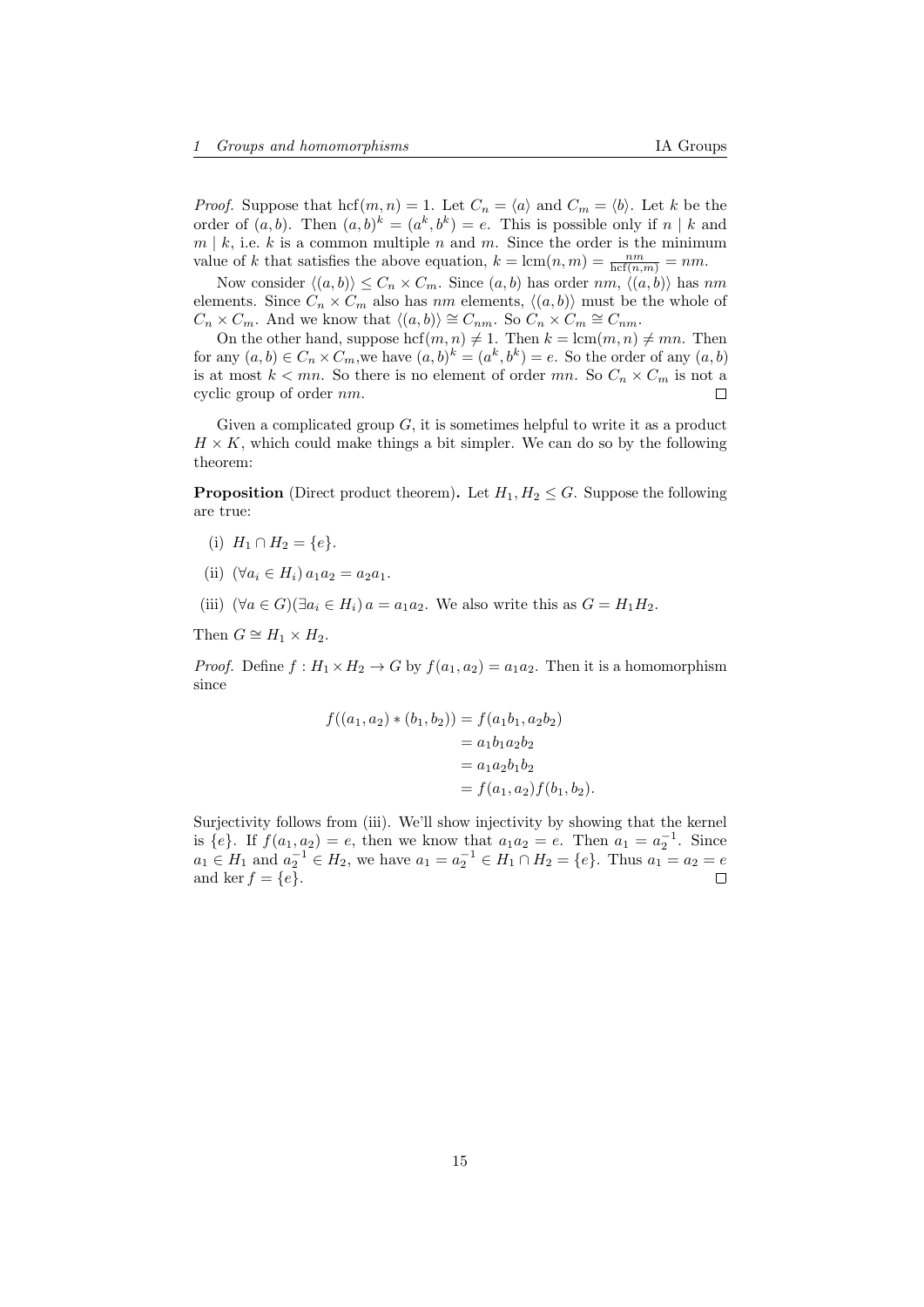# <span id="page-15-0"></span>2 Symmetric group I

We will devote two full chapters to the study of symmetric groups, because it is really important. Recall that we defined a symmetry to be an operation that leaves some important property of the object intact. We can treat each such operation as a bijection. For example, a symmetry of  $\mathbb{R}^2$  is a bijection  $f: \mathbb{R}^2 \to \mathbb{R}^2$  that preserves distances. Note that we must require it to be a bijection, instead of a mere function, since we require each symmetry to be an inverse.

We can consider the case where we don't care about anything at all. So a "symmetry" would be any arbitrary bijection  $X \to X$ , and the set of all bijections will form a group, known as the *symmetric group*. Of course, we will no longer think of these as "symmetries" anymore, but just bijections.

In some sense, the symmetric group is the most general case of a symmetry group. In fact, we will later (in Chapter [5\)](#page-29-0) show that every group can be written as a subgroup of some symmetric group.

### <span id="page-15-1"></span>2.1 Symmetric groups

**Definition** (Permutation). A *permutation* of X is a bijection from a set X to X itself. The set of all permutations on  $X$  is  $\text{Sym } X$ .

When composing permutations, we treat them as functions. So if  $\sigma$  and  $\rho$ are permutations,  $\sigma \circ \rho$  is given by first applying  $\rho$ , then applying  $\sigma$ .

**Theorem.** Sym  $X$  with composition forms a group.

Proof. The groups axioms are satisfied as follows:

- 0. If  $\sigma: X \to X$  and  $\tau: X \to X$ , then  $\sigma \circ \tau: X \to X$ . If they are both bijections, then the composite is also bijective. So if  $\sigma, \tau \in \text{Sym } X$ , then  $\sigma \circ \tau \in \text{Sym } X$ .
- 1. The identity  $1_X : X \to X$  is clearly a permutation, and gives the identity of the group.
- 2. Every bijective function has a bijective inverse. So if  $\sigma \in \text{Sym } X$ , then  $\sigma^{-1} \in \text{Sym } X.$
- 3. Composition of functions is associative.

**Definition** (Symmetric group  $S_n$ ). If X is finite, say  $|X| = n$  (usually use  $X = \{1, 2, \dots, n\}$ , we write Sym  $X = S_n$ . The is the *symmetric group* of degree  $n$ .

It is important to note that the degree of the symmetric group is different from the *order* of the symmetric group. For example,  $S_3$  has degree 3 but order 6. In general, the order of  $S_n$  is n!.

There are two ways to write out an element of the symmetric group. The first is the two row notation.

**Notation.** (Two row notation) We write  $1, 2, 3, \cdots n$  on the top line and their images below, e.g.

$$
\begin{pmatrix} 1 & 2 & 3 \ 2 & 3 & 1 \end{pmatrix} \in S_3 \text{ and } \begin{pmatrix} 1 & 2 & 3 & 4 & 5 \ 2 & 1 & 3 & 4 & 5 \end{pmatrix} \in S_5
$$

 $\Box$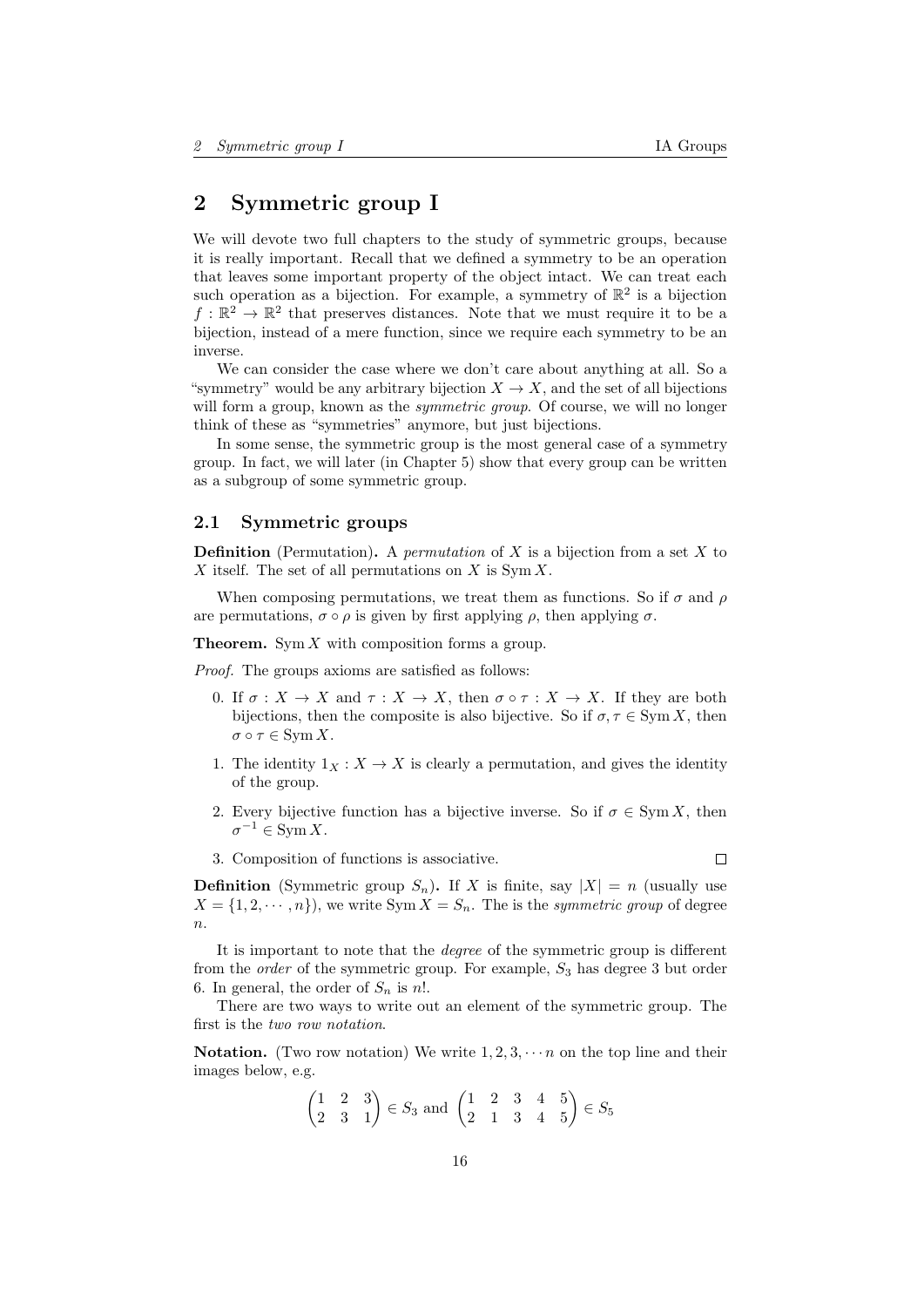$$
\begin{pmatrix}\n1 & 2 & 3 & \cdots & n \\
\sigma(1) & \sigma(2) & \sigma(3) & \cdots & \sigma(n)\n\end{pmatrix}
$$

**Example.** For small  $n$ , we have

(i) When 
$$
n = 1
$$
,  $S_n = \left\{ \begin{pmatrix} 1 \\ 1 \end{pmatrix} \right\} = \{e\} \cong C_1$ .

(ii) When  $n = 2$ ,  $S_n = \left\{ \begin{pmatrix} 1 & 2 \\ 1 & 2 \end{pmatrix}, \begin{pmatrix} 1 & 2 \\ 2 & 1 \end{pmatrix} \right\} \cong C_2$ 

(iii) When  $n = 3$ ,

$$
S_n = \begin{Bmatrix} \begin{pmatrix} 1 & 2 & 3 \\ 1 & 2 & 3 \end{pmatrix}, & \begin{pmatrix} 1 & 2 & 3 \\ 2 & 3 & 1 \end{pmatrix}, & \begin{pmatrix} 1 & 2 & 3 \\ 3 & 1 & 2 \end{pmatrix} \\ \begin{pmatrix} 1 & 2 & 3 \\ 2 & 1 & 3 \end{pmatrix}, & \begin{pmatrix} 1 & 2 & 3 \\ 3 & 2 & 1 \end{pmatrix}, & \begin{pmatrix} 1 & 2 & 3 \\ 1 & 3 & 2 \end{pmatrix} \end{Bmatrix} \cong D_6.
$$

Note that  $S_3$  is not abelian. Thus  $S_n$  is not abelian for  $n \geq 3$  since we can always view  $S_3$  as a subgroup of  $S_n$  by fixing  $4, 5, 6, \cdots n$ .

In general, we can view  $D_{2n}$  as a subgroup of  $S_n$  because each symmetry is a permutation of the corners.

While the two row notation is fully general and can represent any (finite) permutation, it is clumsy to write and wastes a lot of space. It is also very annoying to type using LATEX. Hence, most of the time, we actually use the cycle notation.

**Notation** (Cycle notation). If a map sends  $1 \mapsto 2$ ,  $2 \mapsto 3$ ,  $3 \mapsto 1$ , then we write it as a cycle  $(1\ 2\ 3)$ . Alternatively, we can write  $(2\ 3\ 1)$  or  $(3\ 1\ 2)$ , but by convention, we usually write the smallest number first. We leave out numbers that don't move. So we write  $(1\ 2)$  instead of  $(1\ 2)(3)$ .

For more complicated maps, we can write them as products of cycles. For example, in  $S_4$ , we can have things like  $(1\ 2)(3\ 4)$ .

The order of each cycle is the length of the cycle, and the inverse is the cycle written the other way round, e.g.  $(1\ 2\ 3)^{-1} = (3\ 2\ 1) = (1\ 3\ 2).$ 

### Example.

- (i) Suppose we want to simplify  $(1\ 2\ 3)(1\ 2)$ . Recall that composition is from right to left. So 1 gets mapped to  $3$  ((1 2) maps 1 to 2, and (1 2 3) further maps it to 3). Then 3 gets mapped to 1. 2 is mapped to 2 itself. So  $(1\ 2\ 3)(1\ 2) = (1\ 3)(2)$
- (ii)  $(1\ 2\ 3\ 4)(1\ 4) = (1)(2\ 3\ 4) = (2\ 3\ 4).$

**Definition** (k-cycles and transpositions). We call  $(a_1 \ a_2 \ a_3 \cdots a_k)$  a k-cycle. 2-cycles are called transpositions. Two cycles are disjoint if no number appears in both cycles.

**Example.** (1 2) and (3 4) are disjoint but  $(1\ 2\ 3)$  and  $(1\ 2)$  are not.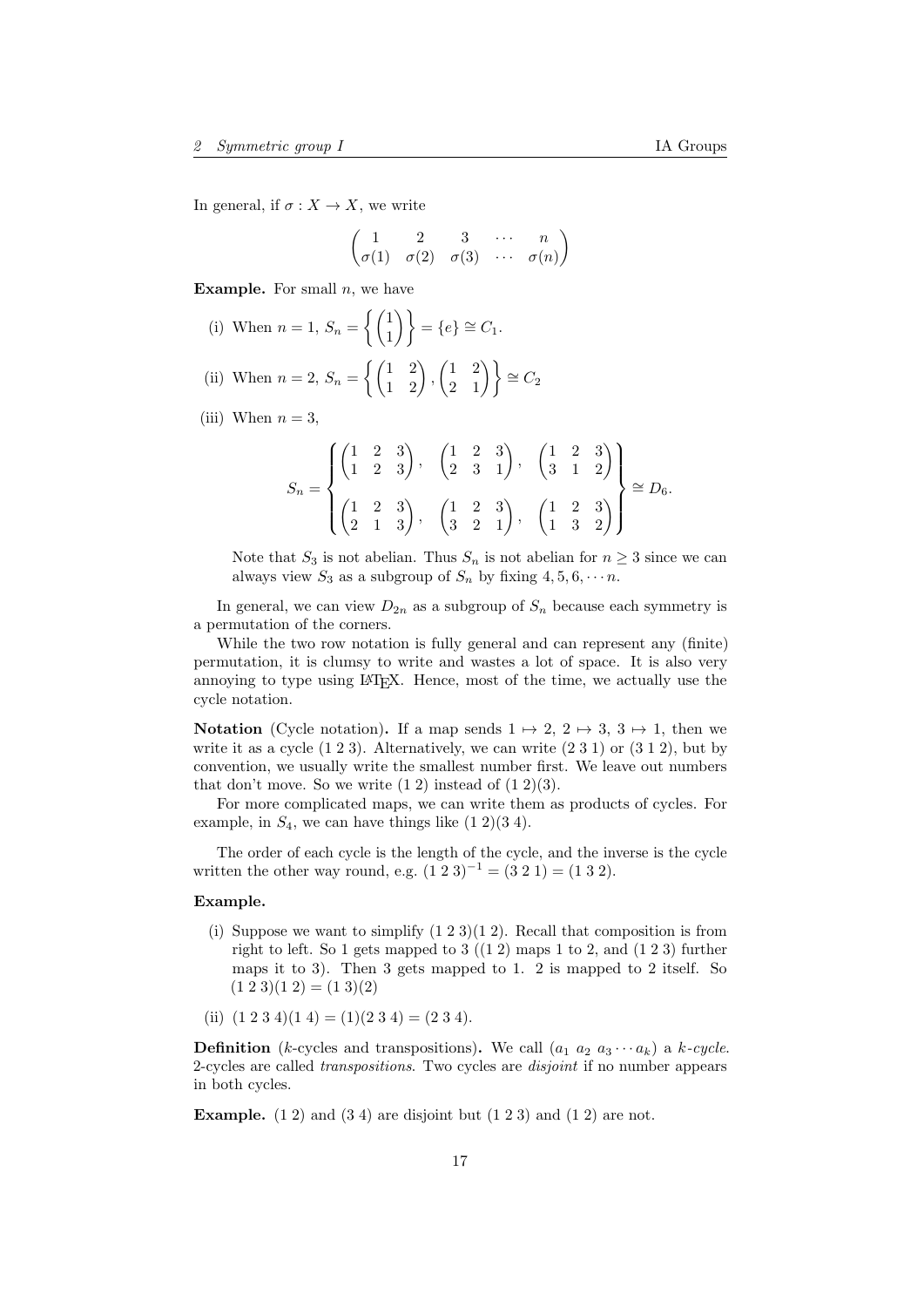Lemma. Disjoint cycles commute.

Proof. If  $\sigma, \tau \in S_n$  are disjoint cycles. Consider any n. Show that:  $\sigma(\tau(a)) =$  $\tau(\sigma(a))$ . If a is in neither of  $\sigma$  and  $\tau$ , then  $\sigma(\tau(a)) = \tau(\sigma(a)) = a$ . Otherwise, wlog assume that a is in  $\tau$  but not in  $\sigma$ . Then  $\tau(a) \in \tau$  and thus  $\tau(a) \notin \sigma$ . Thus  $\sigma(a) = a$  and  $\sigma(\tau(a)) = \tau(a)$ . Therefore we have  $\sigma(\tau(a)) = \tau(\sigma(a)) = \tau(a)$ . Therefore  $\tau$  and  $\sigma$  commute.  $\Box$ 

In general, non-disjoint cycles may not commute. For example,  $(1\ 3)(2\ 3)$  =  $(1 3 2)$  while  $(2 3)(1 3) = (1 2 3).$ 

**Theorem.** Any permutation in  $S_n$  can be written (essentially) uniquely as a product of disjoint cycles. (Essentially unique means unique up to re-ordering of cycles and rotation within cycles, e.g.  $(1\ 2)$  and  $(2\ 1)$ )

*Proof.* Let  $\sigma \in S_n$ . Start with  $(1 \sigma(1) \sigma^2(1) \sigma^3(1) \cdots)$ . As the set  $\{1, 2, 3 \cdots n\}$ is finite, for some k, we must have  $\sigma^k(1)$  already in the list. If  $\sigma^k(1) = \sigma^l(1)$ , with  $l < k$ , then  $\sigma^{k-l}(1) = 1$ . So all  $\sigma^{i}(1)$  are distinct until we get back to 1. Thus we have the first cycle  $(1 \sigma(1) \sigma^2(1) \sigma^3(1) \cdots \sigma^{k-1}(1)).$ 

Now choose the smallest number that is not yet in a cycle, say  $j$ . Repeat to obtain a cycle  $(j \sigma(j) \sigma^2(j) \cdots \sigma^{l-1}(j))$ . Since  $\sigma$  is a bijection, nothing in this cycle can be in previous cycles as well.

Repeat until all  $\{1, 2, 3 \cdots n\}$  are exhausted. This is essentially unique because every number j completely determines the whole cycle it belongs to, and whichever number we start with, we'll end up with the same cycle. П

**Definition** (Cycle type). Write a permutation  $\sigma \in S_n$  in disjoint cycle notation. The cycle type is the list of cycle lengths. This is unique up to re-ordering. We often (but not always) leave out singleton cycles.

**Example.** (1 2) has cycle type 2 (transposition). (1 2)(3 4) has cycle type 2, 2 (double transposition).  $(1\ 2\ 3)(4\ 5)$  has cycle type 3, 2.

**Lemma.** For  $\sigma \in S_n$ , the order of  $\sigma$  is the least common multiple of cycle lengths in the disjoint cycle notation. In particular, a  $k$ -cycle has order  $k$ .

Proof. As disjoint cycles commute, we can group together each cycle when we take powers. i.e. if  $\sigma = \tau_1 \tau_2 \cdots \tau_l$  with  $\tau_i$  all disjoint cycles, then  $\sigma^m = \tau_1^m \tau_2^m \cdots \tau_l^m$ .

Now if cycle  $\tau_i$  has length  $k_i$ , then  $\tau_i^{k_i} = e$ , and  $\tau_i^m = e$  iff  $k_i \mid m$ . To get an m such that  $\sigma^m = e$ , we need all  $k_i$  to divide m. i.e. m is a common multiple of  $k_i$ . Since the order is the least possible m such that  $\sigma^m = e$ , the order is the least common multiple of  $k_i$ .  $\Box$ 

Example. Any transpositions and double transpositions have order 2.

 $(1 2 3)(4 5)$  has order 6.

# <span id="page-17-0"></span>2.2 Sign of permutations

To classify different permutations, we can group different permutations according to their cycle type. While this is a very useful thing to do, it is a rather fine division. In this section, we will assign a "sign" to each permutation, and each permutation can either be odd or even. This high-level classification allows us to separate permutations into two sets, which is also a useful notion.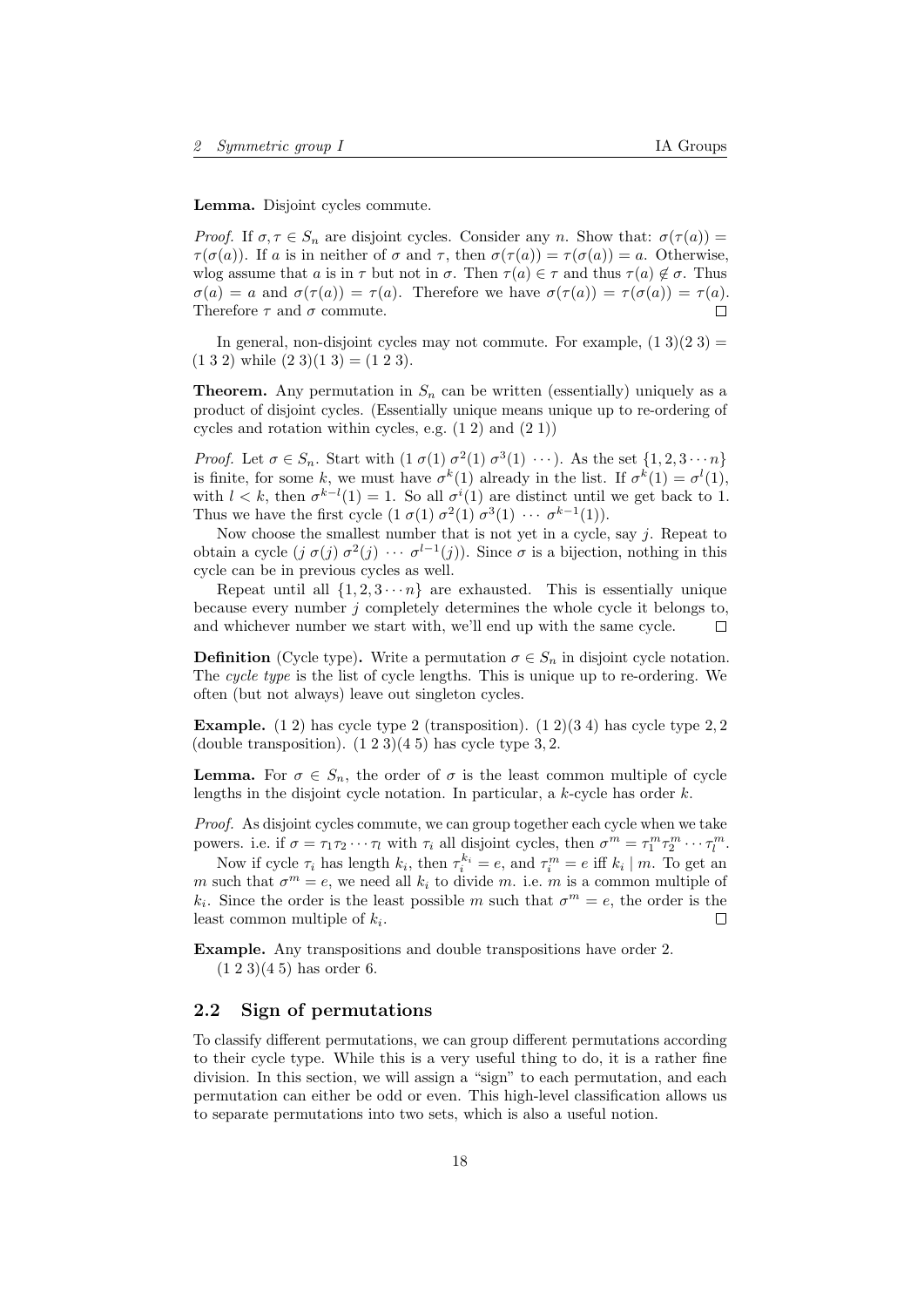To define the sign, we first need to write permutations as products of transpositions.

Proposition. Every permutation is a product of transpositions.

This is not a deep or mysterious fact. All it says is that you can rearrange things however you want just by swapping two objects at a time.

Proof. As each permutation is a product of disjoint cycles, it suffices to prove that each cycle is a product of transpositions. Consider a cycle  $(a_1 \ a_2 \ a_3 \ \cdots \ a_k)$ . This is in fact equal to  $(a_1 a_2)(a_2 a_3) \cdots (a_{k-1} a_k)$ . Thus a k-cycle can be written as a product of  $k-1$  transpositions. П

Note that the product is not unique. For example,

 $(1\ 2\ 3\ 4\ 5) = (1\ 2)(2\ 3)(3\ 4)(4\ 5) = (1\ 2)(2\ 3)(1\ 2)(3\ 4)(1\ 2)(4\ 5).$ 

However, the number of terms in the product, mod 2, is always the same.

**Theorem.** Writing  $\sigma \in S_n$  as a product of transpositions in different ways,  $\sigma$  is either always composed of an even number of transpositions, or always an odd number of transpositions.

The proof is rather magical.

*Proof.* Write  $\#(\sigma)$  for the number of cycles in disjoint cycle notation, including singleton cycles. So  $\#(e) = n$  and  $\#((1\ 2)) = n - 1$ . When we multiply  $\sigma$  by a transposition  $\tau = (c \, d)$  (wlog assume  $c < d$ ),

- If c, d are in the same  $\sigma$ -cycle, say,  $(c \, a_2 \cdots a_{k-1} \, d \, a_{k+1} \cdots a_{k+l})(c \, d)$  $(c a_{k+1} a_{k+2} \cdots a_{k+l}) (d a_2 a_3 \cdots a_{k-1})$ . So  $\#(\sigma \tau) = \#(\sigma) + 1$ .
- If c, d are in different  $\sigma$ -cycles, say
	- $(d\ a_2\ a_3\ \cdots\ a_{k-1})(c\ a_{k+1}\ a_{k+2}\ \cdots\ a_{k+l})(c\ d)$
	- $=(c \ a_2 \ \cdots \ a_{k-1} \ d \ a_{k+1} \ \cdots \ a_{k+l})(c \ d)(c \ d)$
	- $=(c \ a_2 \ \cdots \ a_{k-1} \ d \ a_{k+1} \ \cdots \ a_{k+l})$  and  $\#(\sigma \tau) = \#(\sigma) 1$ .

Therefore for any transposition  $\tau$ ,  $\#(\sigma\tau) \equiv \#(\sigma) + 1 \pmod{2}$ .

Now suppose  $\sigma = \tau_1 \cdots \tau_l = \tau'_1 \cdots \tau'_k$ . Since disjoint cycle notation is unique,  $\#(\sigma)$  is uniquely determined by  $\sigma$ .

Now we can construct  $\sigma$  by starting with e and multiplying the transpositions one by one. Each time we add a transposition, we increase  $\#(\sigma)$  by 1 (mod 2). So  $\#(\sigma) \equiv \#(e) + l \pmod{2}$ . Similarly,  $\#(\sigma) \equiv \#(e) + k \pmod{2}$ . So  $l \equiv k$ (mod 2).  $\Box$ 

**Definition** (Sign of permutation). Viewing  $\sigma \in S_n$  as a product of transpositions,  $\sigma = \tau_1 \cdots \tau_l$ , we call  $sgn(\sigma) = (-1)^l$ . If  $sgn(\sigma) = 1$ , we call  $\sigma$  an even permutation. If sgn( $\sigma$ ) = -1, we call  $\sigma$  an odd permutation.

While  $l$  itself is not well-defined, it is either always odd or always even, and  $(-1)^{l}$  is well-defined.

**Theorem.** For  $n \geq 2$ , sgn :  $S_n \to {\pm 1}$  is a surjective group homomorphism.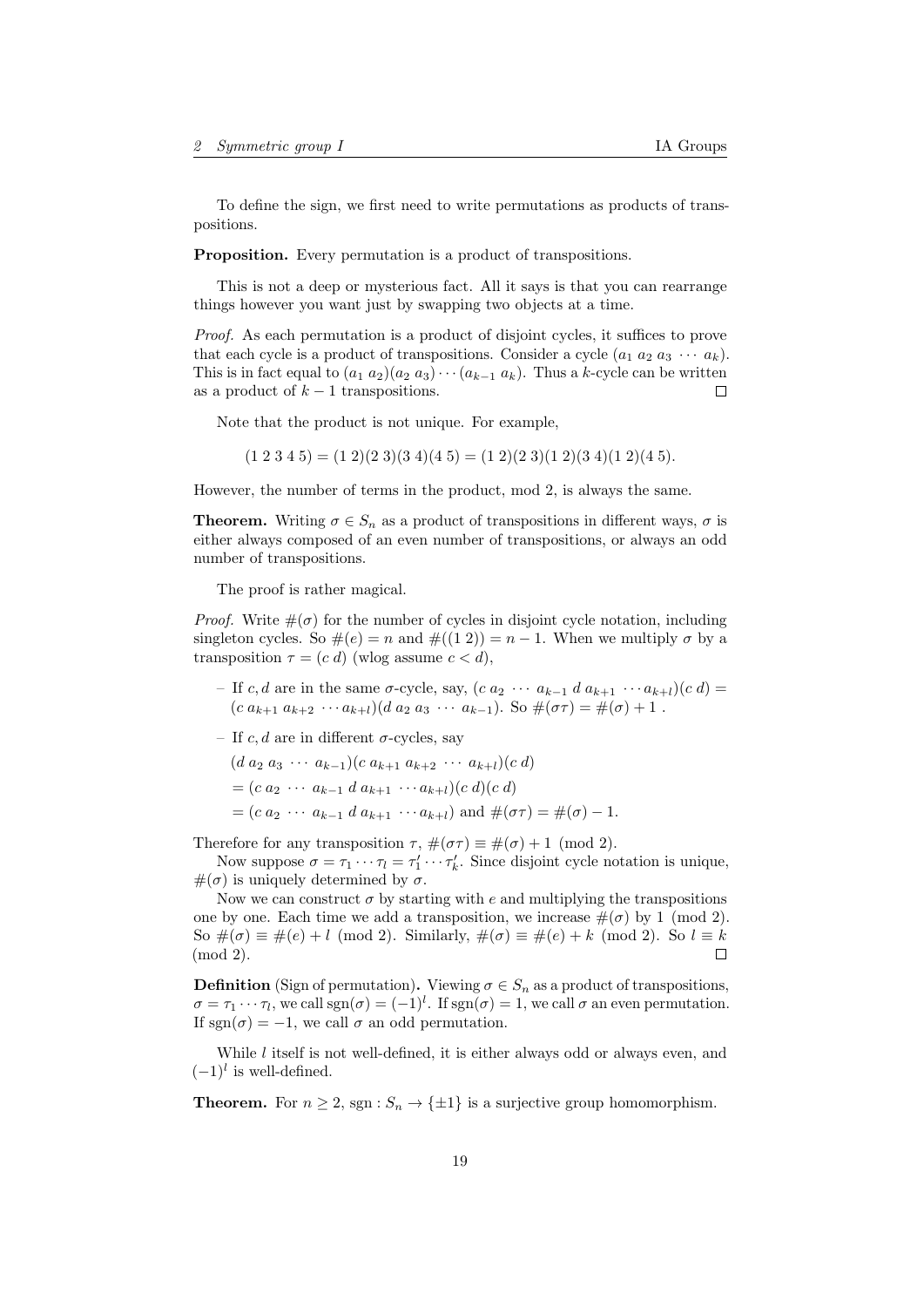*Proof.* Suppose  $\sigma_1 = \tau_1 \cdots \tau_{l_1}$  and  $\sigma_2 = \tau'_1 \cdots \tau_{l_2}$ . Then  $sgn(\sigma_1 \sigma_2) = (-1)^{l_1 + l_2}$  $(-1)^{l_1}(-1)^{l_2} = \text{sgn}(\sigma_1)\text{sgn}(\sigma_2)$ . So it is a homomorphism.  $\Box$ It is surjective since  $sgn(e) = 1$  and  $sgn((1\ 2)) = -1$ .

It is this was rather trivial to prove. The hard bit is showing that sgn is well defined. If a question asks you to show that sgn is a well-defined group homomorphism, you *have* to show that it is well-defined.

**Lemma.**  $\sigma$  is an even permutation iff the number of cycles of even length is even.

*Proof.* A k-cycle can be written as  $k-1$  transpositions. Thus an even-length cycle is odd, vice versa.

Since sgn is a group homomorphism, writing  $\sigma$  in disjoint cycle notation,  $\sigma = \sigma_1 \sigma_2 \cdots \sigma_l$ , we get  $sgn(\sigma) = sgn(\sigma_1) \cdots sgn(\sigma_l)$ . Suppose there are m evenlength cycles and n odd-length cycles, then  $sgn(\sigma) = (-1)^m 1^n$ . This is equal to 1 iff  $(-1)^m = 1$ , i.e. m is even.  $\Box$ 

Rather confusingly, odd length cycles are even, and even length cycles are odd.

**Definition** (Alternating group  $A_n$ ). The *alternating group*  $A_n$  is the kernel of sgn, i.e. the even permutations. Since  $A_n$  is a kernel of a group homomorphism,  $A_n \leq S_n$ .

Among the many uses of the sgn homomorphism, it is used in the definition of the determinant of a matrix: if  $A_{n \times n}$  is a square matrix, then

$$
\det A = \sum_{\sigma \in S_n} \text{sgn}(\sigma) a_{1\sigma(1)} \cdots a_{n\sigma(n)}.
$$

**Proposition.** Any subgroup of  $S_n$  contains either no odd permutations or exactly half.

*Proof.* If  $S_n$  has at least one odd permutation  $\tau$ , then there exists a bijection between the odd and even permutations by  $\sigma \mapsto \sigma \tau$  (bijection since  $\sigma \mapsto \sigma \tau^{-1}$ is a well-defined inverse). So there are as many odd permutations as even permutations.  $\Box$ 

After we prove the isomorphism theorem later, we can provide an even shorter proof of this.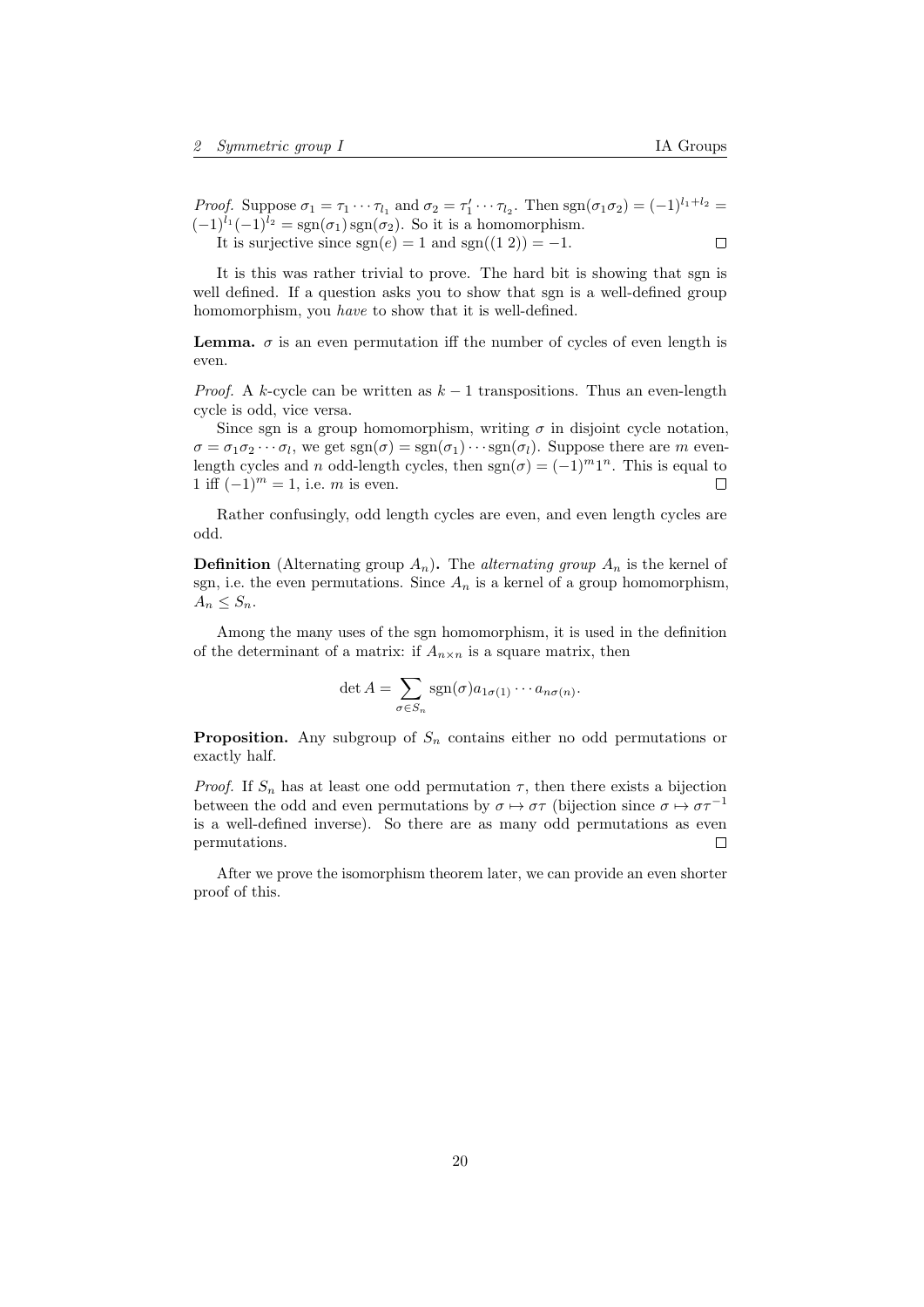# <span id="page-20-0"></span>3 Lagrange's Theorem

One can model a Rubik's cube with a group, with each possible move corresponding to a group element. Of course, Rubik's cubes of different sizes correspond to different groups.

Suppose I have a  $4 \times 4 \times 4$  Rubik's cube, but I want to practice solving a  $2 \times 2 \times 2$  Rubik's cube. It is easy. I just have to make sure every time I make a move, I move two layers together. Then I can pretend I am solving a  $2 \times 2 \times 2$ cube. This corresponds to picking a particular subgroup of the  $4 \times 4 \times 4$  group.

Now what if I have a  $3 \times 3 \times 3$  cube? I can still practice solving a  $2 \times 2 \times 2$ one. This time, I just look at the corners and pretend that the edges and centers do not exist. Then I am satisfied when the corners are in the right positions, while the centers and edges can be completely scrambled. In this case, we are not taking a subgroup. Instead, we are identifying certain moves together. In particular, we are treating two moves as the same as long as their difference is confined to the centers and edges.

Let G be the  $3 \times 3 \times 3$  cube group, and H be the subgroup of G that only permutes the edges and centers. Then for any  $a, b \in G$ , we think a and b are "the same" if  $a^{-1}b \in H$ . Then the set of things equivalent to a is  $aH = \{ah : h \in H\}$ . We call this a *coset*, and the set of cosets form a group.

An immediate question one can ask is: why not  $Ha = \{ha : h \in H\}$ ? In this particular case, the two happen to be the same for all possible  $a$ . However, for a general subgroup  $H$ , they need not be. We can still define the coset  $aH = \{ah : h \in H\}$ , but these are less interesting. For example, the set of all  ${aH}$  will no longer form a group. We will look into these more in-depth in the next chapter. In this chapter, we will first look at results for general cosets. In particular, we will, step by step, prove the things we casually claimed above.

**Definition** (Cosets). Let  $H \leq G$  and  $a \in G$ . Then the set  $aH = \{ah : h \in H\}$ is a *left coset* of H and  $Ha = \{ha : h \in H\}$  is a *right coset* of H.

#### Example.

- (i) Take  $2\mathbb{Z} \leq Z$ . Then  $6 + 2\mathbb{Z} = \{$ all even numbers $\} = 0 + 2\mathbb{Z}$ .  $1 + 2\mathbb{Z} =$ {all odd numbers} =  $17 + 2\mathbb{Z}$ .
- (ii) Take  $G = S_3$ , let  $H = \langle (1 2) \rangle = \{e,(1 2)\}\.$  The left cosets are

$$
eH = (1\ 2)H = \{e, (1\ 2)\}\
$$

$$
(1\ 3)H = (1\ 2\ 3)H = \{(1\ 3), (1\ 2\ 3)\}\
$$

$$
(2\ 3)H = (1\ 3\ 2)H = \{(2\ 3), (1\ 3\ 2)\}\
$$

(iii) Take  $G = D_6$  (which is isomorphic to  $S_3$ ). Recall  $D_6 = \langle r, s | r^3 e = s^2, rs =$  $sr^{-1}$ .Take  $H = \langle s \rangle = \{e, s\}$ . We have left coset  $rH = \{r, rs = sr^{-1}\}$  and the right coset  $Hr = \{r, sr\}$ . Thus  $rH \neq Hr$ .

Proposition.  $aH = bH \Leftrightarrow b^{-1}a \in H$ .

*Proof.*  $(\Rightarrow)$  Since  $a \in aH$ ,  $a \in bH$ . Then  $a = bh$  for some  $h \in H$ . So  $b^{-1}a =$  $h \in H$ .

(←). Let  $b^{-1}a = h_0$ . Then  $a = bh_0$ . Then  $\forall ah \in aH$ , we have  $ah = b(h_0h)$  ∈ bH. So aH  $\subseteq$  bH. Similarly, bH  $\subseteq$  aH. So aH = bH.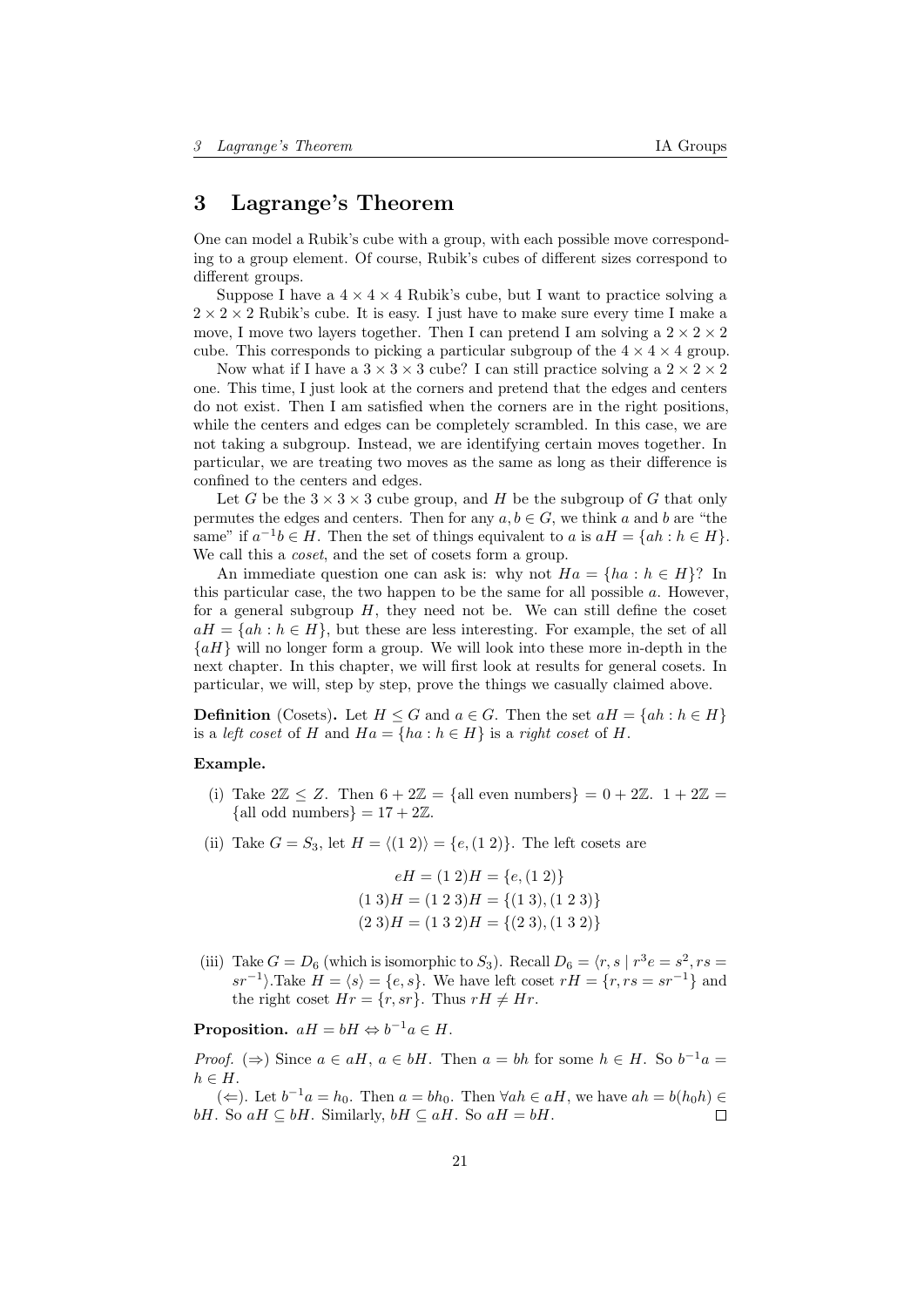**Definition** (Partition). Let X be a set, and  $X_1, \cdots, X_n$  be subsets of X. The  $X_i$  are called a partition of X if  $\bigcup X_i = X$  and  $X_i \cap X_j = \emptyset$  for  $i \neq j$ . i.e. every element is in exactly one of  $X_i$ .

**Lemma.** The left cosets of a subgroup  $H \leq G$  partition G, and every coset has the same size.

*Proof.* For each  $a \in G$ ,  $a \in aH$ . Thus the union of all cosets gives all of G. Now we have to show that for all  $a, b \in G$ , the cosets  $aH$  and  $bH$  are either the same or disjoint.

Suppose that aH and bH are not disjoint. Let  $ah_1 = bh_2 \in aH \cap bH$ . Then  $b^{-1}a = h_2h_1^{-1} \in H$ . So  $aH = bH$ .

To show that they each coset has the same size, note that  $f : H \to aH$  with  $f(h) = ah$  is invertible with inverse  $f^{-1}(h) = a^{-1}h$ . Thus there exists a bijection between them and they have the same size.  $\Box$ 

**Definition** (Index of a subgroup). The *index* of H in G, written  $|G : H|$ , is the number of left cosets of  $H$  in  $G$ .

**Theorem** (Lagrange's theorem). If G is a finite group and H is a subgroup of G, then |H| divides |G|. In particular,

$$
|H||G:H| = |G|.
$$

Note that the converse is not true. If k divides  $|G|$ , there is not necessarily a subgroup of order k, e.g.  $|A_4| = 12$  but there is no subgroup of order 6. However, we will later see that this is true if  $k$  is a prime (cf. Cauchy's theorem).

*Proof.* Suppose that there are  $|G : H|$  left cosets in total. Since the left cosets partition G, and each coset has size  $|H|$ , we have

$$
|H||G:H| = |G|.\tag{}
$$

Again, the hard part of this proof is to prove that the left cosets partition  $G$ and have the same size. If you are asked to prove Lagrange's theorem in exams, that is what you actually have to prove.

Corollary. The order of an element divides the order of the group, i.e. for any finite group G and  $a \in G$ , ord(a) divides |G|.

*Proof.* Consider the subgroup generated by a, which has order ord(a). Then by Lagrange's theorem,  $\text{ord}(a)$  divides |G|. П

Corollary. The exponent of a group divides the order of the group, i.e. for any finite group G and  $a \in G$ ,  $a^{|G|} = e$ .

*Proof.* We know that  $|G| = k \text{ ord}(a)$  for some  $k \in \mathbb{N}$ . Then  $a^{|G|} = (a^{\text{ord}(a)})^k =$  $e^k = e.$  $\Box$ 

Corollary. Groups of prime order are cyclic and are generated by every nonidentity element.

*Proof.* Say  $|G| = p$ . If  $a \in G$  is not the identity, the subgroup generated by a must have order  $p$  since it has to divide  $p$ . Thus the subgroup generated by  $a$ has the same size as G and they must be equal. Then G must be cyclic since it is equal to the subgroup generated by  $a$ .  $\Box$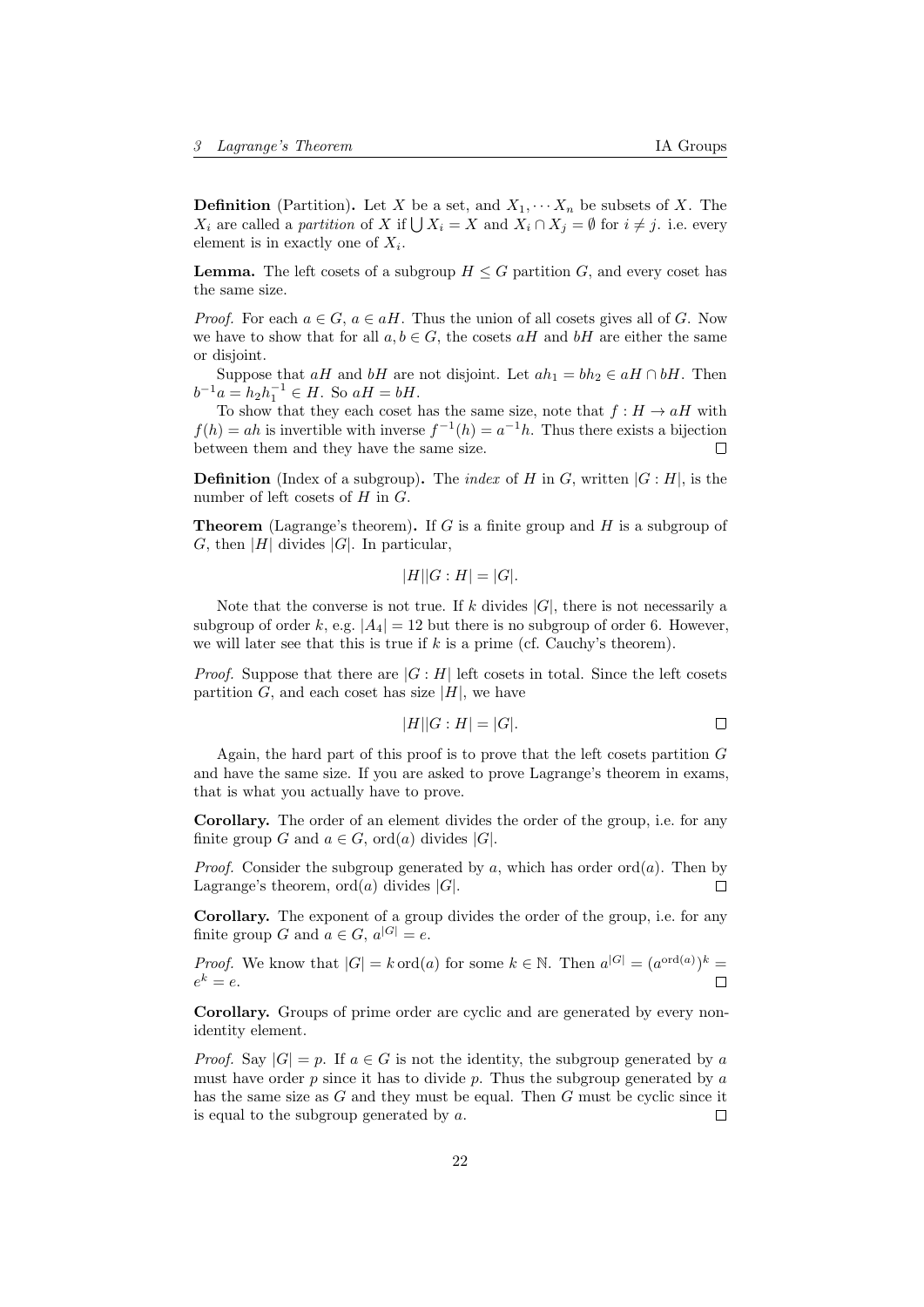A useful way to think about cosets is to view them as equivalence classes. To do so, we need to first define what an equivalence class is.

**Definition** (Equivalence relation). An *equivalence relation*  $\sim$  is a relation that is reflexive, symmetric and transitive. i.e.

- (i)  $(\forall x) x \sim x$  (reflexivity)
- (ii)  $(\forall x, y) \ x \sim y \Rightarrow y \sim x$  (symmetry)
- (iii)  $(\forall x, y, z)$   $[(x \sim y) \land (y \sim z) \Rightarrow x \sim z]$  (transitivity)

Example. The following relations are equivalence relations:

- (i) Consider Z. The relation  $\equiv_n$  defined as  $a \equiv_n b \Leftrightarrow n \mid (a b)$ .
- (ii) Consider the set (formally: class) of all finite groups. Then "is isomorphic to" is an equivalence relation.

**Definition** (Equivalence class). Given an equivalence relation  $\sim$  on A, the equivalence class of a is

$$
[a]_{\sim} = [a] = \{b \in A : a \sim b\}
$$

Proposition. The equivalence classes form a partition of A.

*Proof.* By reflexivity, we have  $a \in [a]$ . Thus the equivalence classes cover the whole set. We must now show that for all  $a, b \in A$ , either  $[a] = [b]$  or  $[a] \cap [b] = \emptyset$ .

Suppose  $[a] \cap [b] \neq \emptyset$ . Then  $\exists c \in [a] \cap [b]$ . So  $a \sim c, b \sim c$ . By symmetry,  $c \sim b$ . By transitivity, we have  $a \sim b$ . Now for all  $b' \in [b]$ , we have  $b \sim b'$ . Thus by transitivity, we have  $a \sim b'$ . Thus  $[b] \subseteq [a]$ . Similarly,  $[a] \subseteq [b]$  and  $[a] = [b]$ .

**Lemma.** Given a group G and a subgroup  $H$ , define the equivalence relation on G with  $a \sim b$  iff  $b^{-1}a \in H$ . The equivalence classes are the left cosets of H.

Proof. First show that it is an equivalence relation.

- (i) Reflexivity: Since  $aa^{-1} = e \in H$ ,  $a \sim a$ .
- (ii) Symmetry:  $a \sim b \Rightarrow b^{-1}a \in H \Rightarrow (b^{-1}a)^{-1} = a^{-1}b \in H \Rightarrow b \sim a$ .
- (iii) Transitivity: If  $a \sim b$  and  $b \sim c$ , we have  $b^{-1}a, c^{-1}b \in H$ . So  $c^{-1}bb^{-1}a =$  $c^{-1}a \in H$ . So  $a \sim c$ .

To show that the equivalence classes are the cosets, we have  $a \sim b \Leftrightarrow b^{-1}a \in$  $H \Leftrightarrow aH = bH.$  $\Box$ 

**Example.** Consider  $(\mathbb{Z}, +)$ , and for fixed *n*, take the subgroup  $n\mathbb{Z}$ . The cosets are  $0 + H, 1 + H, \cdots (n - 1) + H$ . We can write these as [0], [1], [2]  $\cdots$  [n]. To perform arithmetic "mod n", define  $[a] + [b] = [a + b]$ , and  $[a][b] = [ab]$ . We need to check that it is well-defined, i.e. it doesn't depend on the choice of the representative of [a].

If  $[a_1] = [a_2]$  and  $[b_1] = [b_2]$ , then  $a_1 = a_2 + kn$  and  $b_1 = b_2 + kn$ , then  $a_1 + b_1 = a_2 + b_2 + n(k+l)$  and  $a_1b_1 = a_2b_2 + n(kb_2 + la_2 + kh)$ . So  $[a_1 + b_1] =$  $[a_2 + b_2]$  and  $[a_1b_1] = [a_2b_2]$ .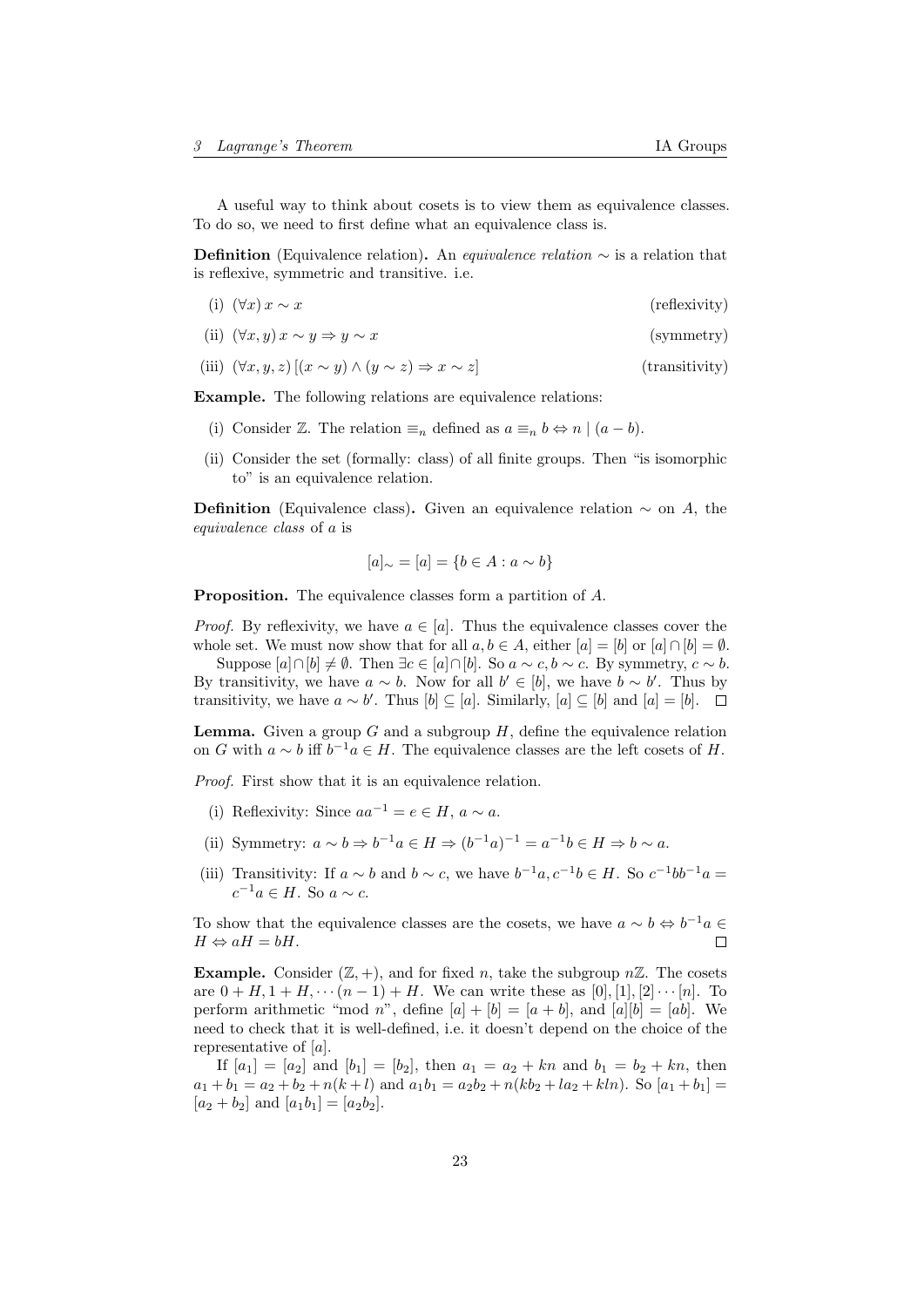We have seen that  $(\mathbb{Z}_n, +_n)$  is a group. What happens with multiplication? We can only take elements which have inverses (these are called units, cf. IB Groups, Rings and Modules). Call the set of them  $U_n = \{ [a] : (a, n) = 1 \}$ . We'll see these are the units.

**Definition** (Euler totient function). (Euler totient function)  $\phi(n) = |U_n|$ .

**Example.** If p is a prime,  $\phi(n) = p - 1$ .  $\phi(4) = 2$ .

**Proposition.**  $U_n$  is a group under multiplication mod n.

Proof. The operation is well-defined as shown above. To check the axioms:

- 0. Closure: if  $a, b$  are coprime to n, then  $a \cdot b$  is also coprime to n. So  $[a], [b] \in U_n \Rightarrow [a] \cdot [b] = [a \cdot b] \in U_n$
- 1. Identity: [1]
- 2. Let  $[a] \in U_n$ . Consider the map  $U_n \to U_n$  with  $[c] \mapsto [ac]$ . This is injective: if  $[ac_1] = [ac_2]$ , then *n* divides  $a(c_1 - c_2)$ . Since *a* is coprime to *n*, *n* divides  $c_1 - c_2$ , so  $[c_1] = [c_2]$ . Since  $U_n$  is finite, any injection  $(U_n \to U_n)$  is also a surjection. So there exists a c such that  $[ac] = [a][c] = 1$ . So  $[c] = [a]^{-1}$ .
- 3. Associativity (and also commutativity): inherited from Z.  $\Box$

**Theorem** (Fermat-Euler theorem). Let  $n \in N$  and  $a \in \mathbb{Z}$  coprime to n. Then

$$
a^{\phi(n)} \equiv 1 \pmod{n}.
$$

In particular, (Fermat's Little Theorem) if  $n = p$  is a prime, then for any a not a multiple of p.

$$
a^{p-1} \equiv 1 \pmod{p}.
$$

*Proof.* As a is coprime with n,  $[a] \in U_n$ . Then  $[a]^{U_n|} = [1]$ , i.e.  $a^{\phi(n)} \equiv 1$  $(mod n).$  $\Box$ 

### <span id="page-23-0"></span>3.1 Small groups

We will study the structures of certain small groups.

Example (Using Lagrange theorem to find subgroups). To find subgroups of  $D_{10}$ , we know that the subgroups must have size 1, 2, 5 or 10:

- 1: {e}
- 2: The groups generated by the 5 reflections of order 2
- 5: The group must be cyclic since it has prime order 5. It is then generated by an element of order 5, i.e.  $r, r^2, r^3$  and  $r^4$ . They generate the same group  $\langle r \rangle$ .
- 10:  $D_{10}$

As for  $D_8$ , subgroups must have order 1, 2, 4 or 8.

1: {e}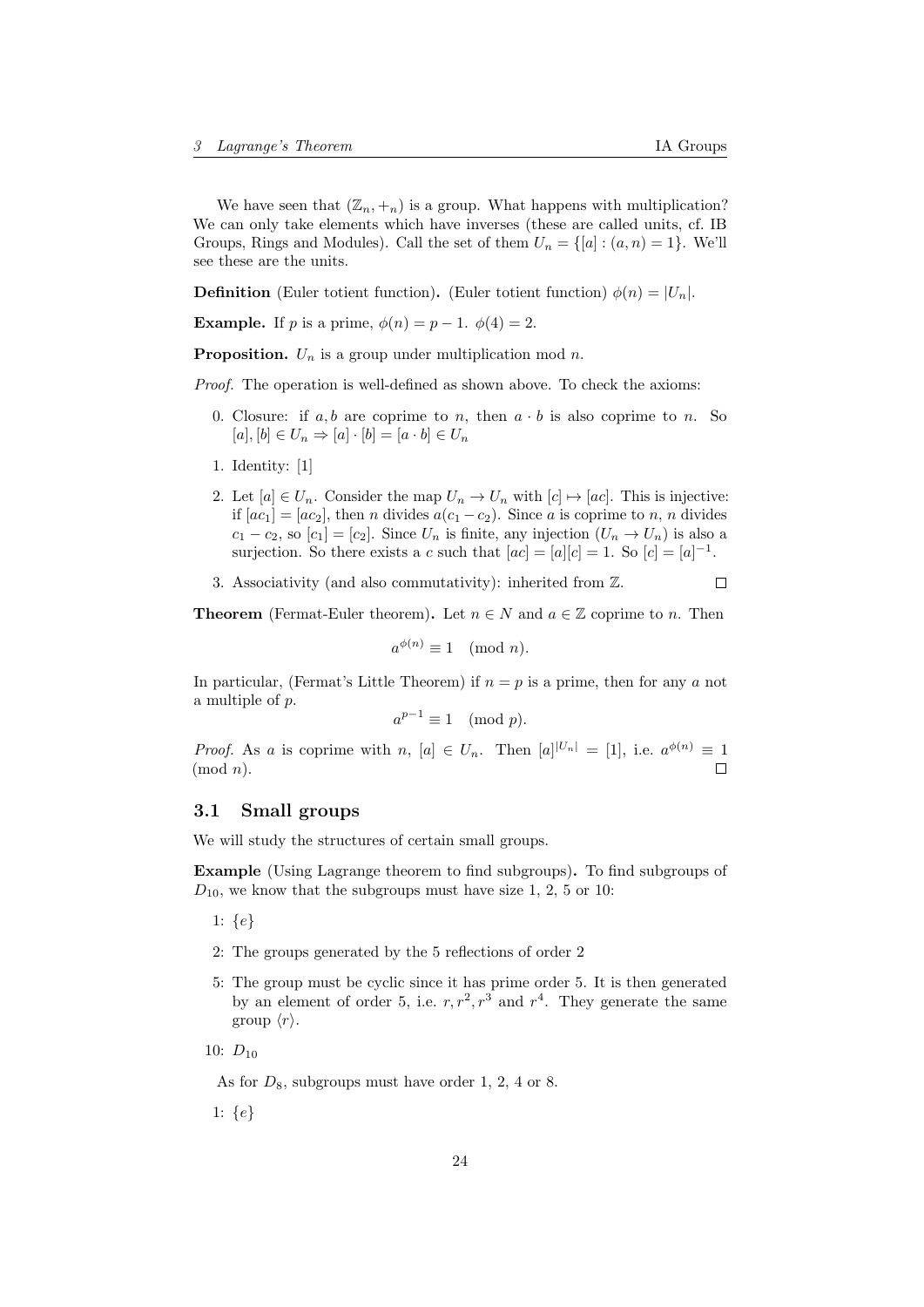- 2: 5 elements of order 2, namely 4 reflections and  $r^2$ .
- 4: First consider the subgroup isomorphic to  $C_4$ , which is  $\langle r \rangle$ . There are two other non-cyclic group.

8:  $D_8$ 

**Proposition.** Any group of order 4 is either isomorphic to  $C_4$  or  $C_2 \times C_2$ .

*Proof.* Let  $|G| = 4$ . By Lagrange theorem, possible element orders are 1 (e only), 2 and 4. If there is an element  $a \in G$  of order 4, then  $G = \langle a \rangle \cong C_4$ .

Otherwise all non-identity elements have order  $2$ . Then  $G$  must be abelian (For any  $a, b, (ab)^2 = 1 \Rightarrow ab = (ab)^{-1} \Rightarrow ab = b^{-1}a^{-1} \Rightarrow ab = ba$ ). Pick 2 elements of order 2, say  $b, c \in G$ , then  $\langle b \rangle = \{e, b\}$  and  $\langle c \rangle = \{e, c\}$ . So  $\langle b \rangle \cap \langle c \rangle = \{e\}.$  As G is abelian,  $\langle b \rangle$  and  $\langle c \rangle$  commute. We know that  $bc = cb$  has order 2 as well, and is the only element of G left. So  $G \cong \langle b \rangle \times \langle c \rangle \cong C_2 \times C_2$ by the direct product theorem. П

Proposition. A group of order 6 is either cyclic or dihedral (i.e. is isomorphic to  $C_6$  or  $D_6$ ). (See proof in next section)

### <span id="page-24-0"></span>3.2 Left and right cosets

As  $|aH| = |H|$  and similarly  $|H| = |Ha|$ , left and right cosets have the same size. Are they necessarily the same? We've previously shown that they might not be the same. In some other cases, they are.

### Example.

- (i) Take  $G = (\mathbb{Z}, +)$  and  $H = 2\mathbb{Z}$ . We have  $0 + 2\mathbb{Z} = 2\mathbb{Z} + 0 =$  even numbers and  $1 + 2\mathbb{Z} = 2\mathbb{Z} + 1 =$  odd numbers. Since G is abelian,  $aH = Ha$  for all  $a, \in G, H \leq G.$
- (ii) Let  $G = D_6 = \langle r, s \mid r^3 = e = s^2, rs = sr^{-1} \rangle$ . Let  $U = \langle r \rangle$ . Since the cosets partition G, so one must be U and the other  $sU = \{s, sr =$  $r^2s, sr^2 = rs$  = Us. So for all  $a \in G, aU = Ua$ .
- (iii) Let  $G = D_6$  and take  $H = \langle s \rangle$ . We have  $H = \{e, s\}, rH = \{r, rs = sr^{-1}\}\$ and  $r^2H = \{r^2, r^3\}$ ; while  $H = \{e, s\}$ ,  $Hr = \{r, sr\}$  and  $Hr^2 = \{r^2, sr^2\}$ . So the left and right subgroups do not coincide.

This distinction will become useful in the next chapter.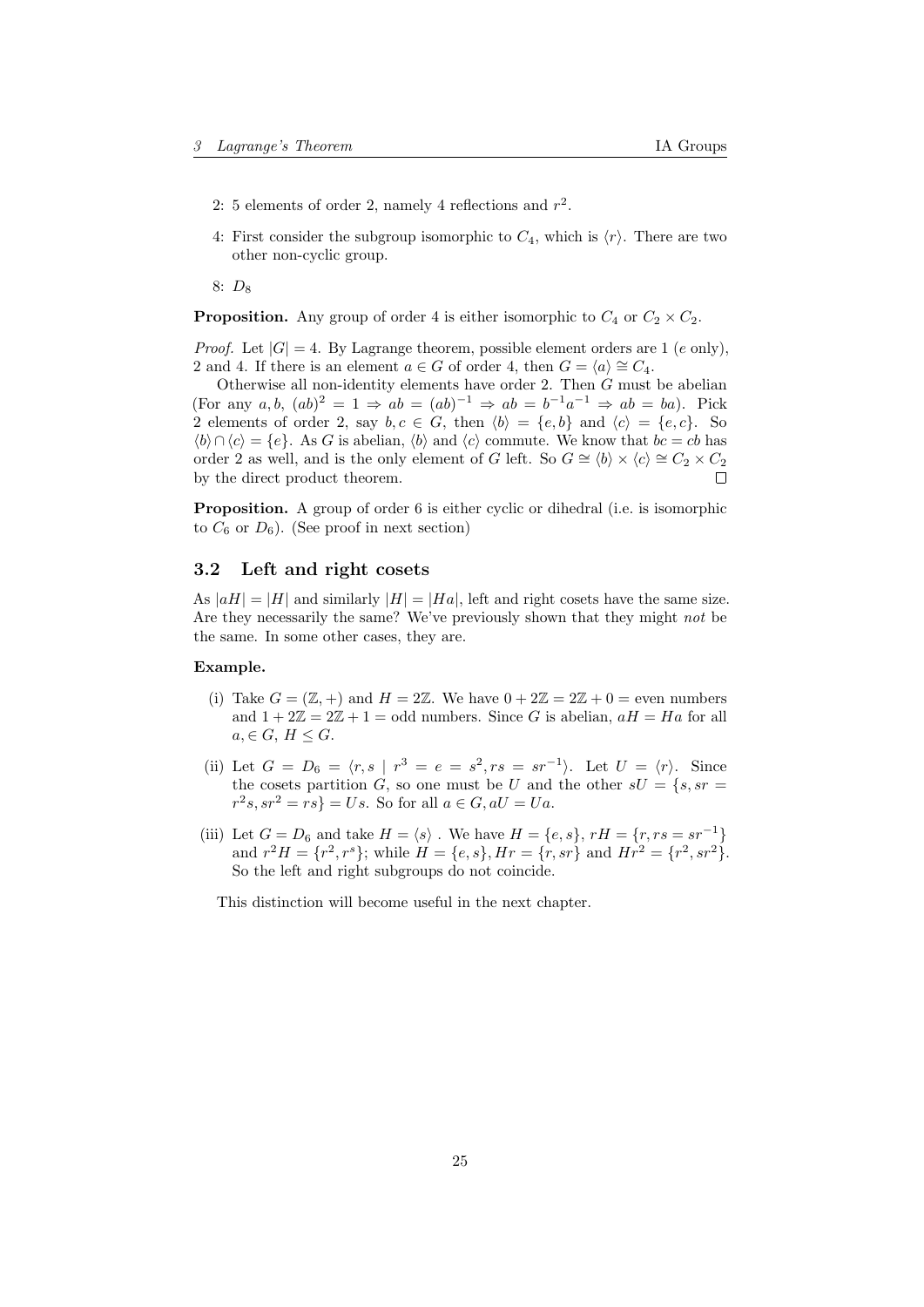# <span id="page-25-0"></span>4 Quotient groups

In the previous section, when attempting to pretend that a  $3 \times 3 \times 3$  Rubik's cube is a  $2 \times 2 \times 2$  one, we came up with the cosets  $aH$ , and claimed that these form a group. We also said that this is not the case for arbitrary subgroup  $H$ , but only for subgroups that satisfy  $aH = Ha$ . Before we prove these, we first study these subgroups a bit.

### <span id="page-25-1"></span>4.1 Normal subgroups

**Definition** (Normal subgroup). A subgroup  $K$  of  $G$  is a normal subgroup if

$$
(\forall a \in G)(\forall k \in K) \, aka^{-1} \in K.
$$

We write  $K \triangleleft G$ . This is equivalent to:

- (i)  $(\forall a \in G) aK = Ka$ , i.e. left coset = right coset
- (ii)  $(\forall a \in G) aKa^{-1} = K$  (cf. conjugacy classes)

From the example last time,  $H = \langle s \rangle \leq D_6$  is not a normal subgroup, but  $K = \langle r \rangle \langle D_6$ . We know that every group G has at least two normal subgroups  ${e}$  and G.

### Lemma.

- (i) Every subgroup of index 2 is normal.
- (ii) Any subgroup of an abelian group is normal.

Proof.

- (i) If  $K \leq G$  has index 2, then there are only two possible cosets K and  $G \setminus K$ . As  $eK = Ke$  and cosets partition G, the other left coset and right coset must be  $G \setminus K$ . So all left cosets and right cosets are the same.
- (ii) For all  $a \in G$  and  $k \in K$ , we have  $aka^{-1} = aa^{-1}k = k \in K$ .  $\Box$

Proposition. Every kernel is a normal subgroup.

*Proof.* Given homomorphism  $f : G \to H$  and some  $a \in G$ , for all  $k \in \text{ker } f$ , we have  $f(aka^{-1}) = f(a)f(k)f(a)^{-1} = f(a)e f(a)^{-1} = e$ . Therefore  $aka^{-1} \in \text{ker } f$ by definition of the kernel.  $\Box$ 

In fact, we will see in the next section that all normal subgroups are kernels of some homomorphism.

**Example.** Consider  $G = D_8$ . Let  $K = \langle r^2 \rangle$  is normal. Check: Any element of G is either  $sr^\ell$  or  $r^\ell$  for some  $\ell$ . Clearly e satisfies  $aka^{-1} \in K$ . Now check  $r^2$ : For the case of  $sr^{\ell}$ , we have  $sr^{\ell}r^{2}(sr^{\ell})^{-1} = sr^{\ell}r^{2}r^{-\ell}s^{-1} = sr^{2}s = ssr^{-2} = r^{2}$ . For the case of  $r^{\ell}$ ,  $r^{\ell}r^2r^{-\ell} = r^2$ .

**Proposition.** A group of order 6 is either cyclic or dihedral (i.e.  $\cong C_6$  or  $D_6$ ).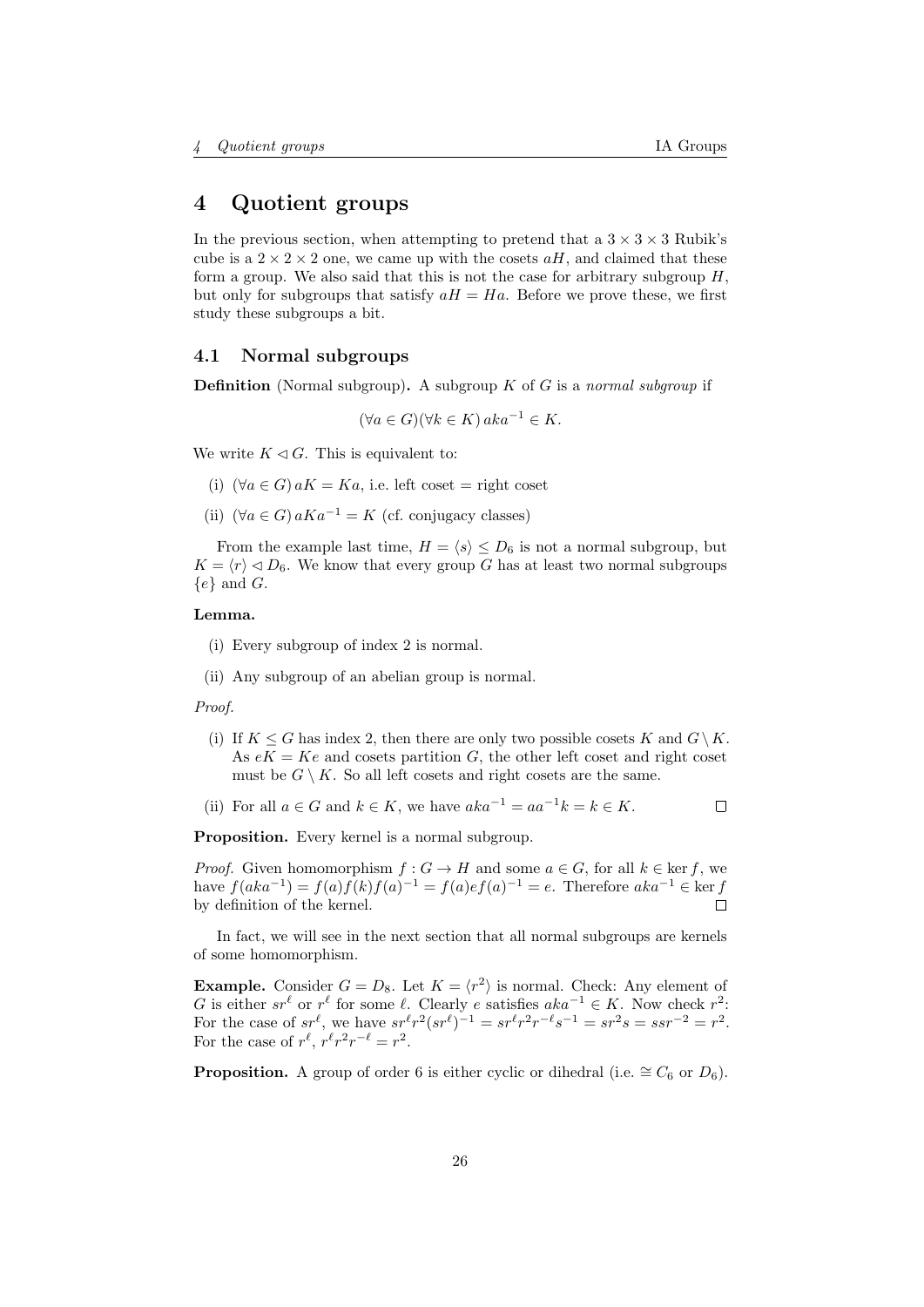$\Box$ 

*Proof.* Let  $|G| = 6$ . By Lagrange theorem, possible element orders are 1, 2, 3 and 6. If there is an  $a \in G$  of order 6, then  $G = \langle a \rangle \cong C_6$ . Otherwise, we can only have elements of orders 2 and 3 other than the identity. If G only has elements of order 2, the order must be a power of 2 by Sheet 1 Q. 8, which is not the case. So there must be an element r of order 3. So  $\langle r \rangle \langle G \rangle$  as it has index 2. Now G must also have an element s of order 2 by Sheet 1 Q. 9.

Since  $\langle r \rangle$  is normal, we know that  $srs^{-1} \in \langle r \rangle$ . If  $srs^{-1} = e$ , then  $r = e$ , which is not true. If  $srs^{-1} = r$ , then  $sr = rs$  and sr has order 6 (lcm of the orders of s and r), which was ruled out above. Otherwise if  $srs^{-1} = r^2 = r^{-1}$ ,  $\Box$ then G is dihedral by definition of the dihedral group.

### <span id="page-26-0"></span>4.2 Quotient groups

**Proposition.** Let  $K \triangleleft G$ . Then the set of (left) cosets of K in G is a group under the operation  $aK * bK = (ab)K$ .

*Proof.* First show that the operation is well-defined. If  $aK = a'K$  and  $bK = b'K$ , we want to show that  $aK * bK = a'K * b'K$ . We know that  $a' = ak_1$  and  $b' = bk_2$ for some  $k_1, k_2 \in K$ . Then  $a'b' = ak_1bk_2$ . We know that  $b^{-1}k_1b \in K$ . Let  $b^{-1}k_1b = k_3$ . Then  $k_1b = bk_3$ . So  $a'b' = abk_3k_2 \in (ab)K$ . So picking a different representative of the coset gives the same product.

- 1. Closure: If  $aK, bK$  are cosets, then  $(ab)K$  is also a coset
- 2. Identity: The identity is  $eK = K$  (clear from definition)
- 3. Inverse: The inverse of  $aK$  is  $a^{-1}K$  (clear from definition)
- 4. Associativity: Follows from the associativity of G.

**Definition** (Quotient group). Given a group G and a normal subgroup  $K$ , the quotient group or factor group of G by K, written as  $G/K$ , is the set of (left) cosets of K in G under the operation  $aK * bK = (ab)K$ .

Note that the set of left cosets also exists for non-normal subgroups (abnormal subgroups?), but the group operation above is not well defined.

#### Example.

(i) Take  $G = \mathbb{Z}$  and  $n\mathbb{Z}$  (which must be normal since G is abelian), the cosets are  $k + n\mathbb{Z}$  for  $0 \leq k < n$ . The quotient group is  $\mathbb{Z}_n$ . So we can write  $\mathbb{Z}/(n\mathbb{Z}) = \mathbb{Z}_n$ . In fact these are the only quotient groups of  $\mathbb Z$  since  $n\mathbb Z$  are the only subgroups.

Note that if G is abelian,  $G/K$  is also abelian.

- (ii) Take  $K = \langle r \rangle \triangleleft D_6$ . We have two cosets K and sK. So  $D_6/K$  has order 2 and is isomorphic to  $C_2$ .
- (iii) Take  $K = \langle r^2 \rangle \triangleleft D_8$ . We know that  $G/K$  should have  $\frac{8}{2} = 4$  elements. We have  $G/K = \{K, rK = r^3K, sK = sr^2K, srK = sr^3K\}$ . We see that all elements (except K) has order 2, so  $G/K \cong C_2 \times C_2$ .

Note that quotient groups are not subgroups of G. They contain different kinds of elements. For example,  $\mathbb{Z}/n\mathbb{Z} \cong C_n$  are finite, but all subgroups of  $\mathbb{Z}$ infinite.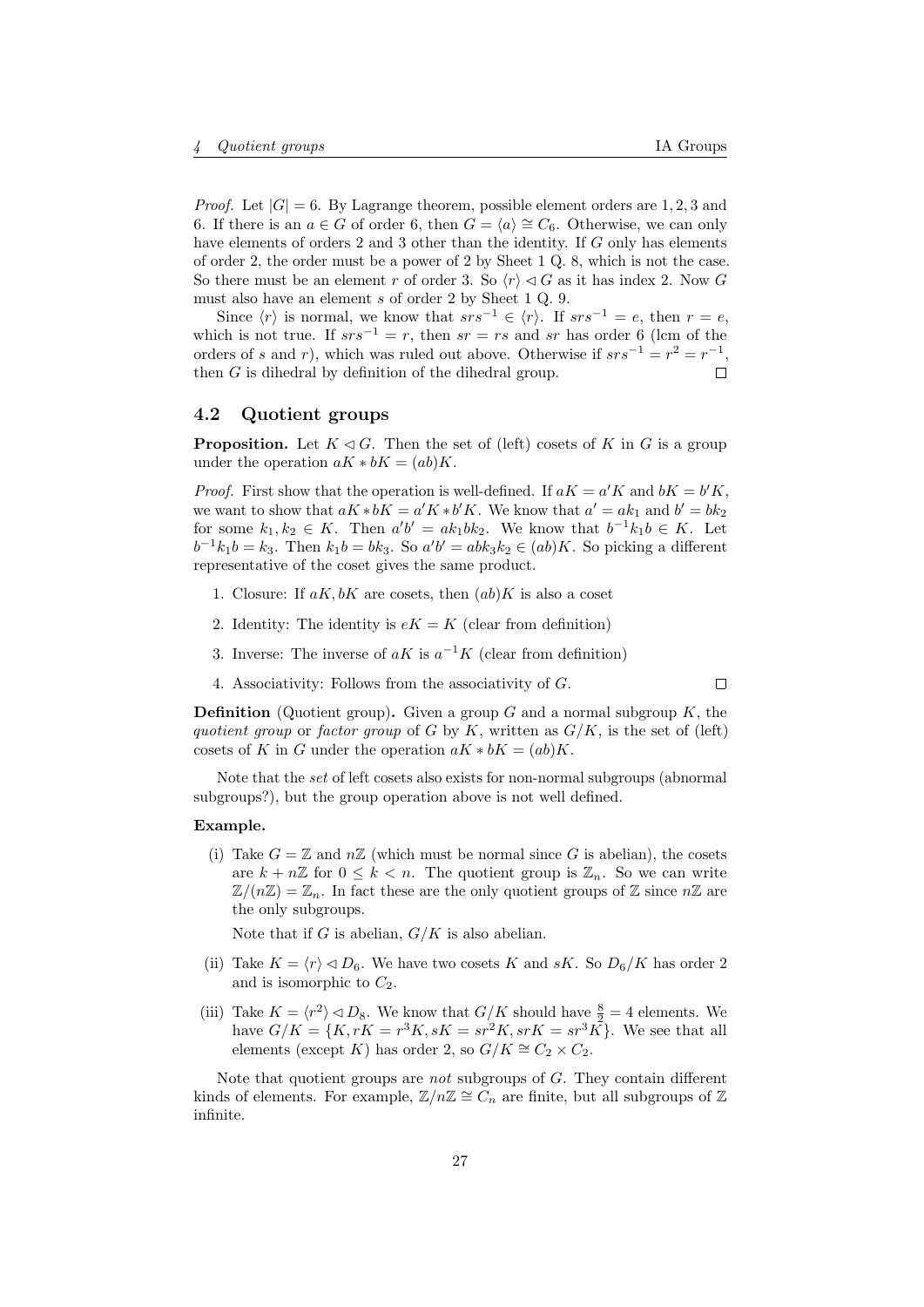**Example.** (Non-example) Consider  $D_6$  with  $H = \langle s \rangle$ . H is not a normal subgroup. We have  $rH$   $\ast$   $r^2H$  =  $r^3H$  = H, but  $rH = rsH$  and  $r^2H = srH$  (by considering the individual elements). So we have  $rsH \cdot srH = r^2H \neq H$ , and the operation is not well-defined.

**Lemma.** Given  $K \triangleleft G$ , the quotient map  $q : G \rightarrow G/K$  with  $q \mapsto qK$  is a surjective group homomorphism.

*Proof.*  $q(ab) = (ab)K = aKbK = q(a)q(b)$ . So q is a group homomorphism. Also for all  $aK \in G/K$ ,  $q(a) = aK$ . So it is surjective.  $\Box$ 

Note that the kernel of the quotient map is  $K$  itself. So any normal subgroup is a kernel of some homomorphism.

**Proposition.** The quotient of a cyclic group is cyclic.

*Proof.* Let  $G = C_n$  with  $H \leq C_n$ . We know that H is also cyclic. Say  $C_n = \langle c \rangle$ and  $H = \langle c^k \rangle \cong C_{\ell}$ , where  $k \overline{\ell} = n$ . We have  $C_n/H = \{H, cH, c^2H, \cdots c^{k-1}H\} =$  $\langle cH \rangle \cong C_k$ .

# <span id="page-27-0"></span>4.3 The Isomorphism Theorem

Now we come to the Really Important Theorem<sup>TM</sup>.

**Theorem** (The Isomorphism Theorem). Let  $f: G \to H$  be a group homomorphism with kernel K. Then  $K \triangleleft G$  and  $G/K \cong \text{im } f$ .

*Proof.* We have proved that  $K \triangleleft G$  before. We define a group homomorphism  $\theta$ :  $G/K \to \text{im } f$  by  $\theta(aK) = f(a)$ .

First check that this is well-defined: If  $a_1K = a_2K$ , then  $a_2^{-1}a_1 \in K$ . So

$$
f(a_2)^{-1}f(a_1) = f(a_2^{-1}a_1) = e.
$$

So  $f(a_1) = f(a_2)$  and  $\theta(a_1K) = \theta(a_2K)$ .

Now we check that it is a group homomorphism:

$$
\theta(aKbK) = \theta(abK) = f(ab) = f(a)f(b) = \theta(aK)\theta(bK).
$$

To show that it is injective, suppose  $\theta(aK) = \theta(bK)$ . Then  $f(a) = f(b)$ . Hence  $f(b)^{-1}f(a) = e$ . Hence  $b^{-1}a \in K$ . So  $aK = bK$ .

By definition,  $\theta$  is surjective since  $\text{im}\,\theta = \text{im}\,f$ . So  $\theta$  gives an isomorphism  $G/K \cong \text{im } f \leq H$ . П

If f is injective, then the kernel is  $\{e\}$ , so  $G/K \cong G$  and G is isomorphic to a subgroup of  $H$ . We can think of  $f$  as an inclusion map. If  $f$  is surjective, then im  $f = H$ . In this case,  $G/K \cong H$ .

### Example.

(i) Take 
$$
f : GL_n(\mathbb{R}) \to \mathbb{R}^*
$$
 with  $A \mapsto \det A$ , ker  $f = SL_N(\mathbb{R})$ . im  $f = \mathbb{R}^*$  as for  
all  $\lambda \in \mathbb{R}^*$ , det  $\begin{pmatrix} \lambda & 0 & \cdots & 0 \\ 0 & 1 & \cdots & 0 \\ \vdots & \vdots & \ddots & \vdots \\ 0 & 0 & 0 & 1 \end{pmatrix} = \lambda$ . So we know that  $GL_n(\mathbb{R})/SL_n(\mathbb{R}) \cong \mathbb{R}^*$ .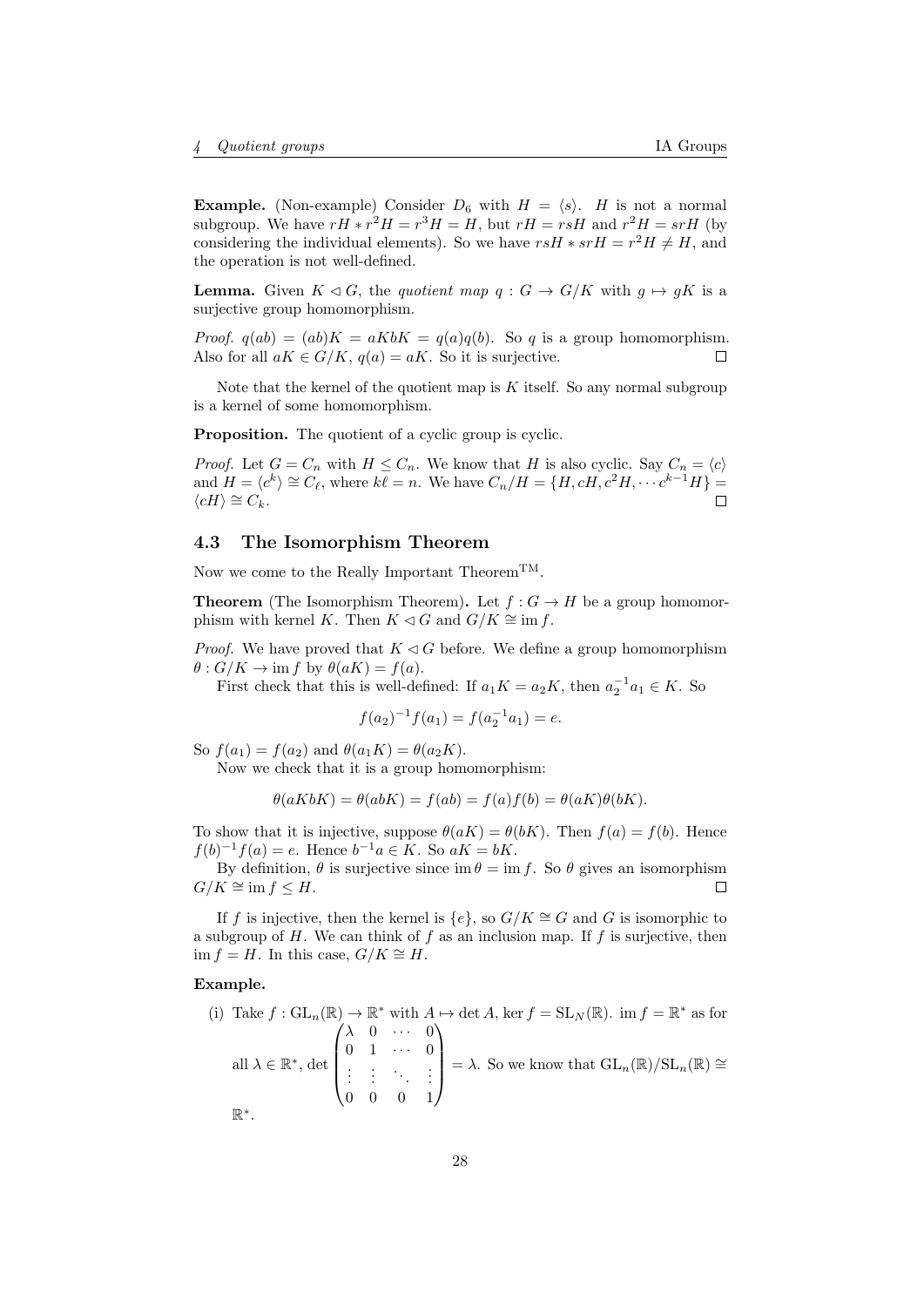- (ii) Define  $\theta : (\mathbb{R}, +) \to (\mathbb{C}^*, \times)$  with  $r \mapsto \exp(2\pi i r)$ . This is a group homomorphism since  $\theta(r+s) = \exp(2\pi i (r+s)) = \exp(2\pi ir) \exp(2\pi is) = \theta(r)\theta(s)$ . We know that the kernel is  $\mathbb{Z} \triangleleft \mathbb{R}$ . Clearly the image is the unit circle  $(S_1, \times)$ . So  $\mathbb{R}/\mathbb{Z} \cong (S_1, \times)$ .
- (iii)  $G = (\mathbb{Z}_p^*, \times)$  for prime  $p \neq 2$ . We have  $f : G \to G$  with  $a \mapsto a^2$ . This is a homomorphism since  $(ab)^2 = a^2b^2$  ( $\mathbb{Z}_p^*$  is abelian). The kernel is  $\{\pm 1\} = \{1, p-1\}$ . We know that im  $f \cong G/\ker f$  with order  $\frac{p-1}{2}$ . These are known as quadratic residues.

**Lemma.** Any cyclic group is isomorphic to either  $\mathbb{Z}$  or  $\mathbb{Z}/(n\mathbb{Z})$  for some  $n \in \mathbb{N}$ .

*Proof.* Let  $G = \langle c \rangle$ . Define  $f : \mathbb{Z} \to G$  with  $m \mapsto c^m$ . This is a group homomorphism since  $c^{m_1+m_2} = c^{m_1}c^{m_2}$ . f is surjective since G is by definition all  $c^m$  for all m. We know that ker  $f \leq \mathbb{Z}$ . We have three possibilities. Either

- (i) ker  $f = \{e\}$ , so F is an isomorphism and  $G \cong \mathbb{Z}$ ; or
- (ii) ker  $f = \mathbb{Z}$ , then  $G \cong \mathbb{Z}/\mathbb{Z} = \{e\} = C_1$ ; or
- (iii) ker f = n $\mathbb Z$  (since these are the only proper subgroups of  $\mathbb Z$ ), then  $G \cong$  $\mathbb{Z}/(n\mathbb{Z})$ .  $\Box$

**Definition** (Simple group). A group is *simple* if it has no non-trivial proper normal subgroup, i.e. only  $\{e\}$  and  $G$  are normal subgroups.

**Example.**  $C_p$  for prime p are simple groups since it has no proper subgroups at all, let alone normal ones.  $A_5$  is simple, which we will prove after Chapter [6.](#page-36-0)

The finite simple groups are the building blocks of all finite groups. All finite simple groups have been classified (The Atlas of Finite Groups). If we have  $K \triangleleft G$  with  $K \neq G$  or  $\{e\}$ , then we can "quotient out" G into  $G/K$ . If  $G/K$ is not simple, repeat. Then we can write  $G$  as an "inverse quotient" of simple groups.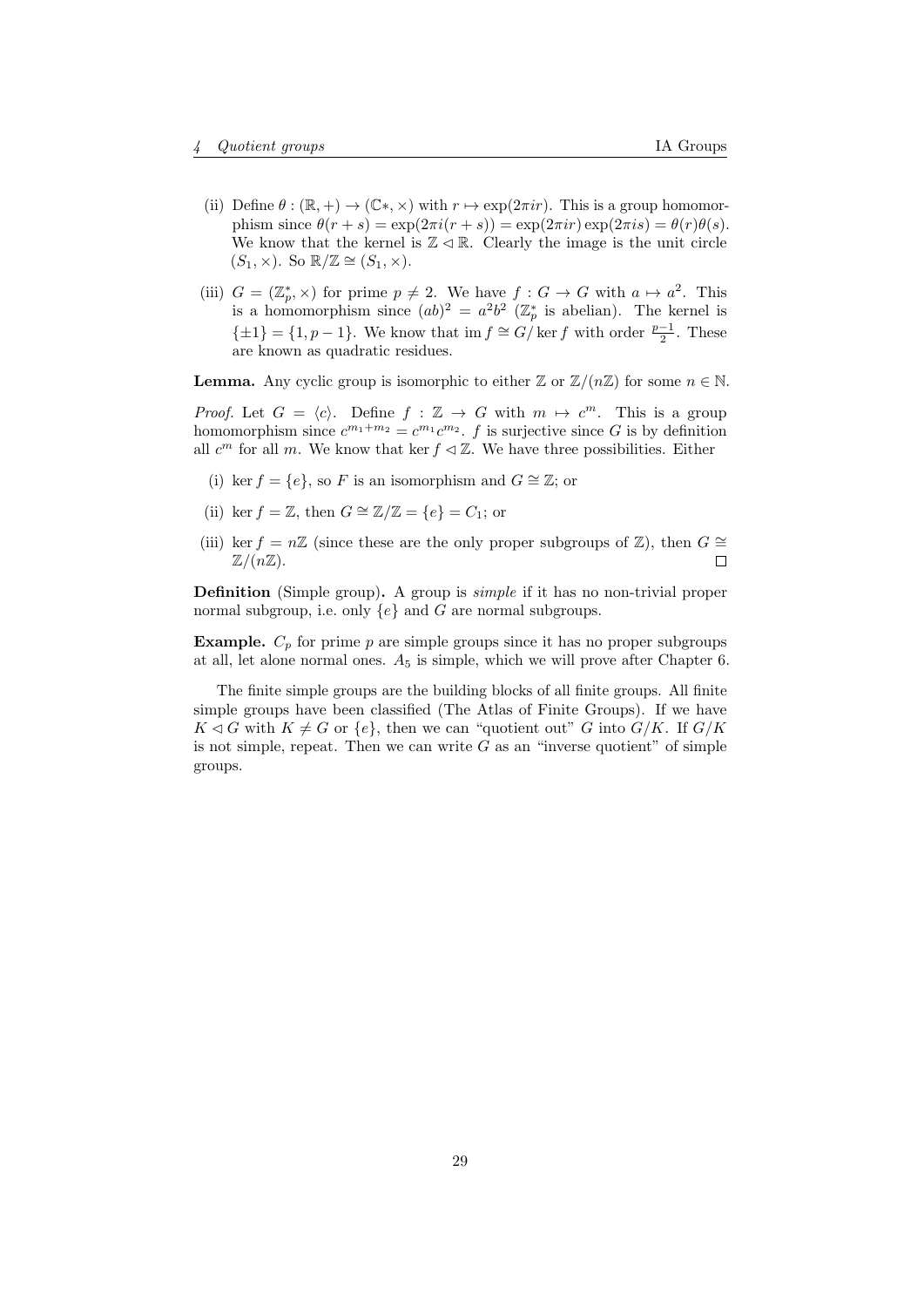# <span id="page-29-0"></span>5 Group actions

Recall that we came up with groups to model symmetries and permutations. Intuitively, elements of groups are supposed to "do things". However, as we developed group theory, we abstracted these away and just looked at how elements combine to form new elements. Group actions recapture this idea and make each group element correspond to some function.

### <span id="page-29-1"></span>5.1 Group acting on sets

**Definition** (Group action). Let X be a set and G be a group. An *action* of G on X is a homomorphism  $\varphi: G \to \text{Sym } X$ .

This means that the homomorphism  $\varphi$  turns each element  $g \in G$  into a permutation of  $X$ , in a way that respects the group structure.

Instead of writing  $\varphi(g)(x)$ , we usually directly write  $g(x)$  or  $gx$ .

Alternatively, we can define the group action as follows:

**Proposition.** Let X be a set and G be a group. Then  $\varphi : G \to \text{Sym } X$  is a homomorphism (i.e. an action) iff  $\theta$  :  $G \times X \to X$  defined by  $\theta(g, x) = \varphi(g)(x)$ satisfies

- 0.  $(\forall q \in G)(x \in X) \theta(q, x) \in X$ .
- 1.  $(\forall x \in X) \theta(e, x) = x$ .
- 2.  $(\forall g, h \in G)(\forall x \in X) \theta(g, \theta(h, x)) = \theta(gh, x).$

This criteria is almost the definition of a homomorphism. However, here we do not explicitly require  $\theta(q, \cdot)$  to be a bijection, but require  $\theta(e, \cdot)$  to be the identity function. This automatically ensures that  $\theta(q, \cdot)$  is a bijection, since when composed with  $\theta(g^{-1},\cdot)$ , it gives  $\theta(e,\cdot)$ , which is the identity. So  $\theta(g,\cdot)$ has an inverse. This is usually an easier thing to show.

#### Example.

- (i) Trivial action: for any group G acting on any set X, we can have  $\varphi(g) = 1_X$ for all  $q$ , i.e.  $G$  does nothing.
- (ii)  $S_n$  acts on  $\{1, \dots n\}$  by permutation.
- (iii)  $D_{2n}$  acts on the vertices of a regular *n*-gon (or the set  $\{1, \dots, n\}$ ).
- (iv) The rotations of a cube act on the faces/vertices/diagonals/axes of the cube.

Note that different groups can act on the same sets, and the same group can act on different sets.

**Definition** (Kernel of action). The kernel of an action  $G$  on  $X$  is the kernel of  $\varphi$ , i.e. all g such that  $\varphi(g) = 1_X$ .

Note that by the isomorphism theorem, ker  $\varphi \triangleleft G$  and  $G/K$  is isomorphic to a subgroup of Sym X.

### Example.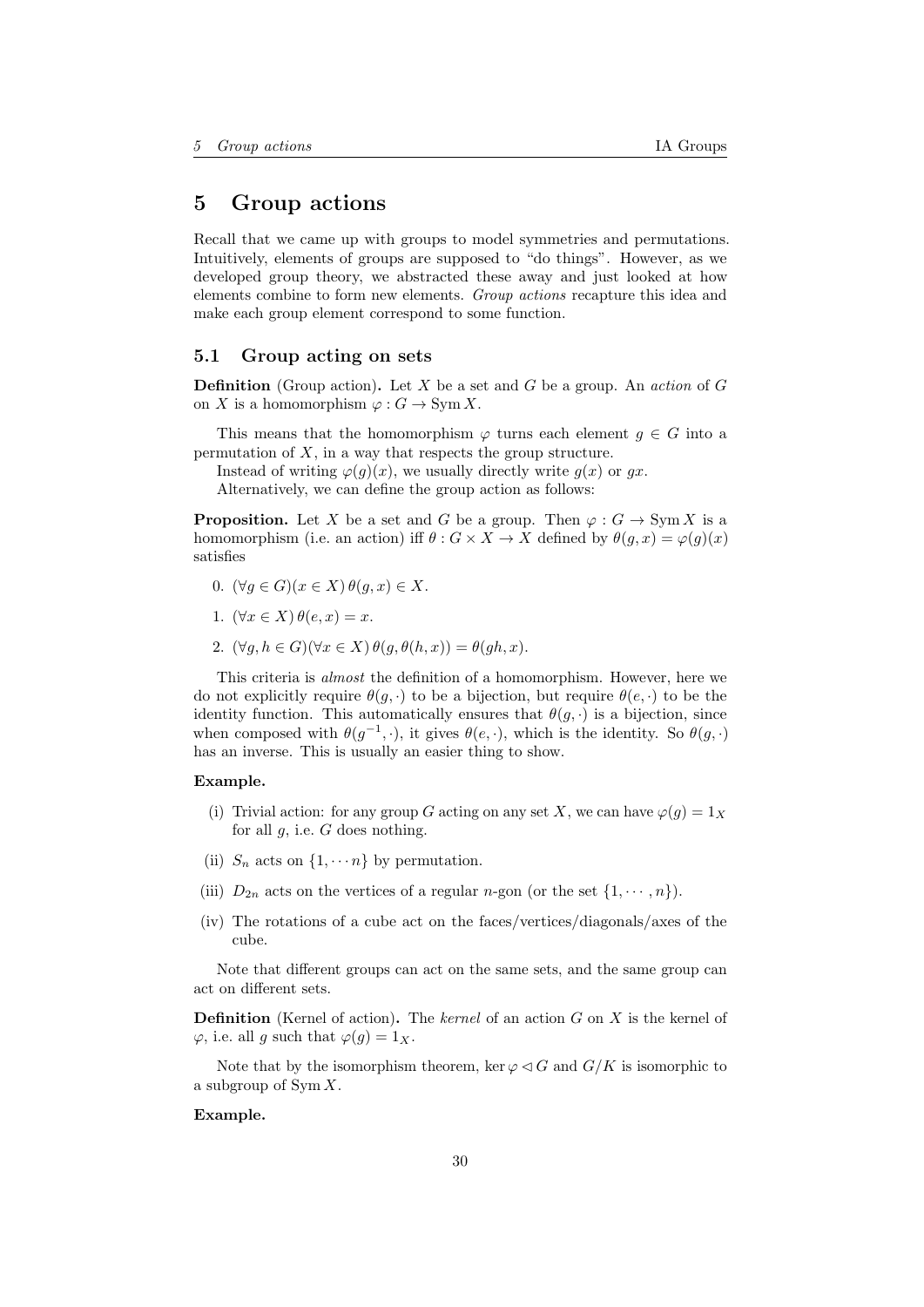- (i)  $D_{2n}$  acting on  $\{1, 2 \cdots n\}$  gives  $\varphi : D_{2n} \to S_n$  with kernel  $\{e\}.$
- (ii) Let G be the rotations of a cube and let it act on the three axes  $x, y, z$ through the faces. We have  $\varphi : G \to S_3$ . Then any rotation by 180° doesn't change the axes, i.e. act as the identity. So the kernel of the action has at least 4 elements:  $e$  and the three 180 $^{\circ}$  rotations. In fact, we'll see later that these 4 are exactly the kernel.

**Definition** (Faithful action). An action is *faithful* if the kernel is just  $\{e\}$ .

### <span id="page-30-0"></span>5.2 Orbits and Stabilizers

**Definition** (Orbit of action). Given an action G on X, the *orbit* of an element  $x \in X$  is

orb $(x) = G(x) = \{y \in X : (\exists q \in G) \ q(x) = y\}.$ 

Intuitively, it is the elements that  $x$  can possibly get mapped to.

**Definition** (Stabilizer of action). The *stabilizer* of x is

$$
stab(x) = G_x = \{ g \in G : g(x) = x \} \subseteq G.
$$

Intuitively, it is the elements in  $G$  that do not change  $x$ .

**Lemma.** stab(x) is a subgroup of  $G$ .

*Proof.* We know that  $e(x) = x$  by definition. So stab(x) is non-empty. Suppose  $g, h \in \text{stab}(x)$ , then  $gh^{-1}(x) = g(h^{-1}(x)) = g(x) = x$ . So  $gh^{-1} \in \text{stab}(X)$ . So  $\Box$  $stab(x)$  is a subgroup.

# Example.

- (i) Consider  $D_8$  acting on the corners of the square  $X = \{1, 2, 3, 4\}$ . Then  $orb(1) = X$  since 1 can go anywhere by rotations.  $stab(1) = \{e,$  reflection in the line through 1}
- (ii) Consider the rotations of a cube acting on the three axes  $x, y, z$ . Then orb $(x)$  is everything, and stab $(x)$  contains e, 180 $\degree$  rotations and rotations about the x axis.

**Definition** (Transitive action). An action G on X is transitive if  $(\forall x)$  orb $(x)$  =  $X$ , i.e. you can reach any element from any element.

**Lemma.** The orbits of an action partition  $X$ .

*Proof.* Firstly,  $(\forall x)(x \in \text{orb}(x))$  as  $e(x) = x$ . So every x is in some orbit.

Then suppose  $z \in \text{orb}(x)$  and  $z \in \text{orb}(y)$ , we have to show that  $\text{orb}(x) =$ orb(y). We know that  $z = g_1(x)$  and  $z = g_2(y)$  for some  $g_1, g_2$ . Then  $g_1(x) =$  $g_2(y)$  and  $y = g_2^{-1}g_1(x)$ .

For any  $w = g_3(y) \in \text{orb}(y)$ , we have  $w = g_3 g_2^{-1} g_1(x)$ . So  $w \in \text{orb}(x)$ . Thus  $\operatorname{orb}(y) \subseteq \operatorname{orb}(x)$  and similarly  $\operatorname{orb}(x) \subseteq \operatorname{orb}(y)$ . Therefore  $\operatorname{orb}(x) = \operatorname{orb}(y)$ .  $\Box$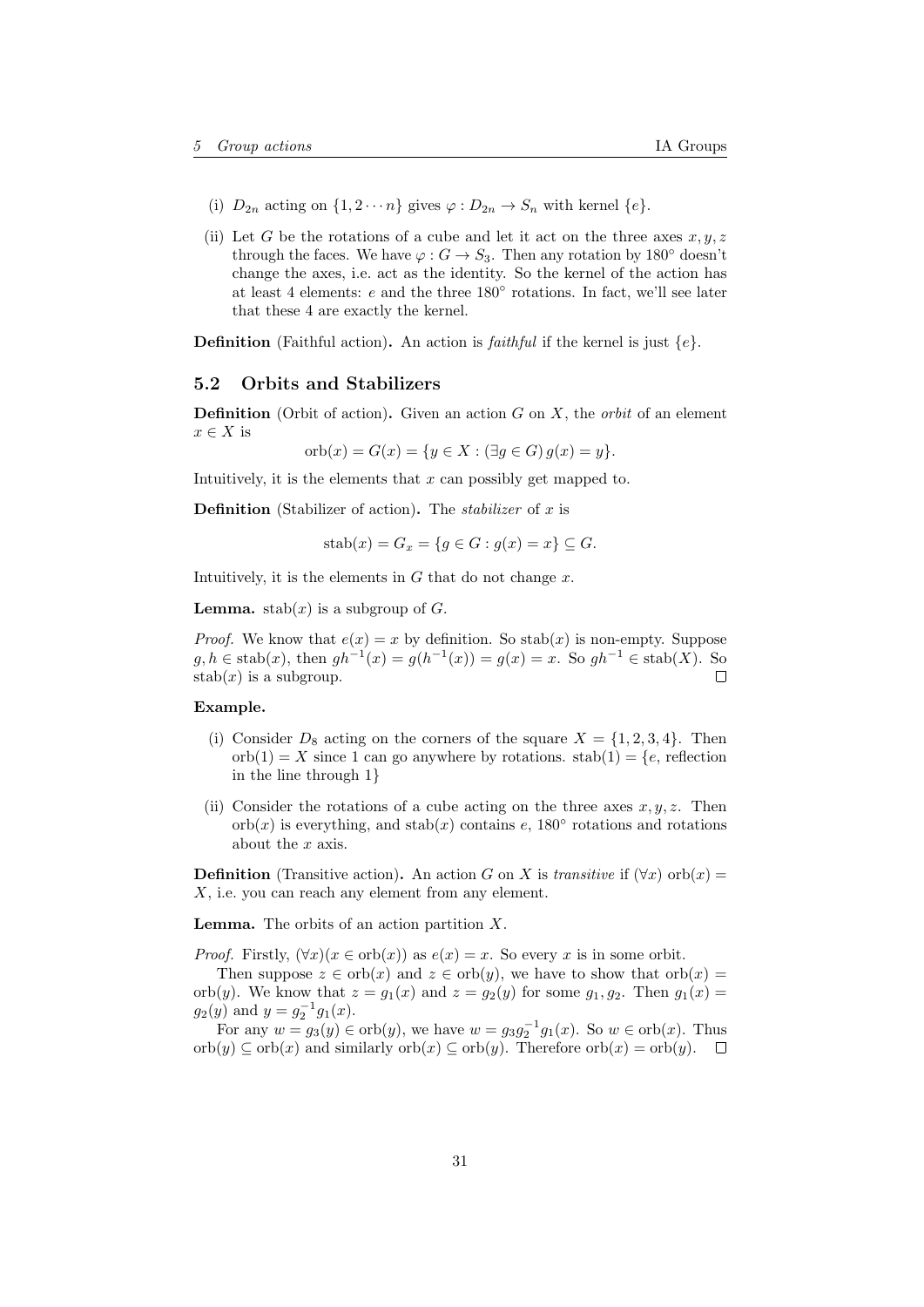Suppose a group G acts on X. We fix an  $x \in X$ . Then by definition of the orbit, given any  $g \in G$ , we have  $g(x) \in \text{orb}(x)$ . So each  $g \in G$  gives us a member of orb $(x)$ . Conversely, every object in orb $(x)$  arises this way, by definition of  $orb(x)$ . However, different elements in G can give us the same orbit. In particular, if  $g \in \text{stab}(x)$ , then hg and h give us the same object in orb $(x)$ , since  $hq(x) = h(q(x)) = h(x)$ . So we have a correspondence between things in orb $(x)$  and members of G, "up to stab $(x)$ ".

**Theorem** (Orbit-stabilizer theorem). Let the group  $G$  act on  $X$ . Then there is a bijection between  $\text{orb}(x)$  and cosets of stab(x) in G. In particular, if G is finite, then

$$
|\operatorname{orb}(x)||\operatorname{stab}(x)| = |G|.
$$

*Proof.* We biject the cosets of  $stab(x)$  with elements in the orbit of x. Recall that  $G: \text{stab}(x)$  is the set of cosets of stab(x). We can define

$$
\theta : (G : \operatorname{stab}(x)) \to \operatorname{orb}(x)
$$

$$
g \operatorname{stab}(x) \mapsto g(x).
$$

This is well-defined — if  $g \operatorname{stab}(x) = h \operatorname{stab}(x)$ , then  $h = gk$  for some  $k \in \operatorname{stab}(x)$ . So  $h(x) = g(k(x)) = g(x)$ .

This map is surjective since for any  $y \in \text{orb}(x)$ , there is some  $g \in G$  such that  $g(x) = y$ , by definition. Then  $\theta(g \, \text{stab}(x)) = y$ . It is injective since if  $g(x) = h(x)$ , then  $h^{-1}g(x) = x$ . So  $h^{-1}g \in \text{stab}(x)$ . So  $g \text{stab}(x) = h \text{stab}(x)$ .

Hence the number of cosets is  $|orb(x)|$ . Then the result follows from Lagrange's theorem.  $\Box$ 

An important application of the orbit-stabilizer theorem is determining group sizes. To find the order of the symmetry group of, say, a pyramid, we find something for it to act on, pick a favorite element, and find the orbit and stabilizer sizes.

#### Example.

(i) Suppose we want to know how big  $D_{2n}$  is.  $D_{2n}$  acts on the vertices  $\{1, 2, 3, \cdots, n\}$  transitively. So  $|\text{orb}(1)| = n$ . Also, stab $(1) = \{e,$  reflection in the line through 1}. So  $|D_{2n}| = |\text{orb}(1)||\text{stab}(1)| = 2n$ .

Note that if the action is transitive, then all orbits have size  $|X|$  and thus all stabilizers have the same size.

- (ii) Let  $\langle (1 2) \rangle$  act on  $\{1, 2, 3\}$ . Then orb $(1) = \{1, 2\}$  and stab $(1) = \{e\}.$ orb $(3) = \{3\}$  and stab $(3) = \langle (1 2) \rangle$ .
- (iii) Consider  $S_4$  acting on  $\{1, 2, 3, 4\}$ . We know that orb $(1) = X$  and  $|S_4| = 24$ . So  $|\text{stab}(1)| = \frac{24}{4} = 6$ . That makes it easier to find stab(1). Clearly  $S_{\{2,3,4\}} \cong S_3$  fix 1. So  $S_{\{2,3,4\}} \leq$  stab(1). However,  $|S_3| = 6 = |\text{stab}(1)|$ , so this is all of the stabilizer.

### <span id="page-31-0"></span>5.3 Important actions

Given any group  $G$ , there are a few important actions we can define. In particular, we will define the *conjugation* action, which is a very important concept on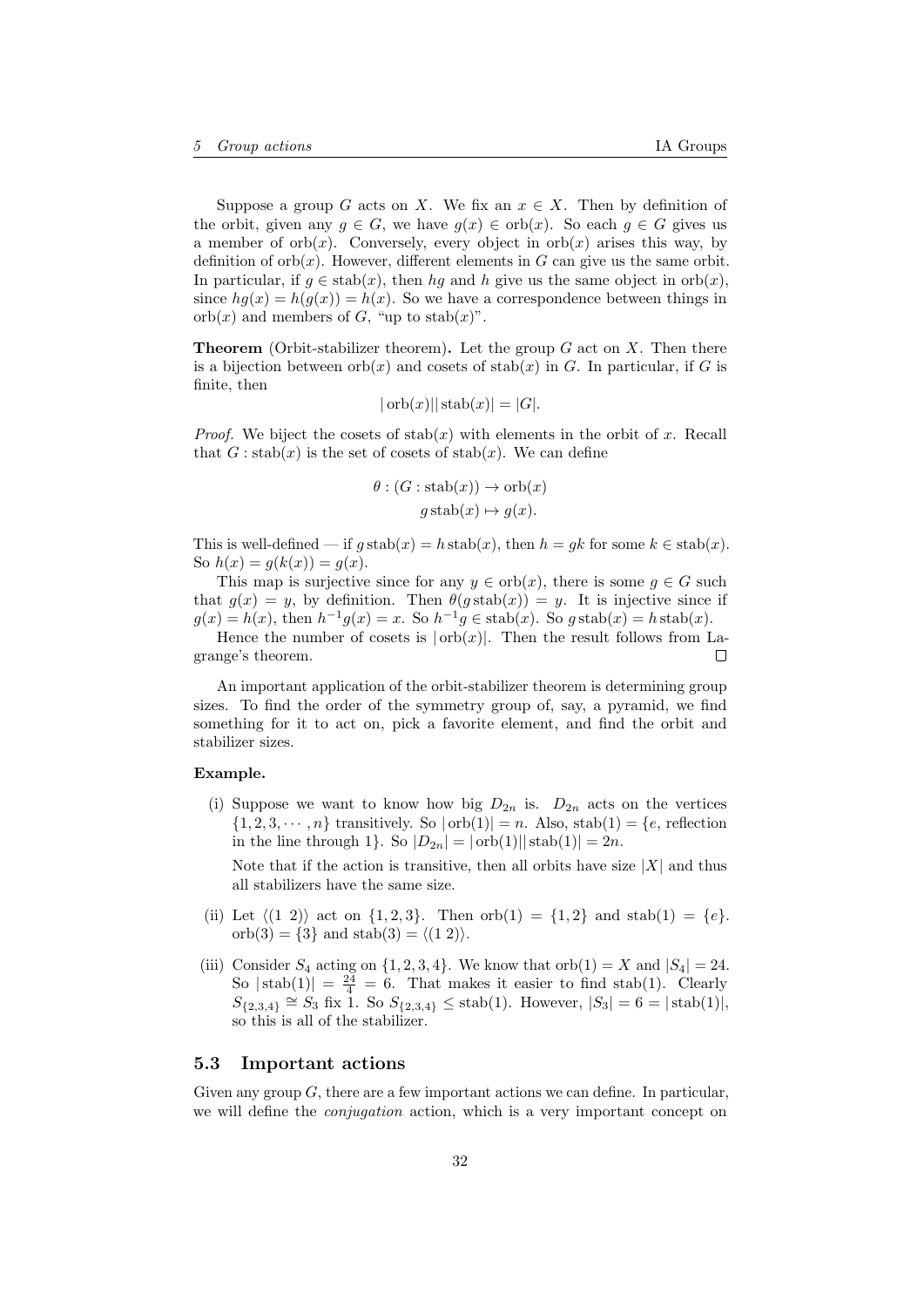its own. In fact, the whole of the next chapter will be devoted to studying conjugation in the symmetric groups.

First, we will study some less important examples of actions.

**Lemma** (Left regular action). Any group  $G$  acts on itself by left multiplication. This action is faithful and transitive.

Proof. We have

- 1.  $(\forall g \in G)(x \in G) g(x) = g \cdot x \in G$  by definition of a group.
- 2.  $(\forall x \in G) e \cdot x = x$  by definition of a group.
- 3.  $g(hx) = (gh)x$  by associativity.

So it is an action.

To show that it is faithful, we want to know that  $[(\forall x \in X)$   $gx = x] \Rightarrow g = e$ . This follows directly from the uniqueness of identity.

To show that it is transitive,  $\forall x, y \in G$ , then  $(yx^{-1})(x) = y$ . So any x can be sent to any  $y$ .  $\Box$ 

Theorem (Cayley's theorem). Every group is isomorphic to some subgroup of some symmetric group.

*Proof.* Take the left regular action of  $G$  on itself. This gives a group homomorphism  $\varphi : G \to \text{Sym } G$  with ker  $\varphi = \{e\}$  as the action is faithful. By the isomorphism theorem,  $G \cong \text{im } \varphi \leq \text{Sym } G$ . П

**Lemma** (Left coset action). Let  $H \leq G$ . Then G acts on the left cosets of H by left multiplication transitively.

Proof. First show that it is an action:

- 0.  $g(aH) = (ga)H$  is a coset of H.
- 1.  $e(aH) = (ea)H = aH$ .
- 2.  $g_1(g_2(aH)) = g_1((g_2a)H) = (g_1g_2a)H = (g_1g_2)(aH).$

To show that it is transitive, given  $aH, bH$ , we know that  $(ba^{-1})(aH) = bH$ . So any  $aH$  can be mapped to  $bH$ .  $\Box$ 

In the boring case where  $H = \{e\}$ , then this is just the left regular action since  $G/\{e\} \cong G$ .

**Definition** (Conjugation of element). The *conjugation* of  $a \in G$  by  $b \in G$  is given by  $bab^{-1} \in G$ . Given any a, c, if there exists some b such that  $c = bab^{-1}$ , then we say  $a$  and  $c$  are *conjugate*.

What is conjugation? This  $bab^{-1}$  form looks familiar from Vectors and Matrices. It is the formula used for changing basis. If  $b$  is the change-of-basis matrix and a is a matrix, then the matrix in the new basis is given by  $bab^{-1}$ . In this case,  $bab^{-1}$  is the same matrix viewed from a different basis.

In general, two conjugate elements are "the same" in some sense. For example, we will later show that in  $S_n$ , two elements are conjugate if and only if they have the same cycle type. Conjugate elements in general have many properties in common, such as their order.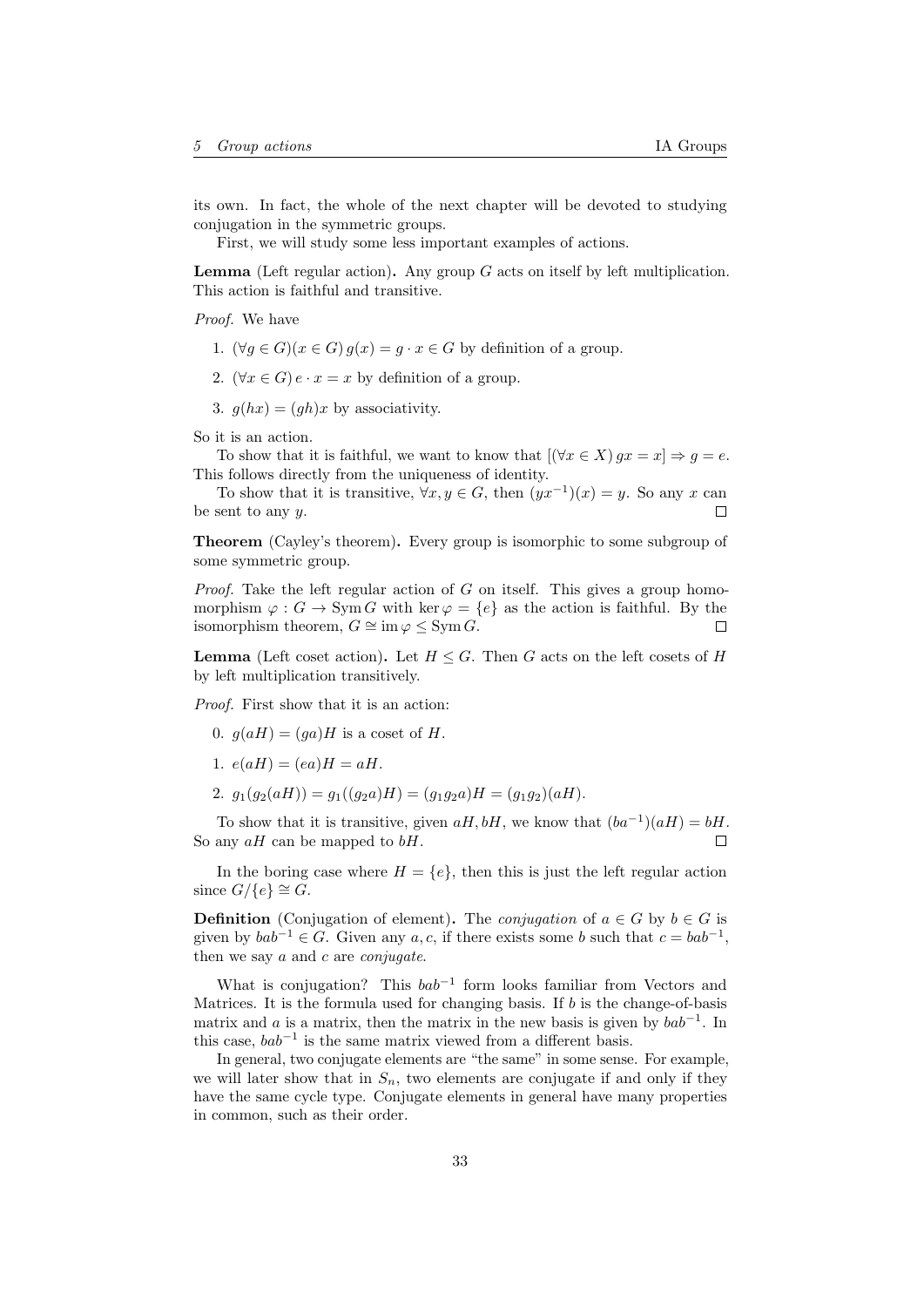**Lemma** (Conjugation action). Any group  $G$  acts on itself by conjugation (i.e.  $g(x) = gxg^{-1}$ ).

Proof. To show that this is an action, we have

0.  $q(x) = qxq^{-1} \in G$  for all  $q, x \in G$ . 1.  $e(x) = exe^{-1} = x$ 2.  $g(h(x)) = g(hxh^{-1}) = ghxh^{-1}g^{-1} = (gh)x(gh)^{-1} = (gh)(x)$  $\Box$ 

Definition (Conjugacy classes and centralizers). The conjugacy classes are the orbits of the conjugacy action.

$$
ccl(a) = \{ b \in G : (\exists g \in g) \, gag^{-1} = b \}.
$$

The centralizers are the stabilizers of this action, i.e. elements that commute with a.

 $C_G(a) = \{g \in G : gag^{-1} = a\} = \{g \in G : ga = ag\}.$ 

The centralizer is defined as the elements that commute with a particular element  $a$ . For the whole group  $G$ , we can define the *center*.

**Definition** (Center of group). The *center* of  $G$  is the elements that commute with all other elements.

$$
Z(G) = \{ g \in G : (\forall a) \, gag^{-1} = a \} = \{ g \in G : (\forall a) \, ga = ag \}.
$$

It is sometimes written as  $C(G)$  instead of  $Z(G)$ .

In many ways, conjugation is related to normal subgroups.

**Lemma.** Let  $K \triangleleft G$ . Then G acts by conjugation on K.

Proof. We only have to prove closure as the other properties follow from the conjugation action. However, by definition of a normal subgroup, for every  $g \in G, k \in K$ , we have  $gkg^{-1} \in K$ . So it is closed. П

Proposition. Normal subgroups are exactly those subgroups which are unions of conjugacy classes.

*Proof.* Let  $K \triangleleft G$ . If  $k \in K$ , then by definition for every  $g \in G$ , we get  $gkg^{-1} \in K$ . So ccl(k)  $\subseteq K$ . So K is the union of the conjugacy classes of all its elements.

Conversely, if  $K$  is a union of conjugacy classes and a subgroup of  $G$ , then for all  $k \in K$ ,  $g \in G$ , we have  $gkg^{-1} \in K$ . So K is normal. П

**Lemma.** Let X be the set of subgroups of G. Then  $G$  acts by conjugation on  $X<sub>1</sub>$ 

Proof. To show that it is an action, we have

0. If  $H \leq G$ , then we have to show that  $gHg^{-1}$  is also a subgroup. We know that  $e \in H$  and thus  $geq^{-1} = e \in gHg^{-1}$ , so  $gHg^{-1}$  is non-empty. For any two elements  $gag^{-1}$  and  $gbg^{-1} \in gHg^{-1}$ ,  $(gag^{-1})(gbg^{-1})^{-1}$  $g(ab^{-1})g^{-1} \in gHg^{-1}$ . So  $gHg^{-1}$  is a subgroup.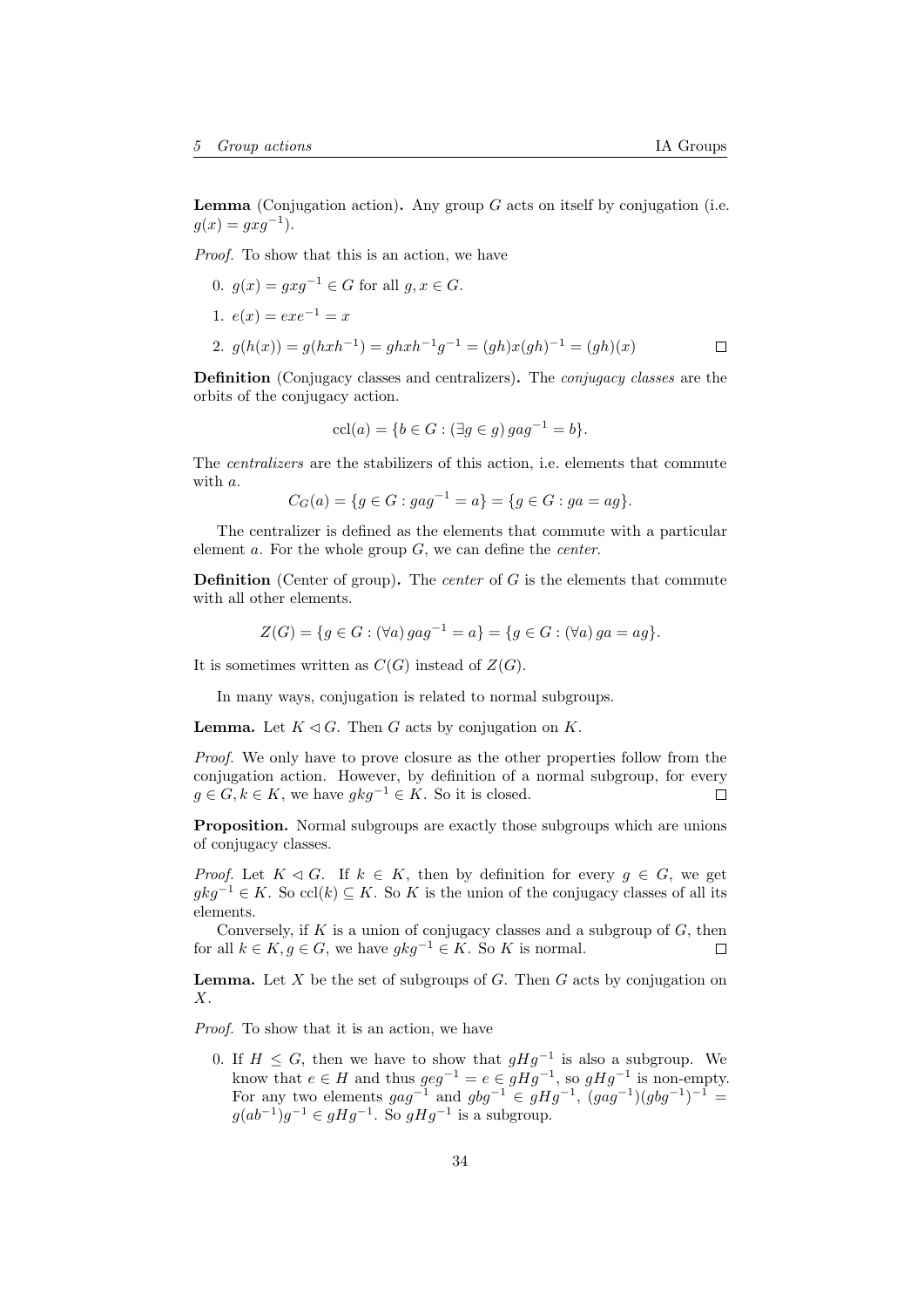1.  $eHe^{-1} = H$ .

2. 
$$
g_1(g_2 H g_2^{-1}) g_1^{-1} = (g_1 g_2) H (g_1 g_2)^{-1}
$$
.

Under this action, normal subgroups have singleton orbits.

Definition (Normalizer of subgroup). The normalizer of a subgroup is the stabilizer of the (group) conjugation action.

$$
N_G(H) = \{ g \in G : gHg^{-1} = H \}.
$$

We clearly have  $H \subseteq N_G(H)$ . It is easy to show that  $N_G(H)$  is the largest subgroup of  $G$  in which  $H$  is a normal subgroup, hence the name.

There is a connection between actions in general and conjugation of subgroups.

Lemma. Stabilizers of the elements in the same orbit are conjugate, i.e. let G act on X and let  $g \in G$ ,  $x \in X$ . Then  $\mathrm{stab}(g(x)) = g \mathrm{stab}(x)g^{-1}$ .

### <span id="page-34-0"></span>5.4 Applications

**Example.** Let  $G^+$  be the rotations of a cube acting on the vertices. Let X be the set of vertices. Then  $|X| = 8$ . Since the action is transitive, the orbit of element is the whole of  $X$ . The stabilizer of vertex 1 is the set of rotations through 1 and the diagonally opposite vertex, of which there are 3. So  $|G^+| = |\text{orb}(1)|| \text{stab}(1)| = 8 \cdot 3 = 24.$ 

**Example.** Let G be a finite simple group of order greater than 2, and  $H \leq G$ have index  $n \neq 1$ . Then  $|G| \leq n!/2$ .

*Proof.* Consider the left coset action of  $G$  on  $H$ . We get a group homomorphism  $\varphi: G \to S_n$  since there are n cosets of H. Since  $H \neq G$ ,  $\varphi$  is non-trivial and  $\ker \varphi \neq G$ . Now  $\ker \varphi \lhd G$ . Since G is simple,  $\ker \varphi = \{e\}$ . So  $G \cong \operatorname{im} \varphi \subseteq S_n$ by the isomorphism theorem. So  $|G| \leq |S_n| = n!$ .

We can further refine this by considering sgn  $\circ \varphi : G \to \{\pm 1\}$ . The kernel of this composite is normal in G. So  $K = \text{ker}(\text{sgn } \circ \phi) = \{e\}$  or G. Since  $G/K \cong \text{im}(\text{sgn}\circ\phi)$ , we know that  $|G|/|K| = 1$  or 2 since  $\text{im}(\text{sgn}\circ\phi)$  has at most two elements. Hence for  $|G| > 2$ , we cannot have  $K = \{e\}$ , or else  $|G|/|K| > 2$ . So we must have  $K = G$ , so  $sgn(\varphi(g)) = 1$  for all g and  $\text{im}\varphi \leq A_n$ . So  $|G| \leq n!/2$  $\Box$ 

We have seen on Sheet 1 that if  $|G|$  is even, then G has an element of order 2. In fact,

**Theorem** (Cauchy's Theorem). Let G be a finite group and prime p dividing |G|. Then G has an element of order p (in fact there must be at least  $p-1$ elements of order  $p$ ).

It is important to remember that this only holds for prime  $p$ . For example,  $A_4$  doesn't have an element of order 6 even though  $6 \mid 12 = |A_4|$ . The converse, however, holds for any number trivially by Lagrange's theorem.

*Proof.* Let G and p be fixed. Consider  $G^p = G \times G \times \cdots \times G$ , the set of p-tuples of G. Let  $X \subseteq G^p$  be  $X = \{(a_1, a_2, \dots, a_p) \in G^p : a_1 a_2 \dots a_p = e\}.$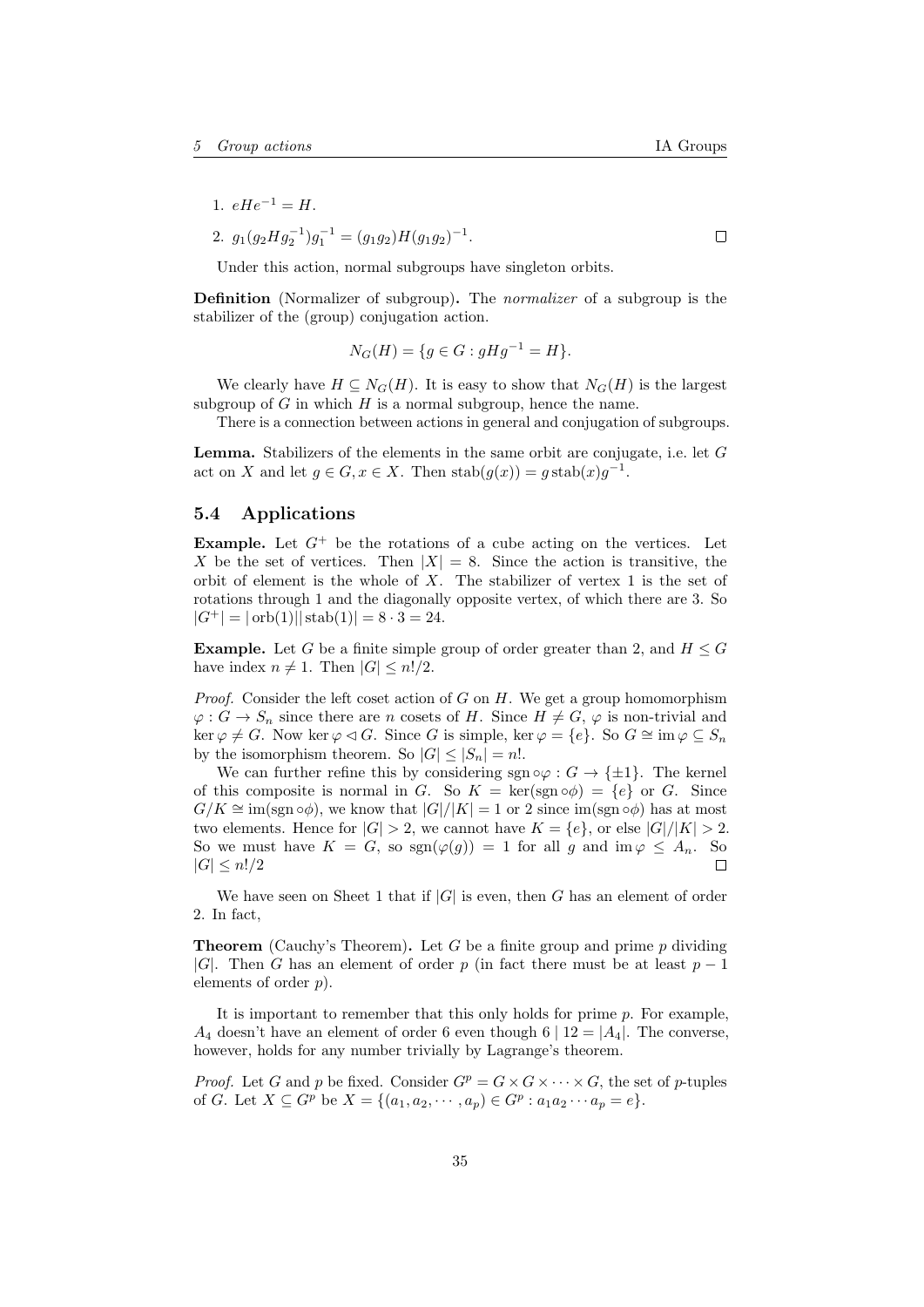In particular, if an element b has order p, then  $(b, b, \dots, b) \in X$ . In fact, if  $(b, b, \dots, b) \in X$  and  $b \neq e$ , then b has order p, since p is prime.

Now let  $H = \langle h : h^p = e \rangle \cong C_p$  be a cyclic group of order p with generator h (This  $h$  is not related to  $G$  in any way). Let  $H$  act on  $X$  by "rotation":

$$
h(a_1, a_2, \cdots, a_p) = (a_2, a_3, \cdots, a_p, a_1)
$$

This is an action:

- 0. If  $a_1 \cdots a_p = e$ , then  $a_1^{-1} = a_2 \cdots a_p$ . So  $a_2 \cdots a_p a_1 = a_1^{-1} a_1 = e$ . So  $(a_2, a_3, \cdots, a_p, a_1) \in X.$
- 1. e acts as an identity by construction
- 2. The "associativity" condition also works by construction.

As orbits partition  $X$ , the sum of all orbit sizes must be  $|X|$ . We know that  $|X| = |G|^{p-1}$  since we can freely choose the first  $p-1$  entries and the last one must be the inverse of their product. Since  $p$  divides  $|G|$ ,  $p$  also divides  $|X|$ . We have  $|\operatorname{orb}(a_1, \dots, a_p)| |\operatorname{stab}_H(a_1, \dots, a_p)| = |H| = p$ . So all orbits have size 1 or p, and they sum to  $|X| = p \times$  something. We know that there is one orbit of size 1, namely  $(e, e, \dots, e)$ . So there must be at least  $p-1$  other orbits of size 1 for the sum to be divisible by p.

In order to have an orbit of size 1, they must look like  $(a, a, \dots, a)$  for some  $a \in G$ , which has order p.  $\Box$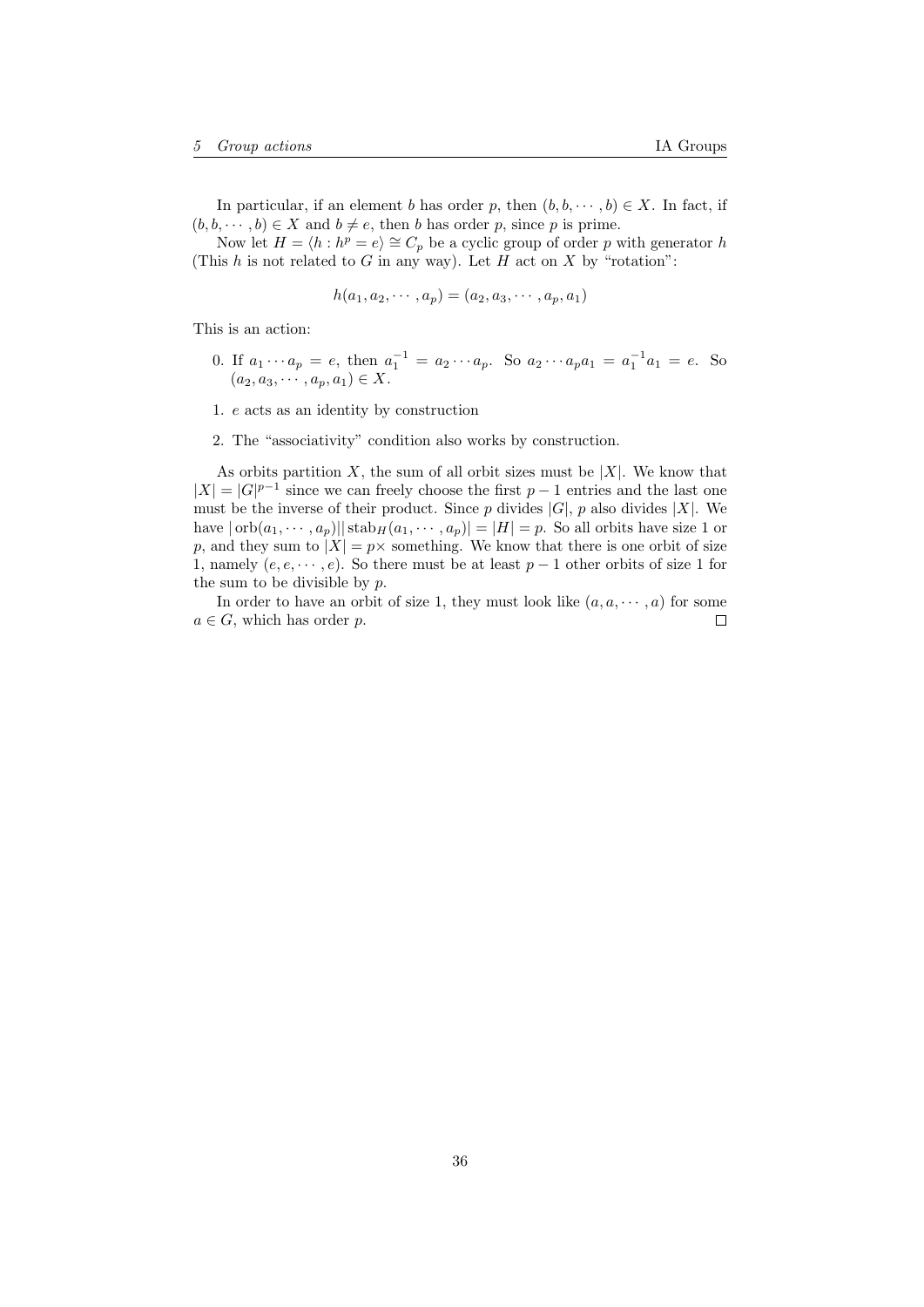# <span id="page-36-0"></span>6 Symmetric groups II

In this chapter, we will look at conjugacy classes of  $S_n$  and  $A_n$ . It turns out this is easy for  $S_n$ , since two elements are conjugate if and only if they have the same cycle type. However, it is slightly more complicated in  $A_n$ . This is since while  $(1 2 3)$  and  $(1 3 2)$  might be conjugate in  $S_4$ , the element needed to perform the conjugation might be odd and not in  $A_n$ .

# <span id="page-36-1"></span>6.1 Conjugacy classes in  $S_n$

Recall  $\sigma, \tau \in S_n$  are conjugate if  $\exists \rho \in S_n$  such that  $\rho \sigma \rho^{-1} = \tau$ . We first investigate the special case, when  $\sigma$  is a k-cycle.

**Proposition.** If  $(a_1 \ a_2 \ \cdots \ a_k)$  is a k-cycle and  $\rho \in S_n$ , then  $\rho(a_1 \ \cdots \ a_k)\rho^{-1}$ is the k-cycle  $(\rho(a_1) \rho(a_2) \cdots \rho(a_3))$ .

*Proof.* Consider any  $\rho(a_1)$  acted on by  $\rho(a_1 \cdots a_k) \rho^{-1}$ . The three permutations send it to  $\rho(a_1) \mapsto a_1 \mapsto a_2 \mapsto \rho(a_2)$  and similarly for other  $a_i$ s. Since  $\rho$  is bijective, any b can be written as  $\rho(a)$  for some a. So the result is the k-cycle  $(\rho(a_1) \rho(a_2) \cdots \rho(a_3)).$  $\Box$ 

**Corollary.** Two elements in  $S_n$  are conjugate iff they have the same cycle type.

*Proof.* Suppose  $\sigma = \sigma_1 \sigma_2 \cdots \sigma_\ell$ , where  $\sigma_i$  are disjoint cycles. Then  $\rho \sigma \rho^{-1} =$  $\rho\sigma_1\rho^{-1}\rho\sigma_2\rho^{-1}\cdots\rho\sigma_\ell\rho^{-1}$ . Since the conjugation of a cycle conserves its length,  $\rho \sigma \rho^{-1}$  has the same cycle type.

Conversely, if  $\sigma$ ,  $\tau$  have the same cycle type, say

$$
\sigma = (a_1 \ a_2 \ \cdots \ a_k)(a_{k+1} \ \cdots \ a_{k+\ell}), \quad \tau = (b_1 \ b_2 \ \cdots \ b_k)(b_{k+1} \ \cdots \ b_{k+\ell}),
$$

if we let  $\rho(a_i) = b_i$ , then  $\rho \sigma \rho^{-1} = \tau$ .

**Example.** Conjugacy classes of  $S_4$ :

|              | Cycle type Example element Size of ccl Size of centralizer |    | Sign |
|--------------|------------------------------------------------------------|----|------|
| (1, 1, 1, 1) |                                                            | 24 | $+1$ |
| (2, 1, 1)    | $(1\ 2)$                                                   |    |      |
| (2, 2)       | $(1\ 2)(3\ 4)$                                             |    | $+1$ |
| (3, 1)       | $(1\ 2\ 3)$                                                |    | $+1$ |
| (4)          | $(1\ 2\ 3\ 4)$                                             |    |      |

We know that a normal subgroup is a union of conjugacy classes. We can now find all normal subgroups by finding possible union of conjugacy classes whose cardinality divides 24. Note that the normal subgroup must contain  $e$ .

- (i) Order 1:  $\{e\}$
- (ii) Order 2: None
- (iii) Order 3: None
- (iv) Order 4:  $\{e,(1\ 2)(3\ 4),(1\ 3)(2\ 4),(1\ 4)(2\ 3)\}\cong C_2 \times C_2 = V_4$  is a possible candidate. We can check the group axioms and find that it is really a subgroup

 $\Box$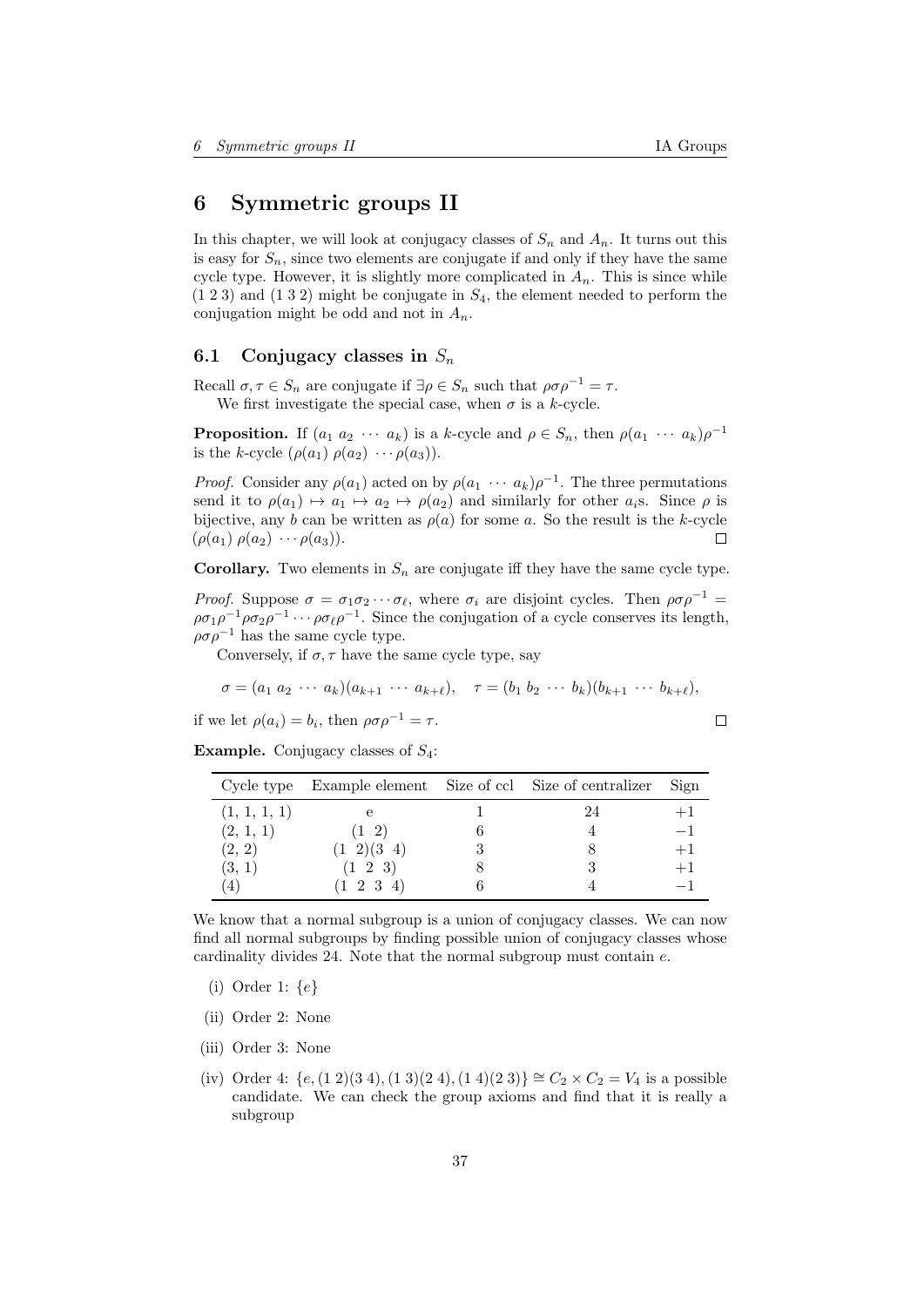- (v) Order 6: None
- (vi) Order 8: None
- (vii) Order 12: A<sup>4</sup> (We know it is a normal subgroup since it is the kernel of the signature and/or it has index 2)
- (viii) Order 24:  $S_4$

We can also obtain the quotients of  $S_4$ :  $S_4/\lbrace e \rbrace \cong S_4$ ,  $S_4/V_4 \cong S_3 \cong D_6$ ,  $S_4/A_4 \cong C_2$ ,  $S_4/S_4 = \{e\}.$ 

# <span id="page-37-0"></span>6.2 Conjugacy classes in  $A_n$

We have seen that  $|S_n| = 2|A_n|$  and that conjugacy classes in  $S_n$  are "nice". How about in  $A_n$ ?

The first thought is that we write it down:

$$
\operatorname{ccl}_{S_n}(\sigma) = \{ \tau \in S_n : (\exists \rho \in S_n) \tau = \rho \sigma \rho^{-1} \}
$$

$$
\operatorname{ccl}_{A_n}(\sigma) = \{ \tau \in A_n : (\exists \rho \in A_n) \tau = \rho \sigma \rho^{-1} \}
$$

Obviously  $\text{ccl}_{A_n}(\sigma) \subseteq \text{ccl}_{S_n}(\sigma)$ , but the converse need not be true since the conjugation need to map  $\sigma$  to  $\tau$  may be odd.

**Example.** Consider  $(1\ 2\ 3)$  and  $(1\ 3\ 2)$ . They are conjugate in  $S_3$  by  $(2\ 3)$ , but  $(2 3) \notin A_3$ . (This does not automatically entail that they are not conjugate in  $A_3$  because there might be another even permutation that conjugate  $(1\ 2\ 3)$  and  $(1 3 2)$ . In  $A_5$ ,  $(2 3)(4 5)$  works (but not in  $A_3$ ))

We can use the orbit-stabilizer theorem:

$$
|S_n| = |\operatorname{ccl}_{S_n}(\sigma)||C_{S_n}(\sigma)|
$$
  

$$
|A_n| = |\operatorname{ccl}_{A_n}(\sigma)||C_{A_n}(\sigma)|
$$

We know that  $A_n$  is half of  $S_n$  and  $\operatorname{ccl}_{A_n}$  is contained in  $\operatorname{ccl}_{S_n}$ . So we have two options: either  $\operatorname{ccl}_{S_n}(\sigma) = \operatorname{ccl}_{A_n}(\sigma)$  and  $|C_{S_n}(\sigma)| = \frac{1}{2}|C_{A_n}(\sigma)|$ ; or  $\frac{1}{2}|\operatorname{ccl}_{S_n}(\sigma)| =$  $| \operatorname{ccl}_{A_n}(\sigma) |$  and  $C_{A_n}(\sigma) = C_{S_n}(\sigma)$ .

**Definition** (Splitting of conjugacy classes). When  $| \operatorname{ccl}_{A_n}(\sigma) | = \frac{1}{2} | \operatorname{ccl}_{S_n}(\sigma) |$ , we say that the conjugacy class of  $\sigma$  splits in  $A_n$ .

So the conjugacy classes are either retained or split.

**Proposition.** For  $\sigma \in A_n$ , the conjugacy class of  $\sigma$  splits in  $A_n$  if and only if no odd permutation commutes with  $\sigma$ .

Proof. We have the conjugacy classes splitting if and only if the centralizer does not. So instead we check whether the centralizer splits. Clearly  $C_{A_n}(\sigma) =$  $C_{S_n}(\sigma) \cap A_n$ . So splitting of centralizer occurs if and only if an odd permutation commutes with  $\sigma$ .  $\Box$ 

**Example.** Conjugacy classes in  $A_4$ :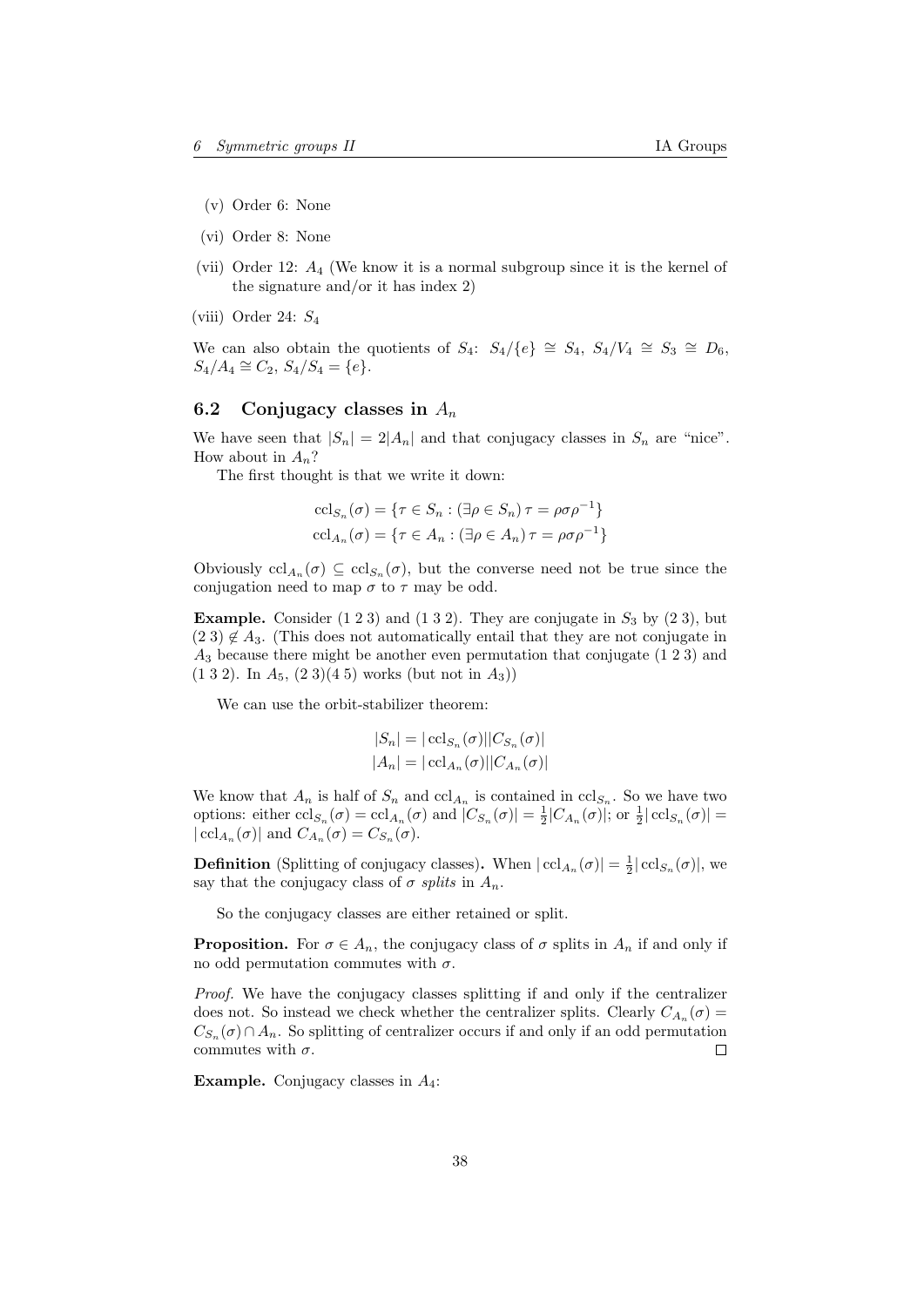|              |                | Cycle type Example $ cd_{S_4} $ Odd element in $C_{S_4}$ ? | $  \operatorname{ccl}_{A_4}  $ |
|--------------|----------------|------------------------------------------------------------|--------------------------------|
| (1, 1, 1, 1) |                | Yes $(1\ 2)$                                               |                                |
| (2, 2)       | $(1\ 2)(3\ 4)$ | Yes $(1\ 2)$                                               |                                |
| (3, 1)       | $(1\;2\;3)$    | No                                                         | 4.4                            |

In the  $(3, 1)$  case, by the orbit stabilizer theorem,  $|C_{S_4}((1 2 3))|=3$ , which is odd and cannot split.

**Example.** Conjugacy classes in  $A_5$ :

| Cycle type      | Example           | $ {\rm ccl}_{S_5} $ | Odd element in $C_{S_5}$ ? | $  \operatorname{ccl}_{A_{\kappa}}$ |
|-----------------|-------------------|---------------------|----------------------------|-------------------------------------|
| (1, 1, 1, 1, 1) | $\epsilon$        |                     | Yes $(1\ 2)$               |                                     |
| (2, 2, 1)       | $(1\ 2)(3\ 4)$    | 15                  | Yes $(1\ 2)$               | 15                                  |
| (3, 1, 1)       | $(1\;2\;3)$       | 20                  | Yes $(4\ 5)$               | 20                                  |
| (5)             | $(1\;2\;3\;4\;5)$ | 24                  | No                         | 12, 12                              |

Since the centralizer of (1 2 3 4 5) has size 5, it cannot split, so its conjugacy class must split.

**Lemma.**  $\sigma = (1\ 2\ 3\ 4\ 5) \in S_5$  has  $C_{S_5}(\sigma) = \langle \sigma \rangle$ .

*Proof.*  $| \operatorname{ccl}_{S_n}(\sigma) | = 24$  and  $|S_5| = 120$ . So  $|C_{S_5}(\sigma)| = 5$ . Clearly  $\langle \sigma \rangle \subseteq C_{S_5}(\sigma)$ . Since they both have size 5, we know that  $C_{S_5}(\sigma) = \langle \sigma \rangle$  $(\sigma) = \langle \sigma \rangle$ 

**Theorem.**  $A_5$  is simple.

Proof. We know that normal subgroups must be unions of the conjugacy classes, must contain  $e$  and their order must divide 60. The possible orders are 1, 2, 3, 4, 5, 6, 10, 12, 15, 20, 30. However, the conjugacy classes 1, 15, 20, 12, 12 cannot add up to any of the possible orders apart from 1 and 60. So we only have trivial normal subgroups.  $\Box$ 

In fact, all  $A_n$  for  $n \geq 5$  are simple, but the proof is horrible (cf. IB Groups, Rings and Modules).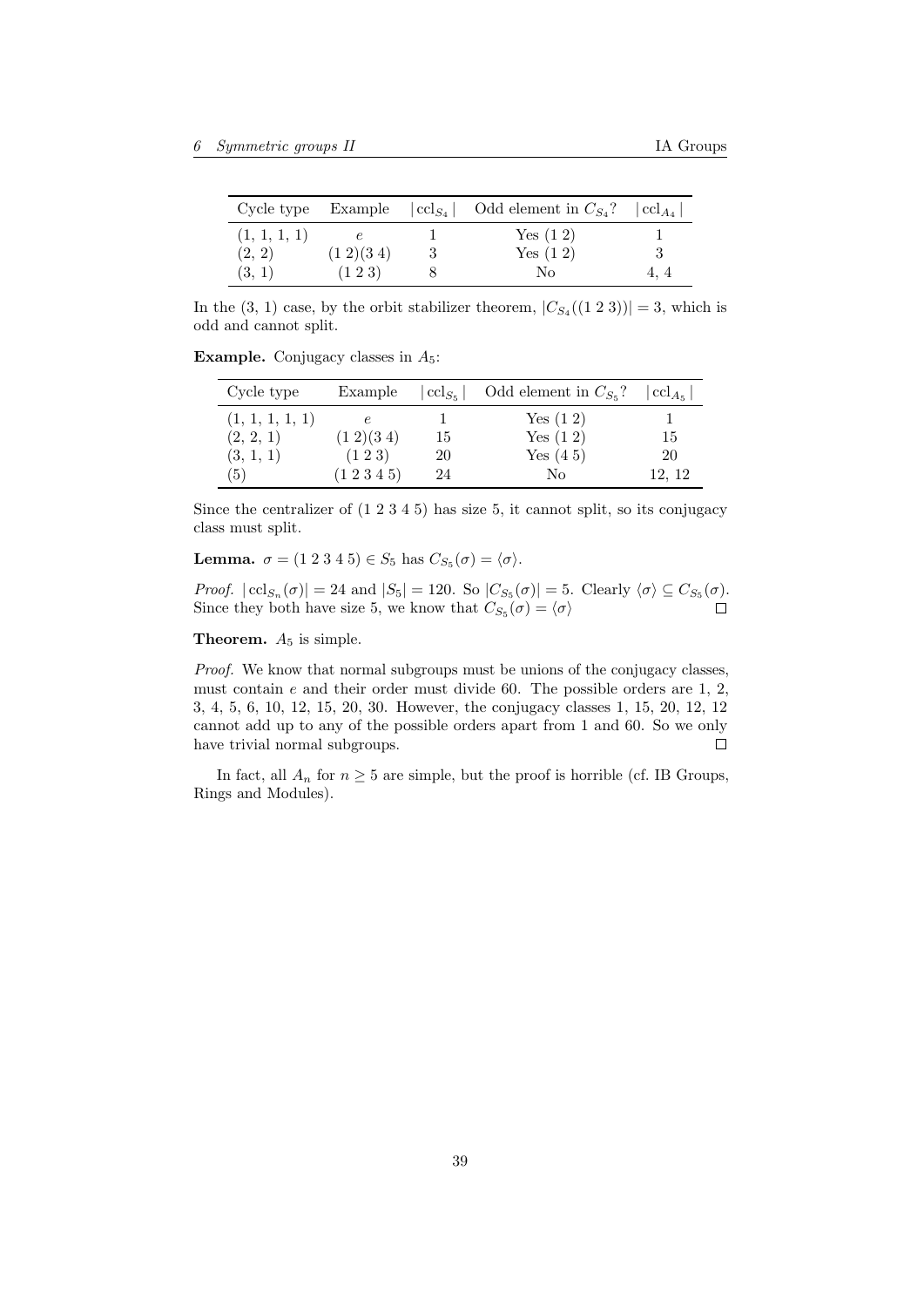# <span id="page-39-0"></span>7 Quaternions

In the remaining of the course, we will look at different important groups. Here, we will have a brief look at

Definition (Quaternions). The quaternions is the set of matrices

$$
\begin{pmatrix} 1 & 0 \ 0 & 1 \end{pmatrix}, \begin{pmatrix} i & 0 \ 0 & -i \end{pmatrix}, \begin{pmatrix} 0 & 1 \ -1 & 0 \end{pmatrix}, \begin{pmatrix} 0 & i \ i & 0 \end{pmatrix}
$$

$$
\begin{pmatrix} -1 & 0 \ 0 & -1 \end{pmatrix}, \begin{pmatrix} -i & 0 \ 0 & i \end{pmatrix}, \begin{pmatrix} 0 & -1 \ 1 & 0 \end{pmatrix}, \begin{pmatrix} 0 & -i \ -i & 0 \end{pmatrix}
$$

which is a subgroup of  $GL_2(\mathbb{C})$ .

Notation. We can also write the quaternions as

$$
Q_8 = \langle a, b : a^4 = e, b^2 = a^2, bab^{-1} = a^{-1} \rangle
$$

Even better, we can write

$$
Q_8 = \{1, -1, i, -i, j, -j, k, -k\}
$$

with

(i)  $(-1)^2 = 1$ (ii)  $i^2 = j^2 = k^2 = -1$ (iii)  $(-1)i = -i$  etc. (iv)  $ij = k$ ,  $jk = i$ ,  $ki = j$ (v)  $ji = -k, ki = -i, ik = -j$ We have

$$
1 = \begin{pmatrix} 1 & 0 \\ 0 & 1 \end{pmatrix}, i = \begin{pmatrix} i & 0 \\ 0 & -i \end{pmatrix}, j = \begin{pmatrix} 0 & 1 \\ -1 & 0 \end{pmatrix}, k = \begin{pmatrix} 0 & i \\ i & 0 \end{pmatrix}
$$

$$
-1 = \begin{pmatrix} -1 & 0 \\ 0 & -1 \end{pmatrix}, -i = \begin{pmatrix} -i & 0 \\ 0 & i \end{pmatrix}, -j = \begin{pmatrix} 0 & -1 \\ 1 & 0 \end{pmatrix}, -k = \begin{pmatrix} 0 & -i \\ -i & 0 \end{pmatrix}
$$

**Lemma.** If G has order 8, then either G is abelian (i.e.  $\cong C_8, C_4 \times C_2$  or  $C_2 \times C_2 \times C_2$ ), or G is not abelian and isomorphic to  $D_8$  or  $Q_8$  (dihedral or quaternion).

Proof. Consider the different possible cases:

- If G contains an element of order 8, then  $G \cong C_8$ .
- If all non-identity elements have order 2, then  $G$  is abelian (Sheet 1, Q8). Let  $a \neq b \in G \setminus \{e\}$ . By the direct product theorem,  $\langle a, b \rangle = \langle a \rangle \times \langle b \rangle$ . Then take  $c \notin \langle a, b \rangle$ . By the direct product theorem, we obtain  $\langle a, b, c \rangle =$  $\langle a \rangle \times \langle b \rangle \times \langle c \rangle = C_2 \times C_2 \times C_2$ . Since  $\langle a, b, c \rangle \subseteq G$  and  $|\langle a, b, c \rangle| = |G|$ ,  $G = \langle a, b, c \rangle \cong C_2 \times C_2 \times C_2.$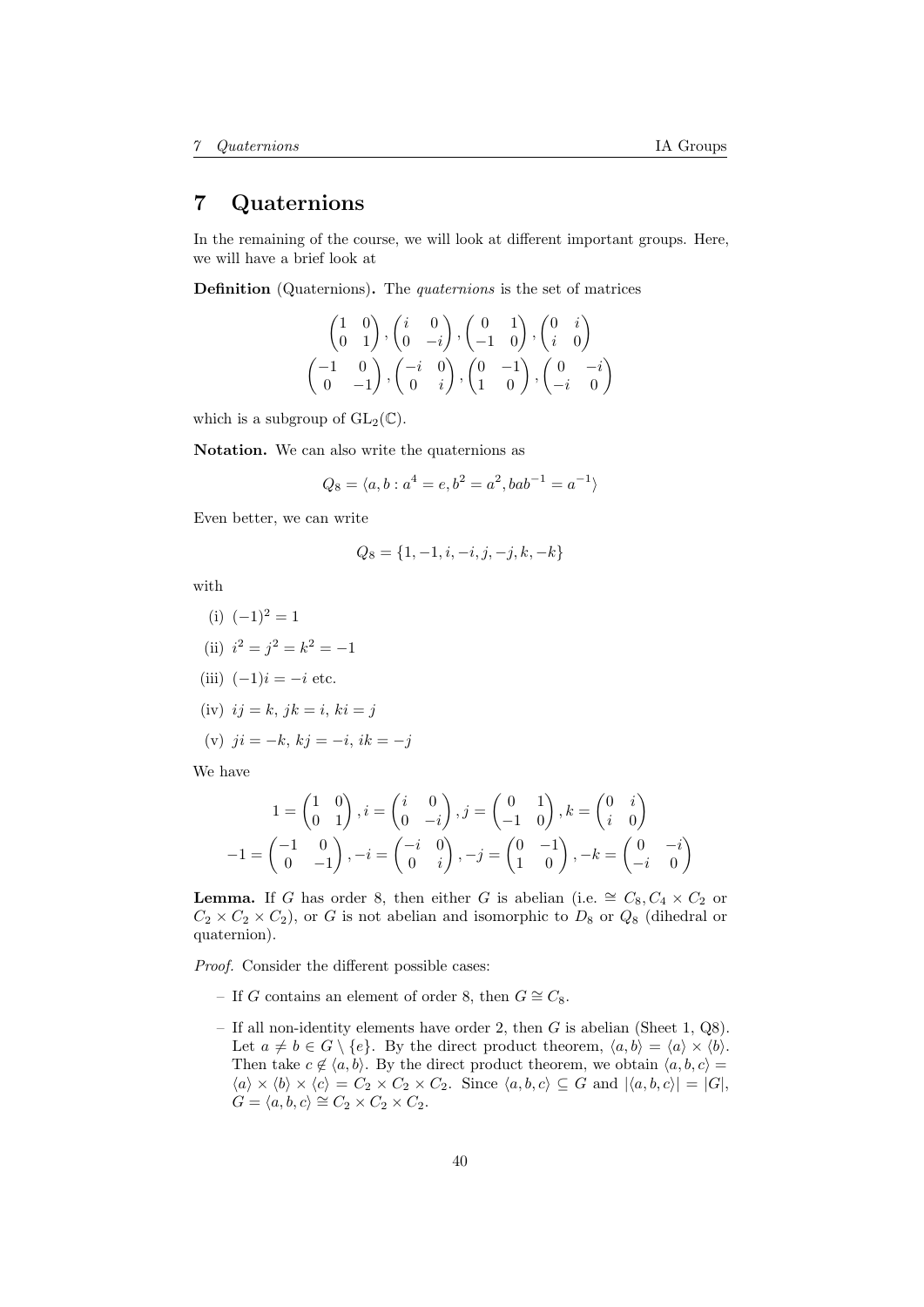– G has no element of order 8 but has an order 4 element a ∈ G. Let  $H = \langle a \rangle$ . Since H has index 2, it is normal in G. So  $G/H \cong C_2$  since  $|G/H| = 2$ . This means that for any  $b \notin H$ , bH generates  $G/H$ . Then  $(bH)^2 = b^2H = H$ . So  $b^2 \in H$ . Since  $b^2 \in \langle a \rangle$  and  $\langle a \rangle$  is a cyclic group,  $b^2$ commutes with a.

If  $b^2 = a$  or  $a^3$ , then b has order 8. Contradiction. So  $b^2 = e$  or  $a^2$ .

We also know that H is normal, so  $bab^{-1} \in H$ . Let  $bab^{-1} = a^{\ell}$ . Since *a* and *b*<sup>2</sup> commute, we know that  $a = b^2ab^{-2} = b(bab^{-1})b^{-1} = ba^{\ell}b^{-1}$  $(bab^{-1})^{\ell} = a^{\ell^2}$ . So  $\ell^2 \equiv 1 \pmod{4}$ . So  $\ell \equiv \pm 1 \pmod{4}$ .

- ∘ When  $l \equiv 1 \pmod{4}$ ,  $bab^{-1} = a$ , i.e.  $ba = ab$ . So G is abelian.
	- ∗ If  $b^2 = e$ , then  $G = \langle a, b \rangle \cong \langle a \rangle \times \langle b \rangle \cong C_4 \times C_2$ .
	- ∗ If  $b^2 = a^2$ , then  $(ba^{-1})^2 = e$ . So  $G = \langle a, ba^{-1} \rangle \cong C_4 \times C_2$ .
- $\circ$  If  $l \equiv -1 \pmod{4}$ , then  $bab^{-1} = a^{-1}$ .
	- ∗ If  $b^2 = e$ , then  $G = \langle a, b : a^4 = e = b^2, bab^{-1} = a^{-1} \rangle$ . So  $G \cong D_8$ by definition.
	- ∗ If  $b^2 = a^2$ , then we have  $G \cong Q_8$ .  $\Box$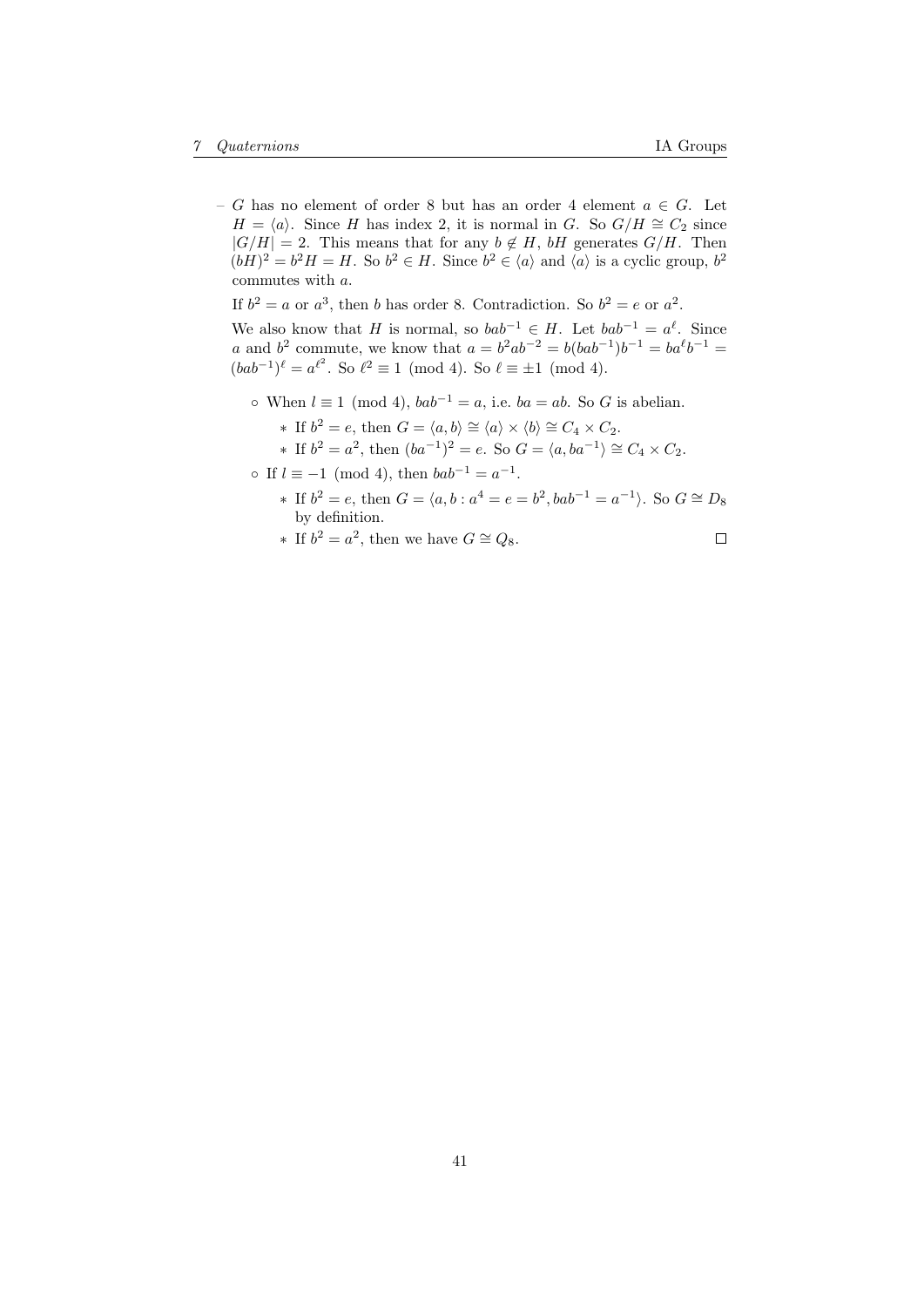# <span id="page-41-0"></span>8 Matrix groups

# <span id="page-41-1"></span>8.1 General and special linear groups

Consider  $M_{n\times n}(F)$ , i.e. the set of  $n \times n$  matrices over the field  $F = \mathbb{R}$  or  $\mathbb{C}$  (or  $\mathbb{F}_n$ ). We know that matrix multiplication is associative (since they represent functions) but are, in general, not commutative. To make this a group, we want the identity matrix  $I$  to be the identity. To ensure everything has an inverse, we can only include invertible matrices.

(We do not necessarily need to take  $I$  as the identity of the group. We can, for example, take  $e = \begin{pmatrix} 0 & 0 \\ 0 & 1 \end{pmatrix}$  and obtain a group in which every matrix is of the form  $\begin{pmatrix} 0 & 0 \\ 0 & 0 \end{pmatrix}$  $0 \quad a$ for some non-zero  $a$ . This forms a group, albeit a boring one  $(\text{it is simply} \cong \mathbb{R}^*)$ 

**Definition** (General linear group  $GL_n(F)$ ).

$$
GL_n(F) = \{ A \in M_{n \times n}(F) : A \text{ is invertible} \}
$$

is the general linear group.

Alternatively, we can define  $GL_n(F)$  as matrices with non-zero determinants.

**Proposition.**  $GL_n(F)$  is a group.

*Proof.* Identity is I, which is in  $GL_n(F)$  by definition (I is its self-inverse). The composition of invertible matrices is invertible, so is closed. Inverse exist by definition. Multiplication is associative.  $\Box$ 

**Proposition.** det :  $GL_n(F) \to F \setminus \{0\}$  is a surjective group homomorphism.

*Proof.* det  $AB = \det A \det B$ . If A is invertible, it has non-zero determinant and det  $A \in F \setminus \{0\}.$ 

To show it is surjective, for any  $x \in F \setminus \{0\}$ , if we take the identity matrix and replace  $I_{11}$  with x, then the determinant is x. So it is surjective.  $\Box$ 

**Definition** (Special linear group  $SL_n(F)$ ). The special linear group  $SL_n(F)$  is the kernel of the determinant, i.e.

$$
SL_n(F) = \{ A \in GL_n(F) : \det A = 1 \}
$$

So  $SL_n(F) \triangleleft GL_n(F)$  as it is a kernel. Note that  $Q_8 \le SL_2(\mathbb{C})$ 

# <span id="page-41-2"></span>8.2 Actions of  $\text{GL}_n(\mathbb{C})$

**Proposition.**  $\text{GL}_n(\mathbb{C})$  acts faithfully on  $\mathbb{C}^n$  by left multiplication to the vector, with two orbits  $(0 \text{ and everything else}).$ 

Proof. First show that it is a group action:

- 1. If  $A \in GL_n(\mathbb{C})$  and  $\mathbf{v} \in \mathbb{C}^n$ , then  $A\mathbf{v} \in \mathbb{C}^n$ . So it is closed.
- 2.  $I\mathbf{v} = \mathbf{v}$  for all  $\mathbf{v} \in \mathbb{C}^n$ .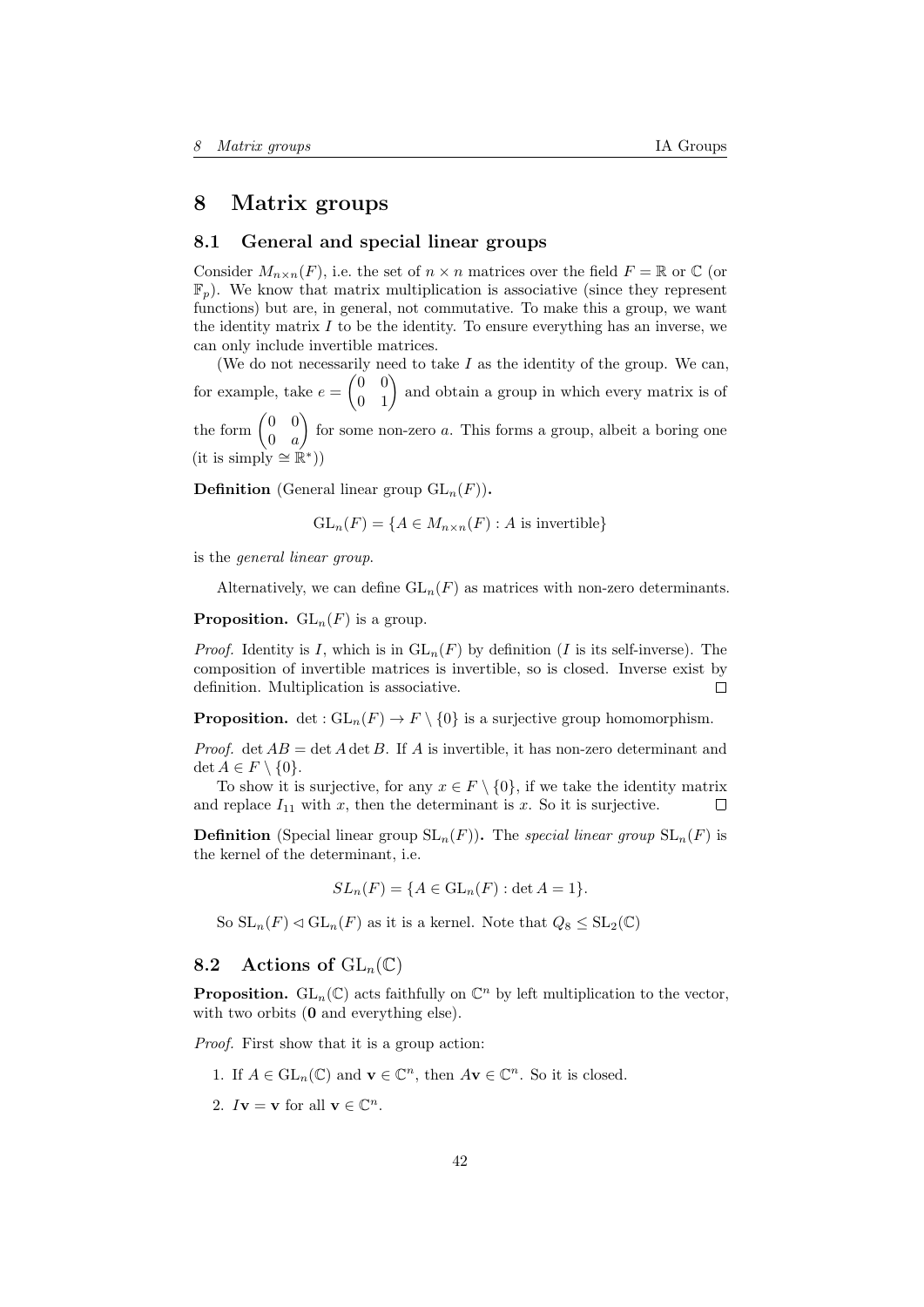3.  $A(Bv) = (AB)v$ .

Now prove that it is faithful: a linear map is determined by what it does on a basis. Take the standard basis  $\mathbf{e}_1 = (1, 0, \dots, 0), \dots \mathbf{e}_n = (0, \dots, 1)$ . Any matrix which maps each  $e_k$  to itself must be I (since the columns of a matrix are the images of the basis vectors)

To show that there are 2 orbits, we know that  $A0 = 0$  for all A. Also, as A is invertible,  $A\mathbf{v} = \mathbf{0} \Leftrightarrow \mathbf{v} = \mathbf{0}$ . So  $\mathbf{0}$  forms a singleton orbit. Then given any two vectors  $\mathbf{v} \neq \mathbf{w} \in \mathbb{C}^n \setminus \{0\}$ , there is a matrix  $A \in GL_n(\mathbb{C})$  such that  $A\mathbf{v} = \mathbf{w}$ (cf. Vectors and Matrices).  $\Box$ 

Similarly,  $GL_n(\mathbb{R})$  acts on  $\mathbb{R}^n$ .

**Proposition.** GL<sub>n</sub>( $\mathbb{C}$ ) acts on  $M_{n\times n}(\mathbb{C})$  by conjugation. (Proof is trivial)

This action can be thought of as a "change of basis" action. Two matrices are conjugate if they represent the same map but with respect to different bases. The P is the base change matrix.

From Vectors and Matrices, we know that there are three different types of orbits for  $GL_2(\mathbb{C})$ : A is conjugate to a matrix of one of these forms:

- (i)  $\begin{pmatrix} \lambda & 0 \\ 0 & \lambda \end{pmatrix}$  $0 \mu$ ), with  $\lambda \neq \mu$ , i.e. two distinct eigenvalues
- (ii)  $\begin{pmatrix} \lambda & 0 \\ 0 & \lambda \end{pmatrix}$  $0 \lambda$ ), i.e. a repeated eigenvalue with 2-dimensional eigenspace
- (iii)  $\begin{pmatrix} \lambda & 1 \\ 0 & \lambda \end{pmatrix}$  $0 \lambda$ ), i.e. a repeated eigenvalue with a 1-dimensional eigenspace

Note that we said there are three types of orbits, not three orbits. There are infinitely many orbits, e.g. one for each of  $\lambda I$ .

# <span id="page-42-0"></span>8.3 Orthogonal groups

Recall that  $A^T$  is defined by  $A_{ij}^T = A_{ji}$ , i.e. we reflect the matrix in the diagonal. They have the following properties:

- (i)  $(AB)^T = B^T A^T$
- (ii)  $(A^{-1})^T = (A^T)^{-1}$
- (iii)  $A^T A = I \Leftrightarrow AA^T = I \Leftrightarrow A^{-1} = A^T$ . In this case A is orthogonal
- (iv) det  $A^T = \det A$

We are now in  $\mathbb{R}$ , because orthogonal matrices don't make sense with complex matrices.

Note that a matrix is orthogonal if the columns (or rows) form an orthonormal basis of  $\mathbb{R}^n$ :  $AA^T = I \Leftrightarrow a_{ik}a_{jk} = \delta_{ij} \Leftrightarrow \mathbf{a}_i \cdot \mathbf{a}_j = \delta_{ij}$ , where  $\mathbf{a}_i$  is the *i*th column of A.

The importance of orthogonal matrices is that they are the isometries of  $\mathbb{R}^n$ .

**Lemma** (Orthogonal matrices are isometries). For any orthogonal A and  $x, y \in$  $\mathbb{R}^n$ , we have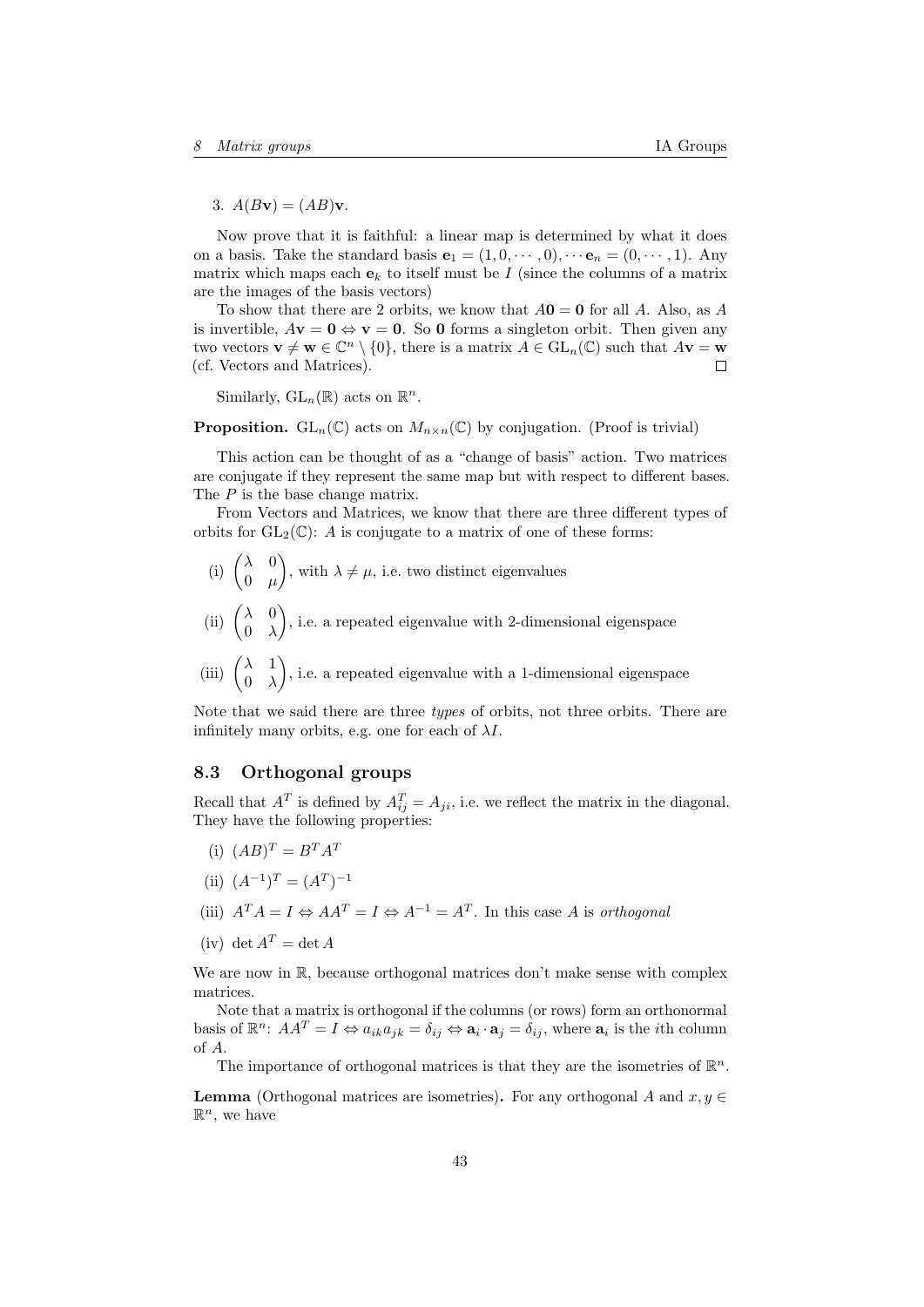- (i)  $(A\mathbf{x}) \cdot (A\mathbf{y}) = \mathbf{x} \cdot \mathbf{y}$
- (ii)  $|A\mathbf{x}| = |\mathbf{x}|$

Proof. Treat the dot product as a matrix multiplication. So

$$
(A\mathbf{x})^T (A\mathbf{y}) = \mathbf{x}^T A^T A \mathbf{y} = \mathbf{x}^T I \mathbf{y} = \mathbf{x}^T \mathbf{y}
$$

Then we have  $|A\mathbf{x}|^2 = (A\mathbf{x}) \cdot (A\mathbf{x}) = \mathbf{x} \cdot \mathbf{x} = |\mathbf{x}|^2$ . Since both are positive, we know that  $|A\mathbf{x}| = |\mathbf{x}|$ .  $\Box$ 

It is important to note that orthogonal matrices are isometries, but not all isometries are orthogonal. For example, translations are isometries but are not represented by orthogonal matrices, since they are not linear maps and cannot be represented by matrices at all! However, it is true that all linear isometries can be represented by orthogonal matrices.

**Definition** (Orthogonal group  $O(n)$ ). The *orthogonal group* is

$$
\mathcal{O}(n) = \mathcal{O}_n = \mathcal{O}_n(\mathbb{R}) = \{ A \in \mathrm{GL}_n(\mathbb{R}) : A^T A = I \},
$$

i.e. the group of orthogonal matrices.

We will later show that this is the set of matrices that preserve distances in  $\mathbb{R}^n$ .

Lemma. The orthogonal group is a group.

*Proof.* We have to check that it is a subgroup of  $GL_n(\mathbb{R})$ : It is non-empty, since  $I \in O(n)$ . If  $A, B \in O(n)$ , then  $(AB^{-1})(AB^{-1})^T = AB^{-1}(B^{-1})^T A^T =$  $AB^{-1}BA^{-1} = I$ , so  $AB^{-1} \in O(n)$  and this is indeed a subgroup.  $\Box$ 

**Proposition.** det :  $O(n) \rightarrow {\pm 1}$  is a surjective group homomorphism.

*Proof.* For  $A \in O(n)$ , we know that  $A^T A = I$ . So det  $A^T A = (\det A)^2 = 1$ . So  $\det A = \pm 1$ . Since  $\det(AB) = \det A \det B$ , it is a homomorphism. We have

$$
\det I = 1, \quad \det \begin{pmatrix} -1 & 0 & \cdots & 0 \\ 0 & 1 & \cdots & 0 \\ \vdots & \vdots & \ddots & 0 \\ 0 & 0 & \cdots & 1 \end{pmatrix} = -1,
$$

so it is surjective.

**Definition** (Special orthogonal group  $SO(n)$ ). The special orthogonal group is the kernel of det :  $O(n) \rightarrow {\pm 1}$ .

$$
SO(n) = SO_n = SO_n(\mathbb{R}) = \{A \in O(n) : \det A = 1\}.
$$

By the isomorphism theorem,  $O(n)/SO(n) \cong C_2$ .

What's wrong with matrices with determinant  $-1$ ? Why do we want to eliminate these? An important example of an orthogonal matrix with determinant −1 is a reflection. These transformations reverse orientation, and is often unwanted.

 $\Box$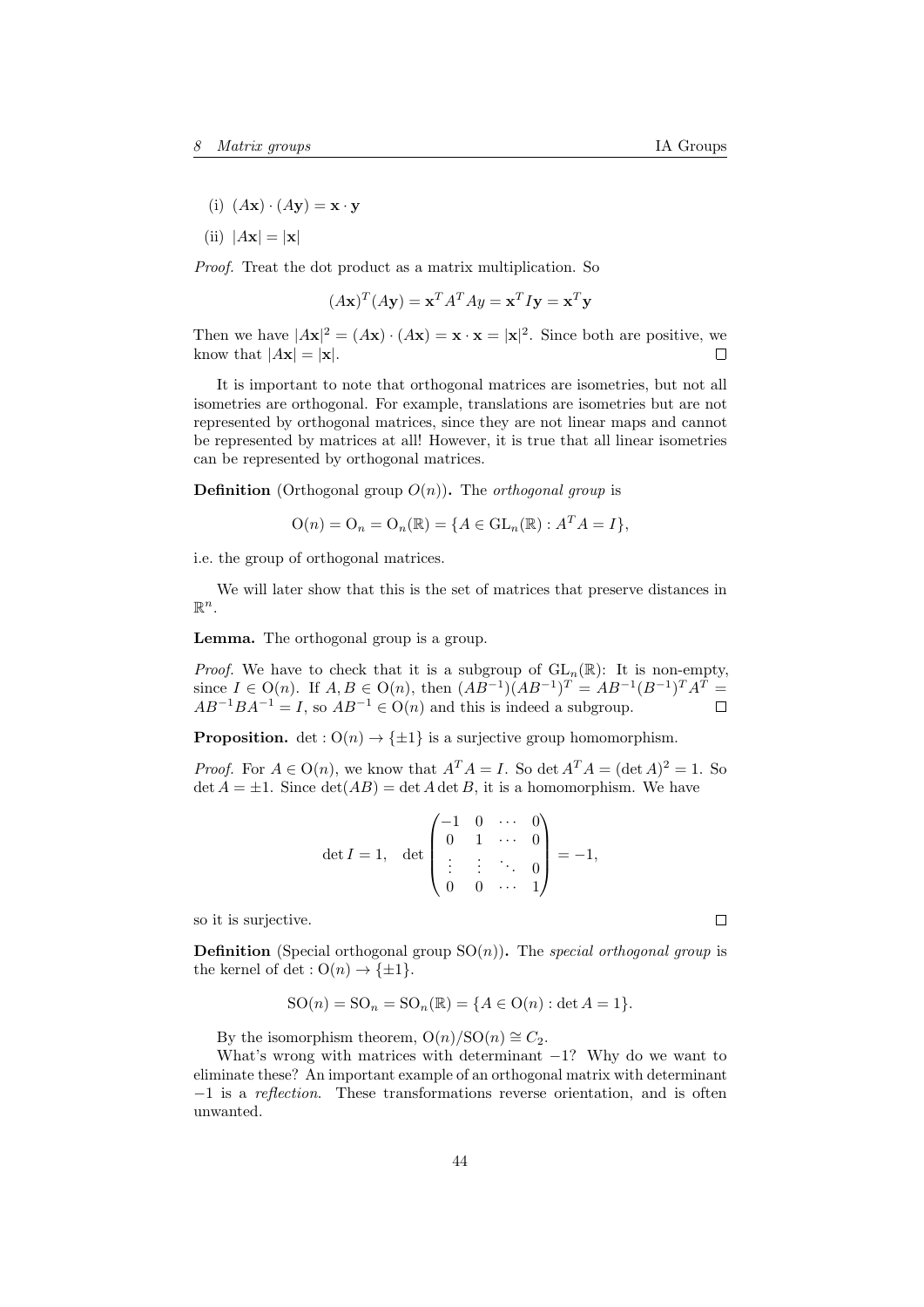**Lemma.** 
$$
O(n) = SO(n) \cup \begin{pmatrix} -1 & 0 & \cdots & 0 \\ 0 & 1 & \cdots & 0 \\ \vdots & \vdots & \ddots & 0 \\ 0 & 0 & \cdots & 1 \end{pmatrix} SO(n)
$$

Proof. Cosets partition the group.

# <span id="page-44-0"></span>8.4 Rotations and reflections in  $\mathbb{R}^2$  and  $\mathbb{R}^3$

**Lemma.** SO(2) consists of all rotations of  $\mathbb{R}^2$  around 0.

*Proof.* Let  $A \in SO(2)$ . So  $A^T A = I$  and  $\det A = 1$ . Suppose  $A = \begin{pmatrix} a & b \\ c & d \end{pmatrix}$ . Then  $A^{-1} = \begin{pmatrix} d & -b \\ -c & a \end{pmatrix}$ . So  $A^{T} = A^{-1}$  implies  $ad - bc = 1$ ,  $c = -b$ ,  $d = a$ . Combining these equations we obtain  $a^2 + c^2 = 1$ . Set  $a = \cos \theta = d$ , and  $c = \sin \theta = -b$ . Then these satisfies all three equations. So

$$
A = \begin{pmatrix} \cos \theta & -\sin \theta \\ \sin \theta & \cos \theta \end{pmatrix}.
$$

Note that A maps  $(1,0)$  to  $(\cos \theta, \sin \theta)$ , and maps  $(0, 1) = (-\sin \theta, \cos \theta)$ , which are rotations by  $\theta$  counterclockwise. So A represents a rotation by  $\theta$ . П

**Corollary.** Any matrix in  $O(2)$  is either a rotation around 0 or a reflection in a line through 0.

*Proof.* If  $A \in SO(2)$ , we've show that it is a rotation. Otherwise,

$$
A = \begin{pmatrix} 1 & 0 \\ 0 & -1 \end{pmatrix} \begin{pmatrix} \cos \theta & -\sin \theta \\ \sin \theta & \cos \theta \end{pmatrix} = \begin{pmatrix} \cos \theta & -\sin \theta \\ -\sin \theta & -\cos \theta \end{pmatrix}
$$

since  $O(2) = SO(2) \cup {1 \choose 0}$  $\log(2)$ . This has eigenvalues 1, -1. So it is a  $0 -1$ reflection in the line of the eigenspace  $E_1$ . The line goes through 0 since the eigenspace is a subspace which must include 0.  $\Box$ 

**Lemma.** Every matrix in  $SO(3)$  is a rotation around some axis.

*Proof.* Let  $A \in SO(3)$ . We know that  $\det A = 1$  and A is an isometry. The eigenvalues  $\lambda$  must have  $|\lambda| = 1$ . They also multiply to det  $A = 1$ . Since we are in R, complex eigenvalues come in complex conjugate pairs. If there are complex eigenvalues  $\lambda$  and  $\bar{\lambda}$ , then  $\lambda \bar{\lambda} = |\lambda|^2 = 1$ . The third eigenvalue must be real and has to be  $+1$ .

If all eigenvalues are real. Then eigenvalues are either 1 or  $-1$ , and must multiply to 1. The possibilities are 1, 1, 1 and  $-1, -1, 1$ , all of which contain an eigenvalue of 1.

So pick an eigenvector for our eigenvalue 1 as the third basis vector. Then in some orthonormal basis,

$$
A = \begin{pmatrix} a & b & 0 \\ c & d & 0 \\ 0 & 0 & 1 \end{pmatrix}
$$

 $\Box$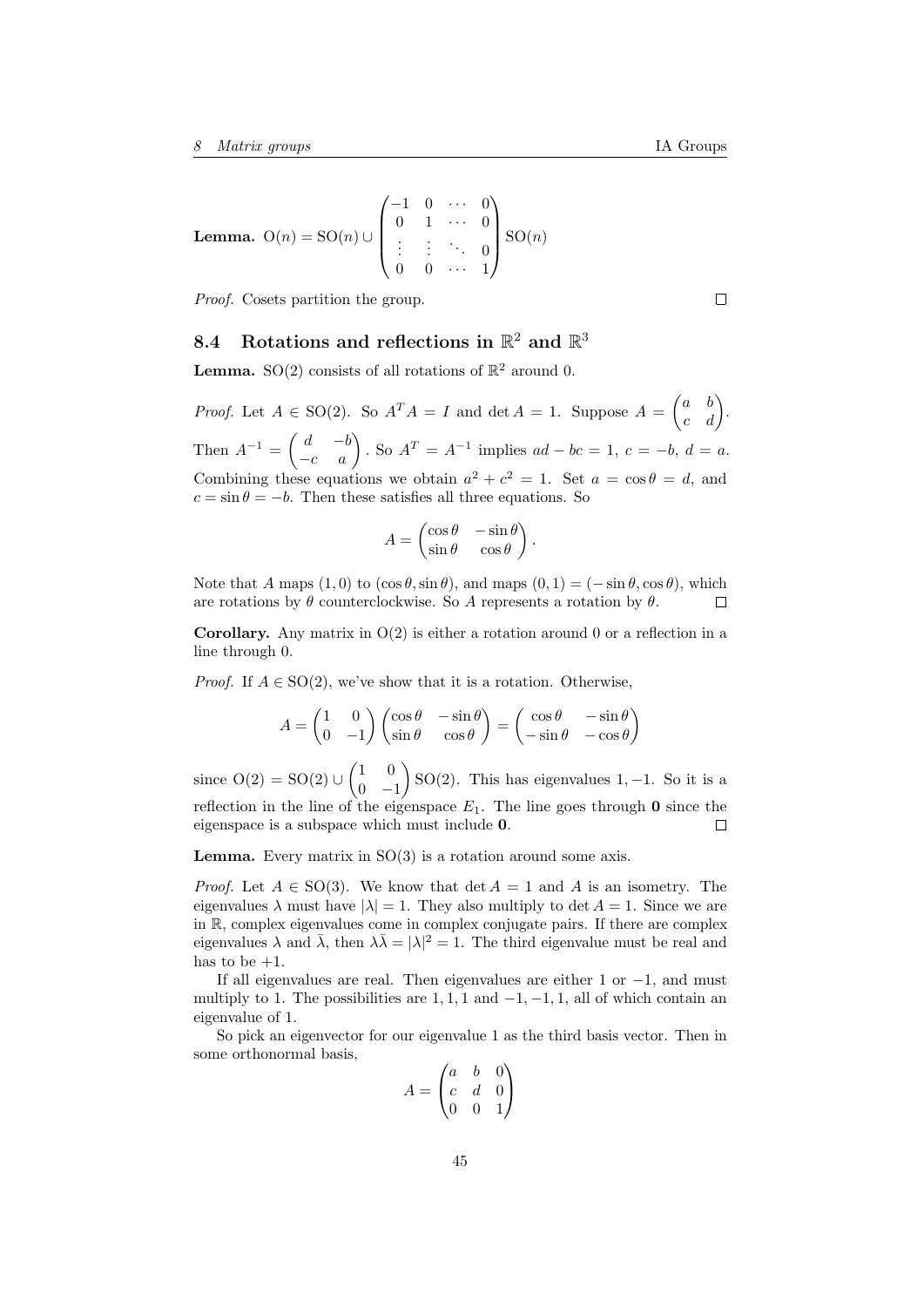Since the third column is the image of the third basis vector, and by orthogonality the third row is 0, 0, 1. Now let

$$
A' = \begin{pmatrix} a & b \\ c & d \end{pmatrix} \in \text{GL}_2(\mathbb{R})
$$

with det  $A' = 1$ . A' is still orthogonal, so  $A' \in SO(2)$ . Therefore A' is a rotation and

$$
A = \begin{pmatrix} \cos \theta & -\sin \theta & 0 \\ \sin \theta & \cos \theta & 0 \\ 0 & 0 & 1 \end{pmatrix}
$$

in some basis, and this is exactly the rotation through an axis.

 $\Box$ 

**Lemma.** Every matrix in  $O(3)$  is the product of at most three reflections in planes through 0.

Note that a rotation is a product of two reflections. This lemma effectively states that every matrix in  $O(3)$  is a reflection, a rotation or a product of a reflection and a rotation.

*Proof.* Recall 
$$
O(3) = SO(3) \cup \begin{pmatrix} 1 & 0 & 0 \\ 0 & 1 & 0 \\ 0 & 0 & -1 \end{pmatrix} SO(3)
$$
. So if  $A \in SO(3)$ , we know  $\cos \theta = \sin \theta$ 

that  $A =$  $\mathcal{L}$  $\sin \theta$   $\cos \theta$  0 0 0 1 in some basis, which is a composite of two reflections:

$$
A = \begin{pmatrix} 1 & 0 & 0 \\ 0 & -1 & 0 \\ 0 & 0 & 1 \end{pmatrix} \begin{pmatrix} \cos \theta & \sin \theta & 0 \\ \sin \theta & -\cos \theta & 0 \\ 0 & 0 & 1 \end{pmatrix},
$$
  
Then if  $A \in \begin{pmatrix} 1 & 0 & 0 \\ 0 & 1 & 0 \\ 0 & 0 & -1 \end{pmatrix}$  SO(3), then it is automatically a product of three  
reflections.

reflections.

In the last line we've shown that everything in  $O(3) \setminus SO(3)$  can be written as a product of three reflections, but it is possible that they need only 1 reflection. However, some matrices do genuinely need 3 reflections, e.g.  $\sqrt{ }$  $\mathcal{L}$  $-1$  0 0  $0 \t -1 \t 0$ 0 0 −1  $\setminus$  $\overline{1}$ 

# <span id="page-45-0"></span>8.5 Unitary groups

The concept of orthogonal matrices only make sense if we are talking about real matrices. If we are talking about complex, then instead we need *unitary* matrices. To do so, we replace the transposition with the Hermitian conjugate. It is defined by  $A^{\dagger} = (A^*)^T$  with  $(A^{\dagger})_{ij} = A^*_{ji}$ , where the asterisk is the complex conjugate. We still have

- (i)  $(AB)^{\dagger} = B^{\dagger}A^{\dagger}$
- (ii)  $(A^{-1})^{\dagger} = (A^{\dagger})^{-1}$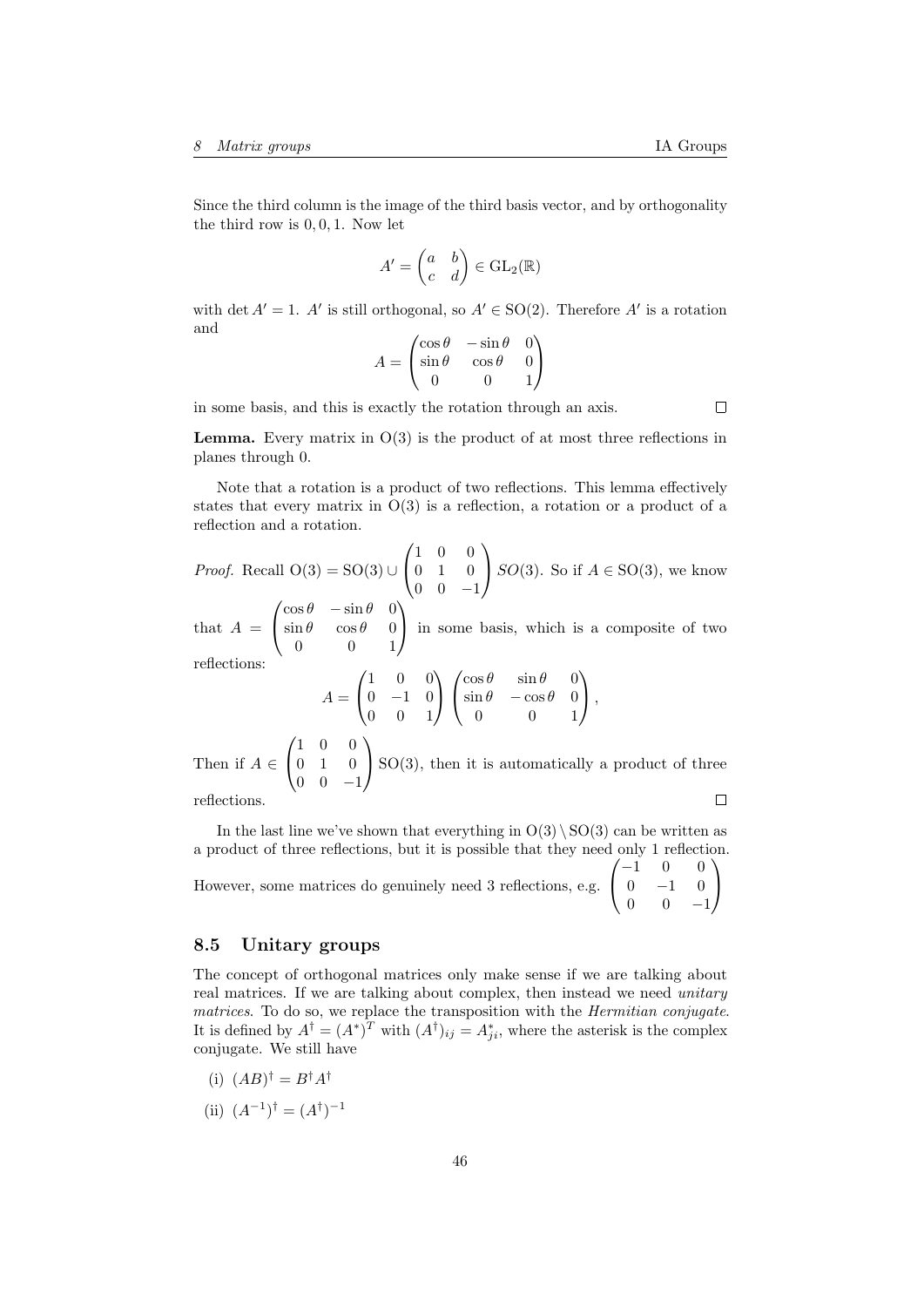- (iii)  $A^{\dagger}A = I \Leftrightarrow AA^{\dagger} = I \Leftrightarrow A^{\dagger} = A^{-1}$ . We say A is a unitary matrix
- (iv) det  $A^{\dagger} = (\det A)^*$

**Definition** (Unitary group  $U(n)$ ). The *unitary group* is

$$
U(n) = U_n = \{ A \in GL_n(\mathbb{C}) : A^{\dagger} A = I \}.
$$

**Lemma.** det :  $U(n) \rightarrow S^1$ , where  $S^1$  is the unit circle in the complex plane, is a surjective group homomorphism.

*Proof.* We know that  $1 = \det I = \det A^{\dagger} A = |\det A|^2$ . So  $|\det A| = 1$ . Since  $\det AB = \det A \det B$ , it is a group homomorphism.

Now given  $\lambda \in S_1$ , we have  $\sqrt{ }$  $\overline{\phantom{a}}$  $\lambda$  0  $\cdots$  0  $0 \quad 1 \quad \cdots \quad 0$  $\vdots$  :  $\ddots$  0 0 0 0 1  $\setminus$  $\in$  U(*n*). So it is surjective.

**Definition** (Special unitary group  $SU(n)$ ). The special unitary group  $SU(n)$  =  $SU_n$  is the kernel of det  $U(n) \to S^1$ .

Similarly, unitary matrices preserve the complex dot product:  $(Ax) \cdot (Ay) =$  $\mathbf{x} \cdot \mathbf{y}$ .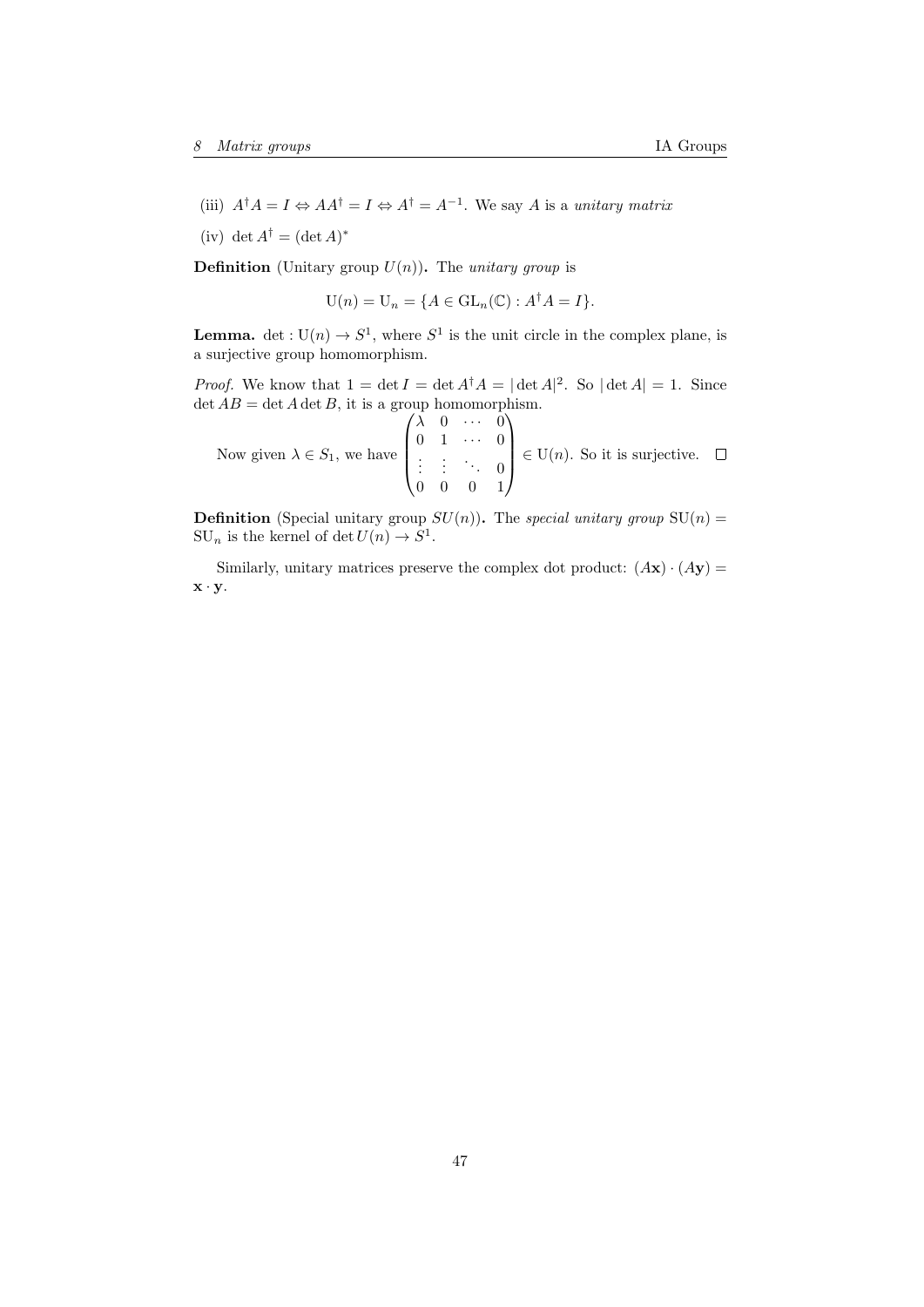# <span id="page-47-0"></span>9 More on regular polyhedra

In this section, we will look at the symmetry groups of the cube and the tetrahedron.

### <span id="page-47-1"></span>9.1 Symmetries of the cube

### Rotations

Recall that there are  $|G^+| = 24$  rotations of the group by the orbit-stabilizer theorem.

**Proposition.**  $G^+ \cong S_4$ , where  $G^+$  is the group of all rotations of the cube.

*Proof.* Consider  $G^+$  acting on the 4 diagonals of the cube. This gives a group homomorphism  $\varphi: G^+ \to S_4$ . We have  $(1\ 2\ 3\ 4) \in \text{im}\,\varphi$  by rotation around the axis through the top and bottom face. We also  $(1\ 2) \in \text{im}\,\varphi$  by rotation around the axis through the mid-point of the edge connect 1 and 2. Since (1 2) and (1 2 3 4) generate  $S_4$  (Sheet 2 Q. 5d), im  $\varphi = S_4$ , i.e.  $\phi$  is surjective. Since  $|S_4| = |G^+|$ ,  $\varphi$  must be an isomorphism.  $\Box$ 

### All symmetries

Consider the reflection in the mid-point of the cube  $\tau$ , sending every point to its opposite. We can view this as  $-I$  in  $\mathbb{R}^3$ . So it commutes with all other symmetries of the cube.

**Proposition.**  $G \cong S_4 \times C_2$ , where G is the group of all symmetries of the cube.

*Proof.* Let  $\tau$  be "reflection in mid-point" as shown above. This commutes with everything. (Actually it is enough to check that it commutes with rotations only)

We have to show that  $G = G^{\dagger} \langle \tau \rangle$ . This can be deduced using sizes: since  $G^+$  and  $\langle \tau \rangle$  intersect at e only, (i) and (ii) of the Direct Product Theorem gives an injective group homomorphism  $G^+ \times \langle \tau \rangle \to G$ . Since both sides have the same size, the homomorphism must be surjective as well. So  $G \cong G^+ \times \langle \tau \rangle \cong$  $S_4 \times C_2$ .  $\Box$ 

In fact, we have also proved that the group of symmetries of an octahedron is  $S_4 \times C_2$  since the octahedron is the dual of the cube. (if you join the centers of each face of the cube, you get an octahedron)

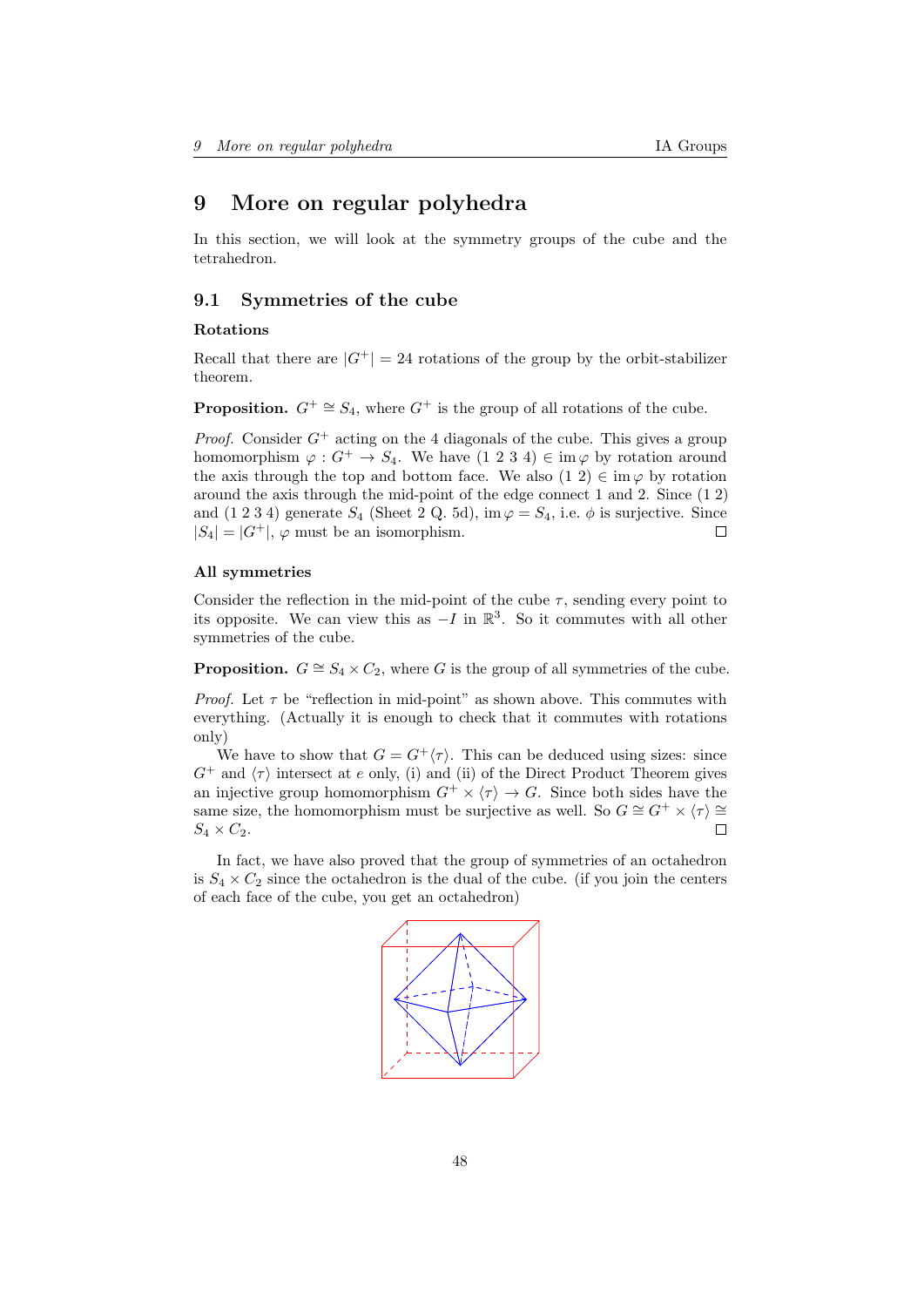# <span id="page-48-0"></span>9.2 Symmetries of the tetrahedron

#### Rotations

Let  $1, 2, 3, 4$  be the vertices (in any order).  $G^+$  is just the rotations. Let it act on the vertices. Then  $orb(1) = \{1, 2, 3, 4\}$  and  $stab(1) = \{$  rotations in the axis through 1 and the center of the opposite face  $\} = \{e, \frac{2\pi}{3}, \frac{4\pi}{3}\}$ 

So  $|G^+| = 4 \cdot 3 = 12$  by the orbit-stabilizer theorem.

The action gives a group homomorphism  $\varphi: G^+ \to S_4$ . Clearly ker  $\varphi = \{e\}.$ So  $G^+ \leq S_4$  and  $G^+$  has size 12. We "guess" it is  $A_4$  (actually it must be  $A_4$ ) since that is the only subgroup of  $S_4$  of order 12, but it's nice to see why that's the case).

If we rotate in an axis through 1, we get  $(2\ 3\ 4), (2\ 4\ 3)$ . Similarly, rotating through other axes through vertices gives all 3-cycles.

If we rotate through an axis that passes through two opposite edges, e.g. through 1-2 edge and 3-4 edge, then we have  $(1\ 2)(3\ 4)$  and similarly we obtain all double transpositions. So  $G^+ \cong A_4$ . This shows that there is no *rotation* that fixes two vertices and swaps the other two.

### All symmetries

Now consider the plane that goes through 1, 2 and the mid-point of 3 and 4. Reflection through this plane swaps 3 and 4, but doesn't change 1, 2. So now stab(1) =  $\langle$ (2 3 4),(3, 4)) ≅  $D_6$  (alternatively, if we want to fix 1, we just move 2, 3, 4 around which is the symmetries of the triangular base)

So  $|G| = 4 \cdot 6 = 24$  and  $G \cong S_4$  (which makes sense since we can move any of its vertices around in any way and still be a tetrahedron, so we have all permutations of vertices as the symmetry group)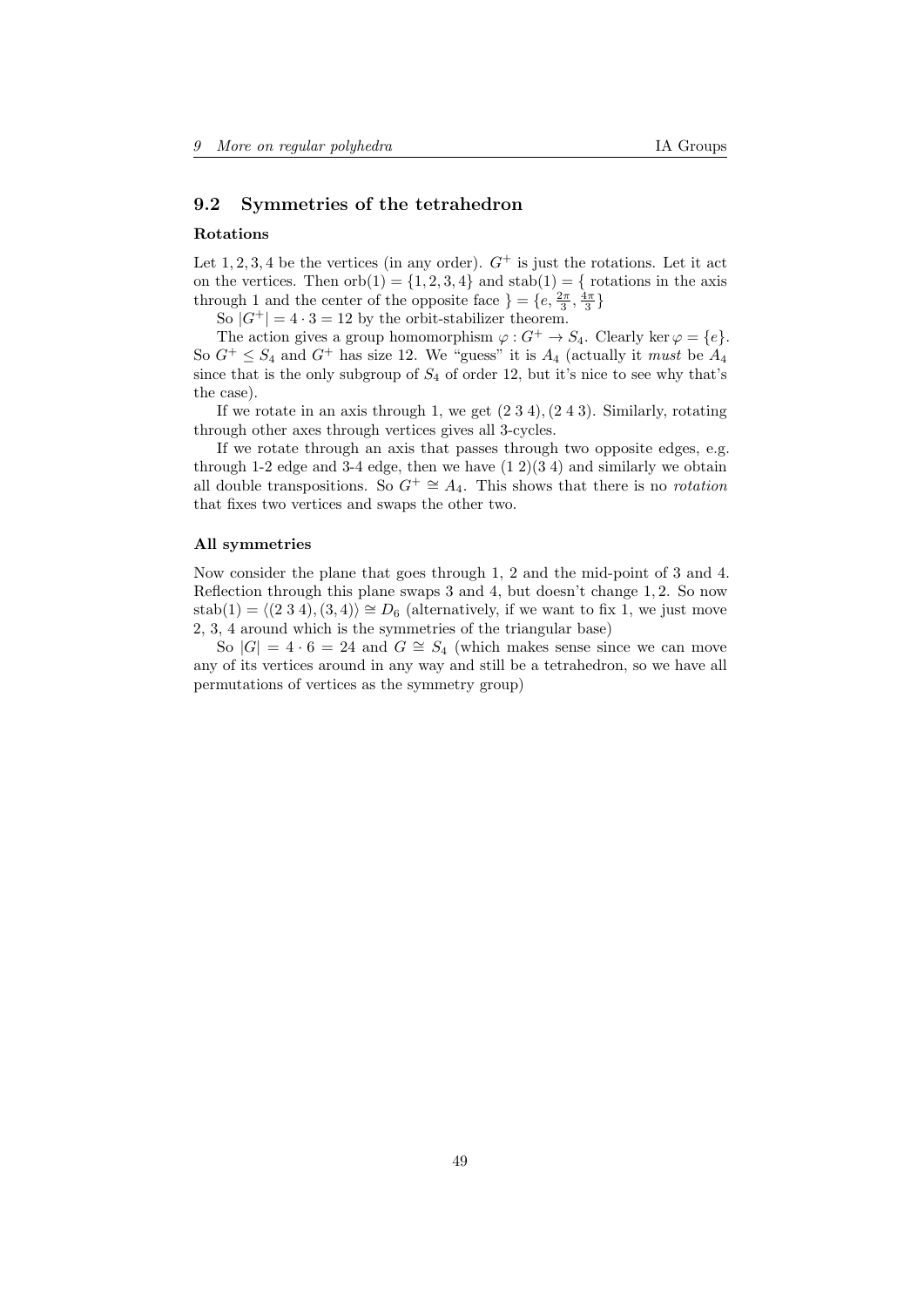# <span id="page-49-0"></span>10 Möbius group

### <span id="page-49-1"></span>10.1 Möbius maps

We want to study maps  $f: \mathbb{C} \to \mathbb{C}$  in the form  $f(z) = \frac{az+b}{cz+d}$  with  $a, b, c, d \in \mathbb{C}$ and  $ad - bc \neq 0$ .

We impose  $ad - bc \neq 0$  or else the map will be constant: for any  $z, w \in \mathbb{C}$ ,  $f(z) - f(w) = \frac{(az+b)(cw+d)-(aw+b)(cz+d)}{(cw+d)(cz+d)} = \frac{(ad-bc)(z-w)}{(cw+d)(cz+d)}$  $\frac{(aa-bc)(z-w)}{(cw+d)(cz+d)}$ . If  $ad-bc=0$ , then f is constant and boring (more importantly, it will not be invertible).

If  $c \neq 0$ , then  $f(-\frac{d}{c})$  involves division by 0. So we add  $\infty$  to  $\mathbb C$  to form the extended complex plane (Riemann sphere)  $\mathbb{C} \cup \{\infty\} = \mathbb{C}_{\infty}$  (cf. Vectors and Matrices). Then we define  $f(-\frac{d}{c}) = \infty$ . We call  $\mathbb{C}_{\infty}$  a one-point compactification of C (because it adds one point to C to make it compact, cf. Metric and Topology).

**Definition** (Möbius map). A *Möbius map* is a map from  $\mathbb{C}_{\infty} \to \mathbb{C}_{\infty}$  of the form

$$
f(z) = \frac{az+b}{cz+d},
$$

where  $a, b, c, d \in \mathbb{C}$  and  $ad - bc \neq 0$ , with  $f(-\frac{d}{c}) = \infty$  and  $f(\infty) = \frac{a}{c}$  when  $c \neq 0$ . (if  $c = 0$ , then  $f(\infty) = \infty$ )

**Lemma.** The Möbius maps are bijections  $\mathbb{C}_{\infty} \to \mathbb{C}_{\infty}$ .

*Proof.* The inverse of  $f(z) = \frac{az+b}{cz+d}$  is  $g(z) = \frac{dz-b}{-cz+a}$ , which we can check by composition both ways. □

**Proposition.** The Möbius maps form a group  $M$  under function composition. (The Möbius group)

Proof. The group axioms are shown as follows:

0. If 
$$
f_1(z) = \frac{a_1 z + b_1}{c_1 z + d_1}
$$
 and  $f_2(z) = \frac{a_2 z + b_2}{c_2 z + d_2}$ , then  $f_2 \circ f_1(z) = \frac{a_2 \left(\frac{a_1 z + b_1}{c_1 z + d_1}\right) + b_2}{c_2 \left(\frac{a_1 z + b_1}{c_1 z + d_1}\right) + d_2} =$ 

 $(a_1a_2 + b_2c_1)z + (a_2b_1 + b_2d_1)$  $\frac{(a_1a_2 + b_2c_1)z + (a_2b_1 + b_2a_1)}{(c_2a_1 + d_2c_1)z + (c_2b_1 + d_1d_2)}$ . Now we have to check that  $ad - bc \neq 0$ : we have  $(a_1a_2 + b_2c_1)(c_2b_1 + d_1d_2) - (a_2b_1 + b_2d_1)(c_2a_1 + d_2c_1) = (a_1d_1$  $b_1c_1)(a_2d_2-b_2c_2)\neq 0.$ 

(This works for  $z \neq \infty, -\frac{d_1}{c_1}$ . We have to manually check the special cases, which is simply yet more tedious algebra)

- 1. The identity function is  $1(z) = \frac{1z+0}{0+1}$  which satisfies  $ad bc \neq 0$ .
- 2. We have shown above that  $f^{-1}(z) = \frac{dz-b}{-cz+a}$  with  $da bc \neq 0$ , which are also Möbius maps
- 3. Composition of functions is always associative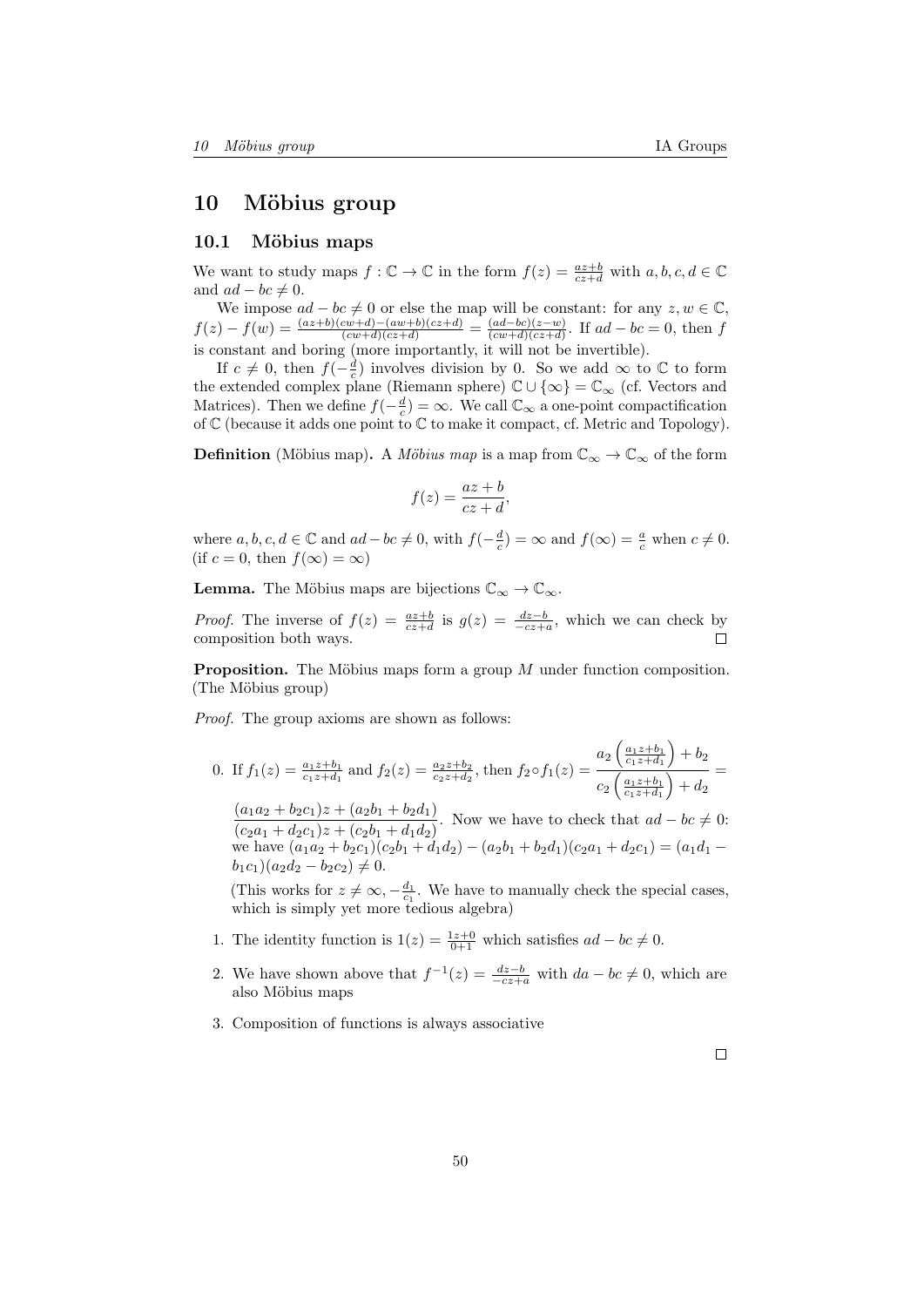M is not abelian. e.g.  $f_1(z) = 2z$  and  $f_2(z) = z + 1$  are not commutative:  $f_1 \circ f_2(z) = 2z + 2$  and  $f_2 \circ f_1(z) = 2z + 1$ .

Note that the point at "infinity" is not special.  $\infty$  is no different to any other point of the Riemann sphere. However, from the way we write down the Möbius map, we have to check infinity specially. In this particular case, we can get quite far with conventions such as  $\frac{1}{\infty} = 0$ ,  $\frac{1}{0} = \infty$  and  $\frac{a \cdot \infty}{c \cdot \infty} = \frac{a}{c}$ .

Clearly  $\frac{az+b}{cz+d} = \frac{\lambda az+\lambda b}{\lambda cz+\lambda d}$  for any  $\lambda \neq 0$ . So we do not have a unique representation of a map in terms of  $a, b, c, d$ . But  $a, b, c, d$  does uniquely determine a Möbius map.

**Proposition.** The map  $\theta$  :  $GL_2(\mathbb{C}) \to M$  sending  $\begin{pmatrix} a & b \\ c & d \end{pmatrix} \mapsto \frac{az+b}{cz+d}$  $\frac{az + b}{cz + d}$  is a surjective group homomorphism.

*Proof.* Firstly, since the determinant  $ad-bc$  of any matrix in  $GL_2(\mathbb{C})$  is non-zero, it does map to a Möbius map. This also shows that  $\theta$  is surjective.

We have previously calculated that

$$
\theta(A_2)\circ\theta(A_1) = \frac{(a_1a_2 + b_2c_1)z + (a_2b_1 + b_2d_1)}{(c_2a_1 + d_2c_1)z + (c_2b_1 + d_1d_2)} = \theta(A_2A_1)
$$

So it is a homomorphism.

The kernel of  $\theta$  is

$$
\ker(\theta) = \left\{ A \in GL_2(\mathbb{C}) : (\forall z) \, z = \frac{az+b}{cz+d} \right\}
$$

We can try different values of  $z: z = \infty \Rightarrow c = 0; z = 0 \Rightarrow b = 0; z = 1 \Rightarrow d = a$ . So

$$
\ker \theta = Z = \{ \lambda I : \lambda \in \mathbb{C}, \lambda \neq 0 \},
$$

where I is the identity matrix and Z is the centre of  $GL_2(\mathbb{C})$ .

By the isomorphism theorem, we have

$$
M \cong \mathrm{GL}_2(\mathbb{C})/Z
$$

**Definition** (Projective general linear group  $PGL_2(\mathbb{C})$ ). (Non-examinable) The projective general linear group is

$$
\operatorname{PGL}_2(\operatorname{\mathbb{C}})=\operatorname{GL}_2(\operatorname{\mathbb{C}})/Z.
$$

Since  $f_A = f_B$  iff  $B = \lambda A$  for some  $\lambda \neq 0$  (where A, B are the corresponding matrices of the maps), if we restrict  $\theta$  to  $SL_2(\mathbb{C})$ , we have  $\theta|_{SL_2(\mathbb{C})} : SL_2(\mathbb{C}) \to M$ is also surjective. The kernel is now just  $\{\pm I\}$ . So

$$
M \cong SL_2(\mathbb{C})/\{\pm I\} = PSL_2(\mathbb{C})
$$

Clearly  $PSL_2(\mathbb{C}) \cong \text{PGL}_2(\mathbb{C})$  since both are isomorphic to the Möbius group.

**Proposition.** Every Möbius map is a composite of maps of the following form:

- (i) Dilation/rotation:  $f(z) = az, a \neq 0$
- (ii) Translation:  $f(z) = z + b$

 $\Box$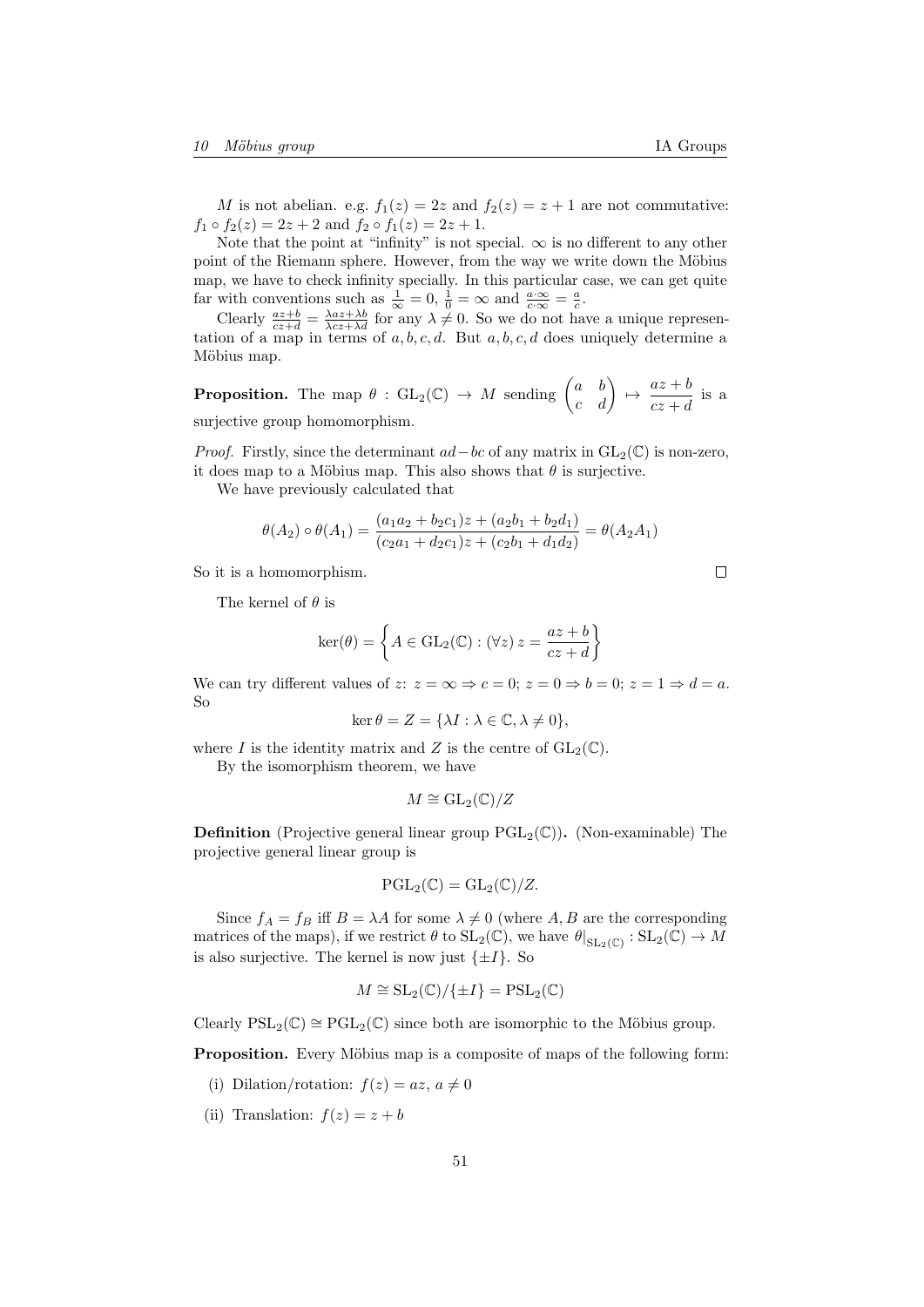(iii) Inversion:  $f(z) = \frac{1}{z}$ 

*Proof.* Let  $\frac{az+b}{cz+d} \in M$ . If  $c = 0$ , i.e.  $g(\infty) = \infty$ , then  $g(z) = \frac{a}{d}z + \frac{b}{d}$ , i.e.

$$
z \mapsto \frac{a}{d}z \mapsto \frac{a}{d}z + \frac{b}{d}.
$$

If  $c \neq 0$ , let  $g(\infty) = z_0$ , Let  $h(z) = \frac{1}{z-z_0}$ . Then  $hg(\infty) = \infty$  is of the above form. We have  $h^{-1}(w) = \frac{1}{w} + z_0$  being of type (iii) followed by (ii). So  $g = h^{-1}(hg)$  is a composition of maps of the three forms listed above.

Alternatively, with sufficient magic, we have

$$
z \mapsto z + \frac{d}{c} \mapsto \frac{1}{z + \frac{d}{c}} \mapsto -\frac{ad + bc}{c^2(z + \frac{d}{c})} \mapsto \frac{a}{c} - \frac{ad + bc}{c^2(z + \frac{d}{c})} = \frac{az + b}{cz + d}.
$$

Note that the non-calculation method above can be transformed into another (different) composition with the same end result. So the way we compose a Möbius map from the "elementary" maps are not unique.

### <span id="page-51-0"></span>10.2 Fixed points of Möbius maps

**Definition** (Fixed point). A fixed point of f is a z such that  $f(z) = z$ .

We know that any Möbius map with  $c = 0$  fixes  $\infty$ . We also know that  $z \to z + b$  for any  $b \neq 0$  fixes  $\infty$  only, where as  $z \mapsto az$  for  $a \neq 0, 1$  fixes 0 and  $\infty$ . It turns out that you cannot have more than two fixed points, unless you are the identity.

**Proposition.** Any Möbius map with at least 3 fixed points must be the identity.

*Proof.* Consider  $f(z) = \frac{az+b}{cz+d}$ . This has fixed points at those z which satisfy consider  $f(z) = \frac{cz+d}{cz+d}$ . This has fixed points at those z which satisfy  $\frac{az+b}{cz+d} = z \Leftrightarrow cz^2 + (d-a)z - b = 0$ . A quadratic has at most two roots, unless  $c = b = 0$  and  $d = a$ , in which the equation just says  $0 = 0$ .

However, if  $c = b = 0$  and  $d = a$ , then f is just the identity.  $\Box$ 

**Proposition.** Any Möbius map is conjugate to  $f(z) = \nu z$  for some  $\nu \neq 0$  or to  $f(z) = z + 1.$ 

*Proof.* We have the surjective group homomorphism  $\theta : GL_2(\mathbb{C}) \to M$ . The conjugacy classes of  $GL_2(\mathbb{C})$  are of types

$$
\begin{pmatrix}\n\lambda & 0 \\
0 & \mu\n\end{pmatrix} \mapsto g(z) = \frac{\lambda z + 0}{0z + \mu} = \frac{\lambda}{\mu} z
$$
\n
$$
\begin{pmatrix}\n\lambda & 0 \\
0 & \lambda\n\end{pmatrix} \mapsto g(z) = \frac{\lambda z + 0}{0z + \lambda} = 1z
$$
\n
$$
\begin{pmatrix}\n\lambda & 1 \\
0 & \lambda\n\end{pmatrix} \mapsto g(z) = \frac{\lambda z + 1}{\lambda} = z + \frac{1}{\lambda}
$$

But the last one is not in the form  $z + 1$ . We know that the last  $g(z)$  can also be represented by  $\begin{pmatrix} 1 & \frac{1}{\lambda} \\ 0 & 1 \end{pmatrix}$ , which is conjugate to  $\begin{pmatrix} 1 & 1 \\ 0 & 1 \end{pmatrix}$  (since that's its Jordan-normal form). So  $z + \frac{1}{\lambda}$  is also conjugate to  $z + 1$ .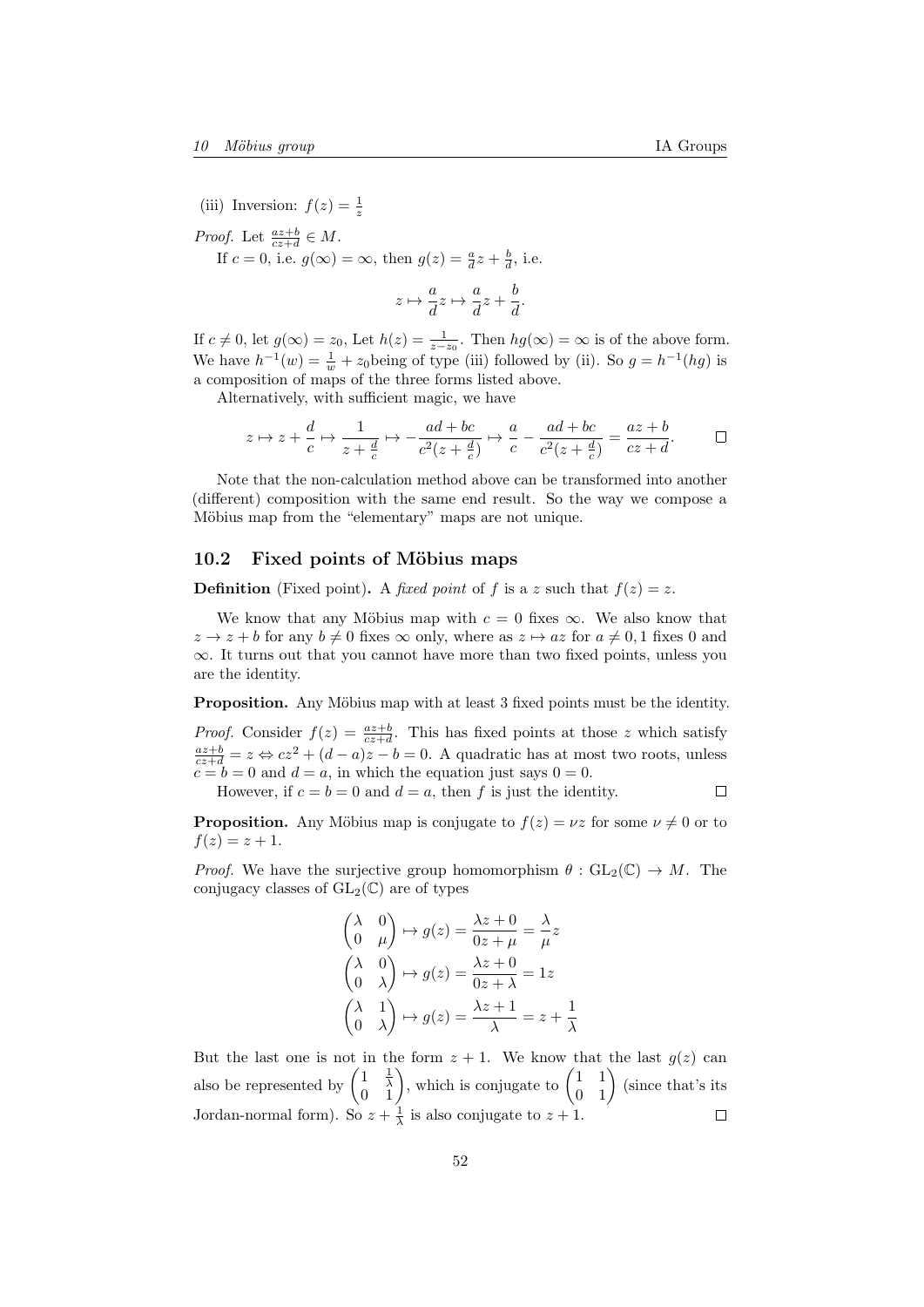Now we see easily that (for  $\nu \neq 0, 1$ ),  $\nu z$  has 0 and  $\infty$  as fixed points,  $z + 1$ only has  $\infty$ . Does this transfer to their conjugates?

Proposition. Every non-identity has exactly 1 or 2 fixed points.

*Proof.* Given  $f \in M$  and  $f \neq id$ . So  $\exists h \in M$  such that  $h f h^{-1}(z) = \nu z$ . Now  $f(w) = w \Leftrightarrow hf(w) = h(w) \Leftrightarrow hfh^{-1}(h(w)) = h(w)$ . So  $h(w)$  is a fixed point of  $h f h^{-1}$ . Since h is a bijection, f and  $h f h^{-1}$  have the same number of fixed points.

So f has exactly 2 fixed points if f is conjugate to  $\nu z$ , and exactly 1 fixed point if f is conjugate to  $z + 1$ .  $\Box$ 

Intuitively, we can show that conjugation preserves fixed points because if we conjugate by h, we first move the Riemann sphere around by h, apply f (that fixes the fixed points) then restore the Riemann sphere to its original orientation. So we have simply moved the fixed point around by  $h$ .

### <span id="page-52-0"></span>10.3 Permutation properties of Möbius maps

We have seen that the Möbius map with three fixed points is the identity. As a corollary, we obtain the following.

**Proposition.** Given  $f, g \in M$ . If  $\exists z_1, z_2, z_3 \in \mathbb{C}_{\infty}$  such that  $f(z_i) = g(z_i)$ , then  $f = g$ . i.e. every Möbius map is uniquely determined by three points.

*Proof.* As Möbius maps are invertible, write  $f(z_i) = g(z_i)$  as  $g^{-1}f(z_i) = z_i$ . So  $g^{-1}f$  has three fixed points. So  $g^{-1}f$  must be the identity. So  $f = g$ .  $\Box$ 

**Definition** (Three-transitive action). An action of  $G$  on  $X$  is called threetransitive if the induced action on  $\{(x_1, x_2, x_3) \in X^3 : x_i \text{ pairwise disjoint}\},\$ given by  $g(x_1, x_2, x_3) = (g(x_1), g(x_2), g(x_3))$ , is transitive.

This means that for any two triples  $x_1, x_2, x_3$  and  $y_1, y_2, y_3$  of distinct elements of X, there exists  $g \in G$  such that  $g(x_i) = y_i$ .

If this  $q$  is always unique, then the action is called *sharply three transitive* 

This is a really weird definition. The reason we raise it here is that the Möbius map satisfies this property.

**Proposition.** The Möbius group M acts sharply three-transitively on  $\mathbb{C}_{\infty}$ .

Proof. We want to show that we can send any three points to any other three points. However, it is easier to show that we can send any three points to  $0, 1, \infty$ .

Suppose we want to send  $z_1 \to \infty$ ,  $z_2 \mapsto 0$ ,  $z_3 \mapsto 1$ . Then the following works:

$$
f(z) = \frac{(z - z_2)(z_3 - z_1)}{(z - z_1)(z_3 - z_2)}
$$

If any term  $z_i$  is  $\infty$ , we simply remove the terms with  $z_i$ , e.g. if  $z_1 = \infty$ , we have  $f(z) = \frac{z - z_2}{z_3 - z_2}.$ 

So given also  $w_1, w_2, w_3$  distinct in  $\mathbb{C}_{\infty}$  and  $g \in M$  sending  $w_1 \mapsto \infty, w_2 \mapsto$  $0, w_3 \mapsto 1$ , then we have  $g^{-1}f(z_i) = w_i$ .

The uniqueness of the map follows from the fact that a Möbius map is uniquely determined by 3 points. П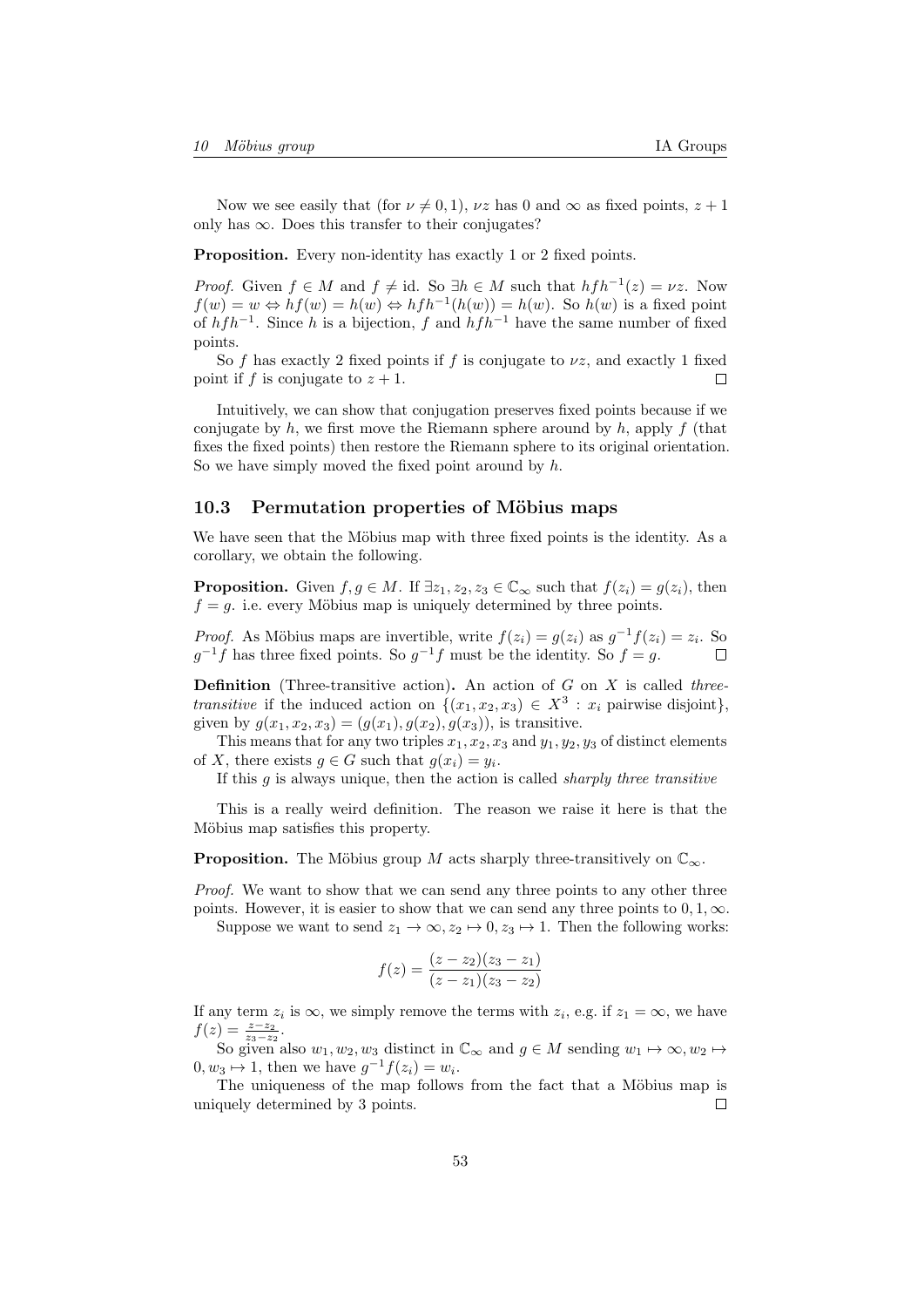3 points not only define a Möbius map uniquely. They also uniquely define a line or circle. Note that on the Riemann sphere, we can think of a line as a circle through infinity, and it would be technically correct to refer to both of them as "circles". However, we would rather be clearer and say "line/circle".

We will see how Möbius maps relate to lines and circles. We will first recap some knowledge about lines and circles in the complex plane.

**Lemma.** The general equation of a circle or straight line in  $\mathbb{C}$  is

$$
Az\bar{z} + \bar{B}z + B\bar{z} + C = 0,
$$

where  $A, C \in \mathbb{R}$  and  $|B|^2 > AC$ .

 $A = 0$  gives a straight line. If  $A \neq 0, B = 0$ , we have a circle centered at the origin. If  $C = 0$ , the circle passes through 0.

*Proof.* This comes from noting that  $|z - B| = r$  for  $r \in \mathbb{R} > 0$  is a circle;  $|z - a| = |z - b|$  with  $a \neq b$  is a line. The detailed proof can be found in Vectors and Matrices.  $\Box$ 

Proposition. Möbius maps send circles/straight lines to circles/straight lines. Note that it can send circles to straight lines and vice versa.

Alternatively, Möbius maps send circles on the Riemann sphere to circles on the Riemann sphere.

*Proof.* We can either calculate it directly using  $w = \frac{az+b}{cz+d} \Leftrightarrow z = \frac{dw-b}{-cw+a}$  and substituting z into the circle equation, which gives  $A'w\bar{w} + \bar{B}'w + B'\bar{w} + C' = 0$ with  $A', C' \in \mathbb{R}$ .

Alternatively, we know that each Möbius map is a composition of translation, dilation/rotation and inversion. We can check for each of the three types. Clearly dilation/rotation and translation maps a circle/line to a circle/line. So we simply do inversion: if  $w = z^{-1}$ 

$$
Az\overline{z} + \overline{B}z + B\overline{z} + C = 0
$$
  
\n
$$
\Leftrightarrow Cw\overline{w} + Bw + \overline{B}\overline{w} + A = 0
$$

**Example.** Consider  $f(z) = \frac{z-i}{z+i}$ . Where does the real line go? The real line is simply a circle through  $0, 1, \infty$ . f maps this circle to the circle containing  $f(\infty) = 1$ ,  $f(0) = -1$  and  $f(1) = -i$ , which is the unit circle.

Where does the upper half plane go? We know that the Möbius map is smooth. So the upper-half plane either maps to the inside of the circle or the outside of the circle. We try the point  $i$ , which maps to 0. So the upper half plane is mapped to the inside of the circle.

### <span id="page-53-0"></span>10.4 Cross-ratios

Finally, we'll look at an important concept known as cross-ratios. Roughly speaking, this is a quantity that is preserved by Möbius transforms.

**Definition** (Cross-ratios). Given four distinct points  $z_1, z_2, z_3, z_4 \in \mathbb{C}_{\infty}$ , their cross-ratio is  $[z_1, z_2, z_3, z_4] = g(z_4)$ , with g being the unique Möbius map that maps  $z_1 \mapsto \infty, z_2 \mapsto 0, z_3 \mapsto 1$ . So  $[\infty, 0, 1, \lambda] = \lambda$  for any  $\lambda \neq \infty, 0, 1$ . We have

$$
[z_1, z_2, z_3, z_4] = \frac{z_4 - z_2}{z_4 - z_1} \cdot \frac{z_3 - z_1}{z_3 - z_2}
$$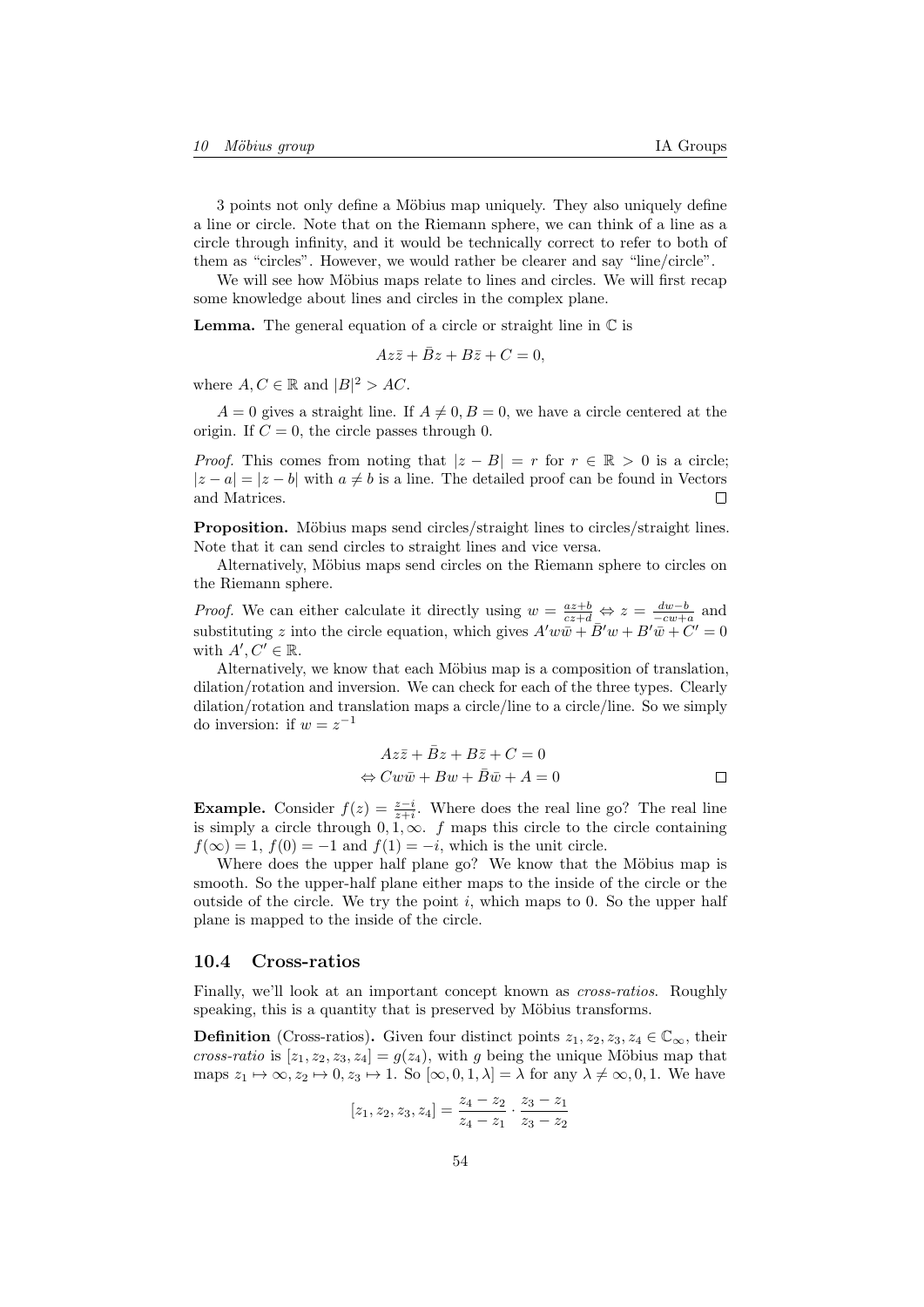(with special cases as above).

We know that this exists and is uniquely defined because  $M$  acts sharply three-transitively on  $\mathbb{C}_{\infty}$ .

Note that different authors use different permutations of 1, 2, 3, 4, but they all lead to the same result as long as you are consistent.

**Lemma.** For  $z_1, z_2, z_3, z_4 \in \mathbb{C}_{\infty}$  all distinct, then

$$
[z_1, z_2, z_3, z_4] = [z_2, z_1, z_4, z_3] = [z_3, z_4, z_1, z_2] = [z_4, z_3, z_2, z_1]
$$

i.e. if we perform a double transposition on the entries, the cross-ratio is retained.

Proof. By inspection of the formula.

**Proposition.** If  $f \in M$ , then  $[z_1, z_2, z_3, z_4] = [f(z_1), f(z_2), f(z_3), f(z_4)].$ 

Proof. Use our original definition of the cross ratio (instead of the formula). Let g be the unique Möbius map such that  $[z_1, z_2, z_3, z_4] = g(z_4) = \lambda$ , i.e.

$$
z_1 \stackrel{g}{\mapsto} \infty
$$
  
\n
$$
z_2 \mapsto 0
$$
  
\n
$$
z_3 \mapsto 1
$$
  
\n
$$
z_4 \mapsto \lambda
$$

We know that  $gf^{-1}$  sends

$$
f(z_1) \xrightarrow{f^{-1}} z_1 \xrightarrow{g} \infty
$$

$$
f(z_2) \xrightarrow{f^{-1}} z_2 \xrightarrow{g} 0
$$

$$
f(z_3) \xrightarrow{f^{-1}} z_3 \xrightarrow{g} 1
$$

$$
f(z_4) \xrightarrow{f^{-1}} z_4 \xrightarrow{g} \lambda
$$

So  $[f(z_1), f(z_2), f(z_3), f(z_4)] = gf^{-1}f(z_4) = g(z_4) = \lambda$ .

In fact, we can see from this proof that: given  $z_1, z_2, z_3, z_4$  all distinct and  $w_1, w_2, w_3, w_4$  distinct in  $\mathbb{C}_{\infty}$ , then  $\exists f \in M$  with  $f(z_i) = w_i$  iff  $[z_1, z_2, z_3, z_4] =$  $[w_1, w_2, w_3, w_4].$ 

Corollary.  $z_1, z_2, z_3, z_4$  lie on some circle/straight line iff  $[z_1, z_2, z_3, z_4] \in \mathbb{R}$ .

*Proof.* Let C be the circle/line through  $z_1, z_2, z_3$ . Let g be the unique Möbius map with  $g(z_1) = \infty$ ,  $g(z_2) = 0$ ,  $g(z_3) = 1$ . Then  $g(z_4) = [z_1, z_2, z_3, z_4]$  by definition.

Since we know that Möbius maps preserve circle/lines,  $z_4 \in C \Leftrightarrow g(z_4)$  is on the line through  $\infty, 0, 1$ , i.e.  $g(z_4) \in \mathbb{R}$ .  $\Box$ 

 $\Box$ 

 $\Box$